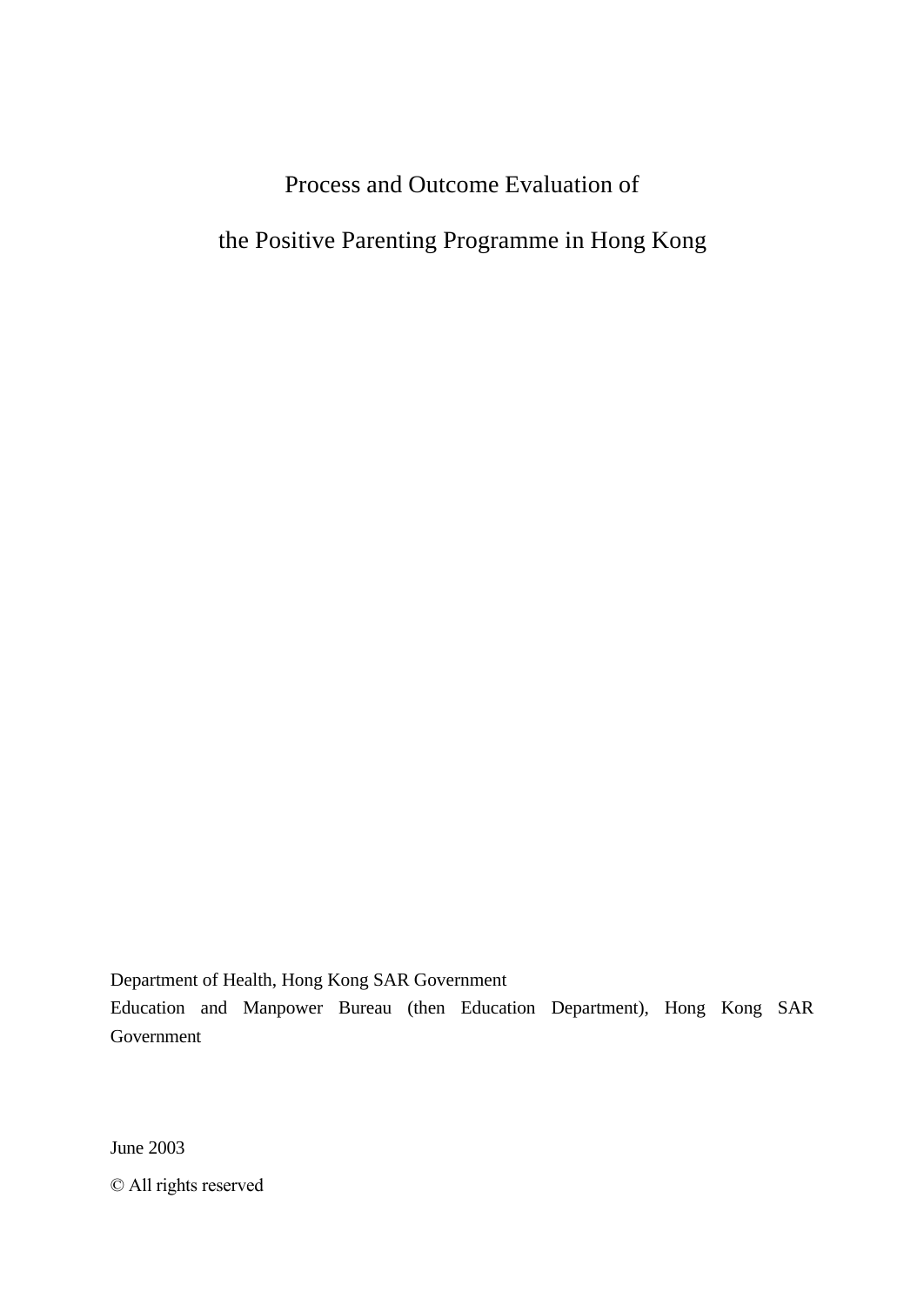## **The Research Team**

Dr Shirley Leung, Principal Medical Officer, Family Health Service, Department of Health Dr Cynthia Leung, Chief Project Officer (Parent Education), Education Department Professor Matthew Sanders, Professor of Clinical Psychology, University of Queensland, Australia Dr Rose Mak, Consultant, Child Assessment Service, Department of Health Mr Joseph Lau, Senior Clinical Psychologist, Child Assessment Service, Department of Health

Year of publication 2003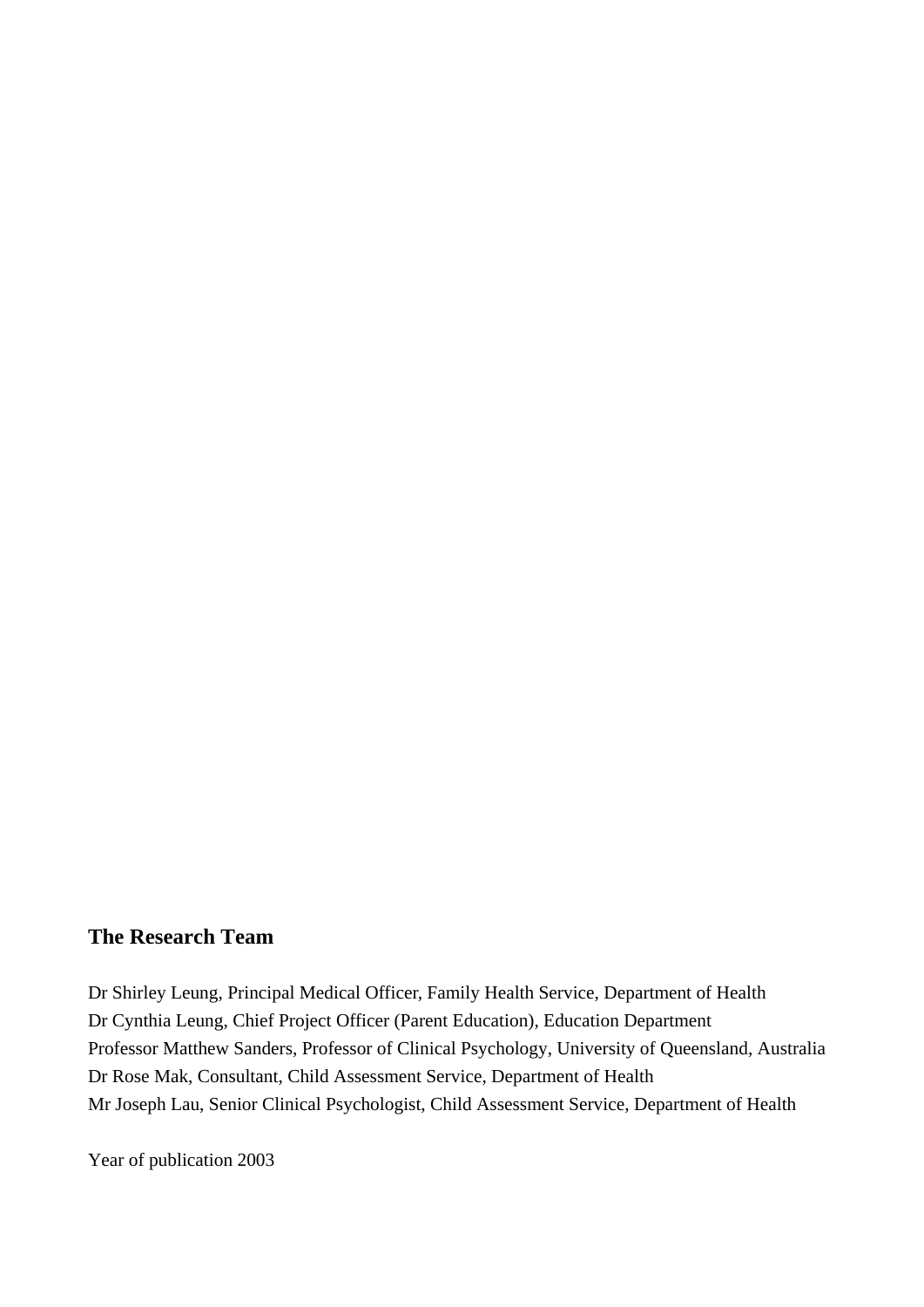## **Executive Summary**

### *Purpose*

The aim of the present study was to evaluate the effectiveness of the Positive Parenting Programme (Triple P) within a Chinese community, using both quantitative and qualitative methods. The Triple P is a multi-level, prevention oriented parenting and family support programme developed at the University of Queensland in Australia. The programme aims to prevent severe behavioural, emotional, and developmental problems in children by enhancing the knowledge, skills, and confidence of the parents.

#### *Method*

The participants consisted of 69 parents whose children attended Maternal and Child Health Centres and Child Assessment Centres for service and were between three to seven years old. They were randomly assigned to the intervention and control group. There were 36 control group members and 33 intervention group members. The participants completed a series of questionnaires on child behaviour and parenting competence both before and after the intervention. Focus groups were conducted for both facilitators and programme participants to gain their views about the programme.

## *Results*

There was no significant difference in pre-intervention measures between the intervention group and the control group. There were significant differences between the intervention group and the control group members in most post-intervention measures. The intervention group members reported lower child behaviour problems, lower dysfunctional discipline styles, higher parenting sense of competence, and better marital relationship at the post-intervention level, compared to the control group. The qualitative results were consistent with the quantitative results and indicated that the success of the programme was related to the parenting skills covered, discussion with the facilitators and other parents, and the practical work involved.

## *Conclusion*

The results indicated that the Triple P was effective in decreasing child behaviour problems, dysfunctional discipline styles, and improving parenting sense of competence, as well as marital relationship. The overall findings strongly confirm the efficacy of Triple P in reducing conduct problems in children and in promoting more harmonious family relationships in Chinese parents living in Hong Kong.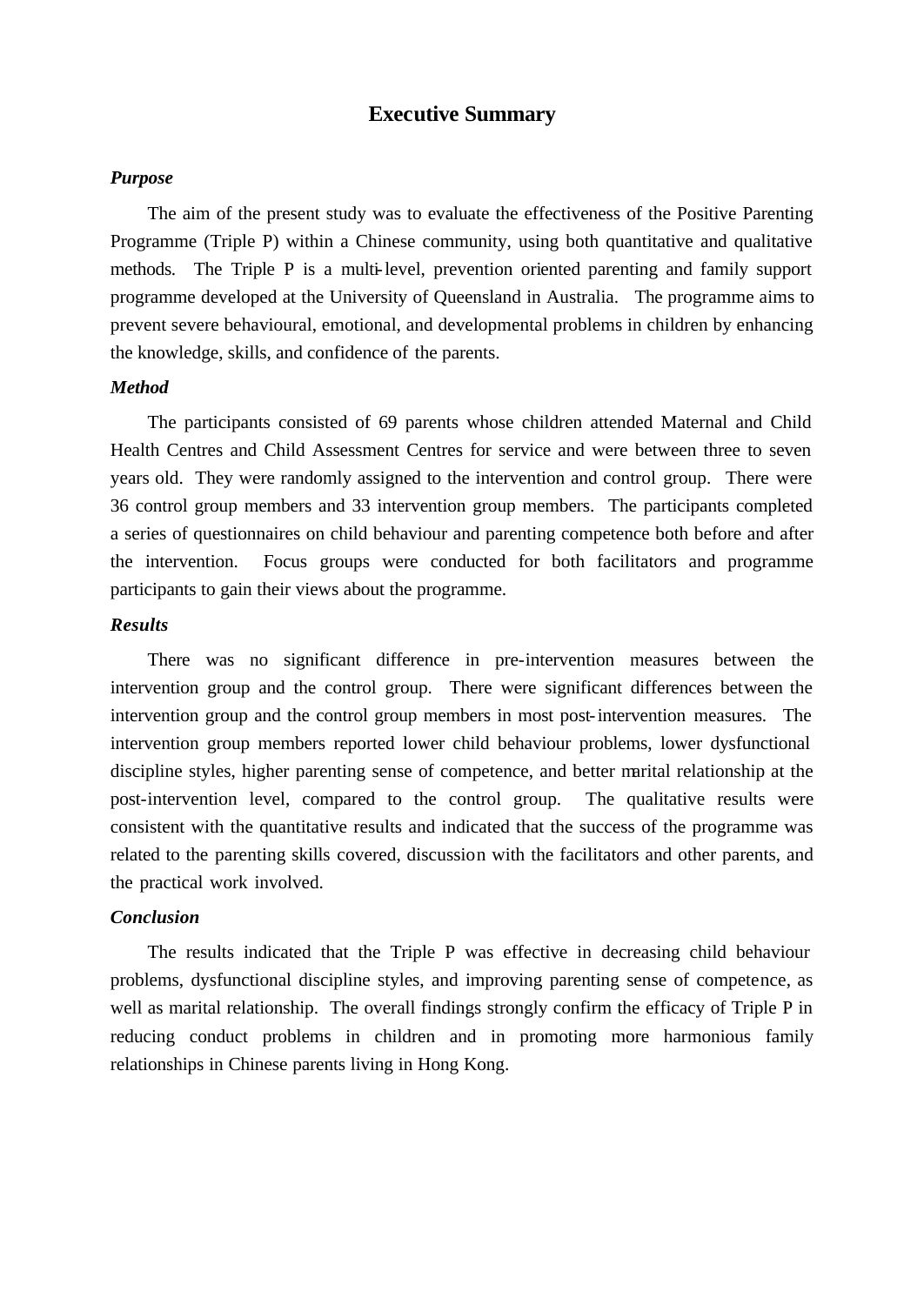# **Table of Contents**

|                   |                     |                                                                    | Page           |  |  |  |
|-------------------|---------------------|--------------------------------------------------------------------|----------------|--|--|--|
| Executive summary |                     |                                                                    |                |  |  |  |
| Chapter 1:        | Introduction        |                                                                    |                |  |  |  |
| 1.1               |                     | The Positive Parenting Programme                                   | 1              |  |  |  |
|                   | 1.2 Cultural issues |                                                                    | $\overline{2}$ |  |  |  |
| 1.3               |                     | The present study                                                  | 3              |  |  |  |
| Chapter 2:        | Method              |                                                                    | $5 - 9$        |  |  |  |
| 2.1               |                     | Outcome evaluation                                                 | 5              |  |  |  |
|                   | 2.1.1               | Participants                                                       | 5              |  |  |  |
|                   | 2.1.2               | Materials                                                          | 6              |  |  |  |
|                   | 2.1.3               | Procedures                                                         | 7              |  |  |  |
|                   |                     | 2.2 Process evaluation                                             | 8              |  |  |  |
|                   | 2.2.1               | Participants                                                       | 8              |  |  |  |
|                   | 2.2.2               | <b>Materials</b>                                                   | 8              |  |  |  |
|                   | 2.2.3               | Procedures                                                         | 8              |  |  |  |
| 2.3               |                     | Participants' participation in outcome and process evaluation      | 9              |  |  |  |
| Chapter 3:        |                     | <b>Quantitative Results</b>                                        | $10-19$        |  |  |  |
| 3.1               |                     | Differences between participants with complete and incomplete data | 10             |  |  |  |
| 3.2               |                     | Reliability estimates of the scales                                | 10             |  |  |  |
| 3.3               |                     | Differences between the intervention group and the control group   | 10             |  |  |  |
|                   |                     | 3.4 Outcome evaluation                                             | 12             |  |  |  |
|                   |                     | 3.5 Differences by settings                                        | 15             |  |  |  |
|                   | 3.6 Sex differences |                                                                    | 17             |  |  |  |
|                   |                     | 3.7 Client satisfaction                                            | 19             |  |  |  |
|                   |                     | 3.8 Summary and conclusions                                        | 19             |  |  |  |
| Chapter 4:        |                     | <b>Qualitative Results</b>                                         | $20 - 35$      |  |  |  |
| 4.1               |                     | Programme participants' perceptions and experiences                | 20             |  |  |  |
|                   | 4.1.1               | Reasons for participation in the programme                         | 20             |  |  |  |
|                   | 4.1.2               | Observed changes                                                   | 21             |  |  |  |
|                   | 4.1.3               | Useful aspects of the programme                                    | 22             |  |  |  |
|                   | 4.1.4               | Difficult aspects                                                  | 23             |  |  |  |
|                   | 4.1.5               | Cultural issues                                                    | 25             |  |  |  |
|                   | 4.1.6               | Parts that should be added                                         | 26             |  |  |  |
|                   | 4.1.7               | Summary                                                            | 26             |  |  |  |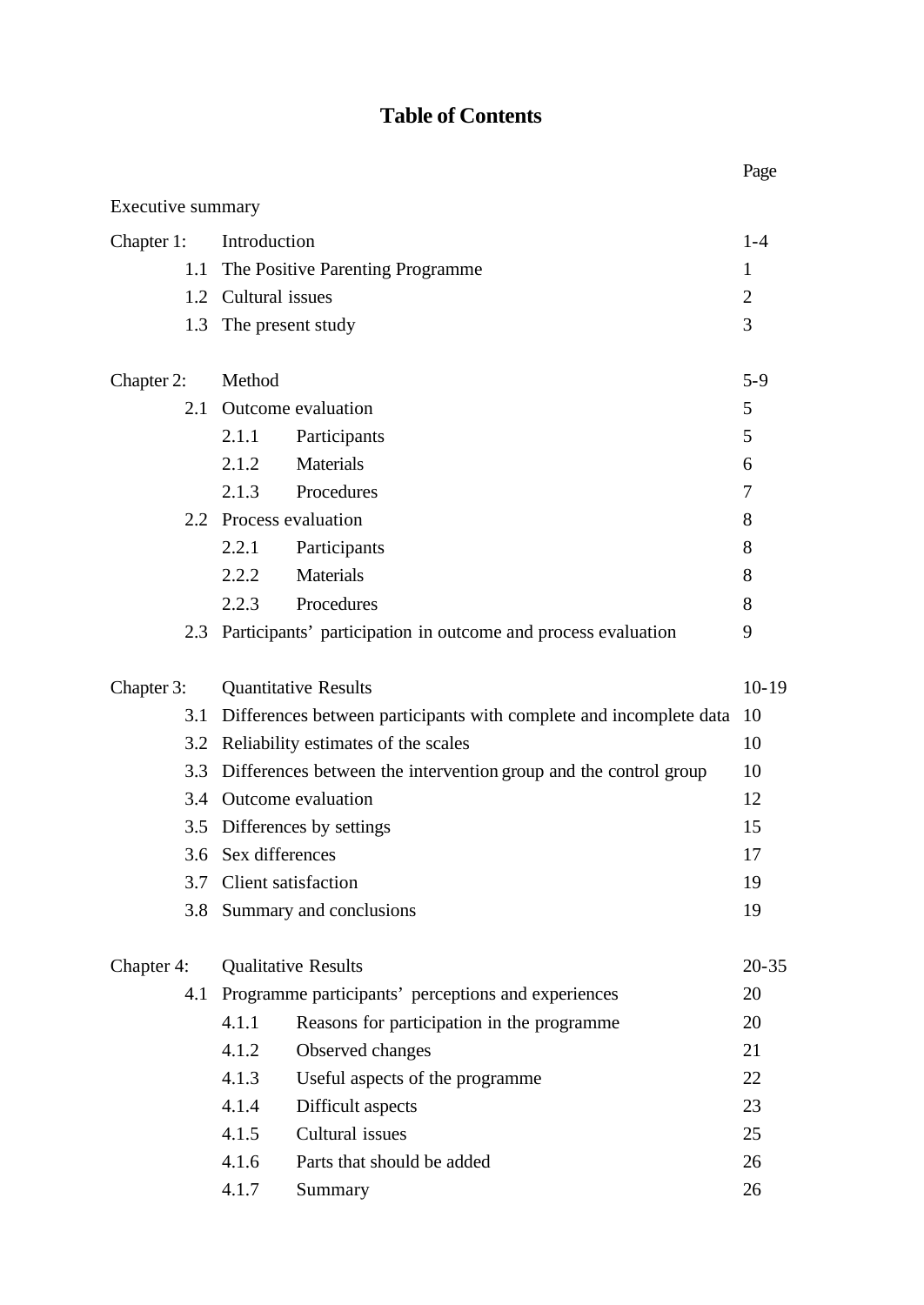|            |     |                                                                    |                                                       | Page      |  |  |
|------------|-----|--------------------------------------------------------------------|-------------------------------------------------------|-----------|--|--|
|            |     |                                                                    | 4.2 Facilitators' perceptions and experiences         | 27        |  |  |
|            |     | 4.2.1                                                              | Objectives for the programme                          | 27        |  |  |
|            |     | 4.2.2                                                              | Roles of facilitators                                 | 28        |  |  |
|            |     | 4.2.3                                                              | Useful parts of the programme                         | 28        |  |  |
|            |     | 4.2.4                                                              | Difficult areas                                       | 30        |  |  |
|            |     | 4.2.5                                                              | Cultural issues                                       | 32        |  |  |
|            |     | 4.2.6                                                              | Improvement of the programme                          | 34        |  |  |
|            |     | 4.2.7                                                              | Summary                                               | 35        |  |  |
| Chapter 5: |     | Discussion                                                         |                                                       | $36 - 42$ |  |  |
|            | 5.1 |                                                                    | Outcome evaluation                                    | 36        |  |  |
|            |     |                                                                    | 5.2 Process evaluation                                | 36        |  |  |
|            |     | 5.2.1                                                              | Useful aspects                                        | 37        |  |  |
|            |     | 5.2.2                                                              | Difficult areas                                       | 37        |  |  |
|            |     | 5.2.3                                                              | Cultural issues                                       | 39        |  |  |
|            |     | 5.2.4                                                              | Suggested changes                                     | 40        |  |  |
|            |     | 5.3 Limitations                                                    |                                                       | 40        |  |  |
|            |     | 5.4 Conclusion                                                     |                                                       |           |  |  |
| Chapter 6: |     |                                                                    | Recommendation                                        | $43 - 44$ |  |  |
|            | 6.1 | Session numbers and length                                         |                                                       |           |  |  |
|            |     | 6.2 Provision for the setting up of support groups upon completion |                                                       |           |  |  |
|            |     |                                                                    | of the programme                                      | 43        |  |  |
|            | 6.3 | Grouping of clients                                                |                                                       |           |  |  |
|            | 6.4 | Support to facilitators                                            |                                                       |           |  |  |
|            | 6.5 |                                                                    | Support of spouses and other family members           | 44        |  |  |
|            | 6.6 |                                                                    | Culturally appropriate applications of the techniques | 44        |  |  |
|            | 6.7 |                                                                    | Translations of materials and video tapes             | 44        |  |  |
|            |     |                                                                    |                                                       |           |  |  |

## References 45-46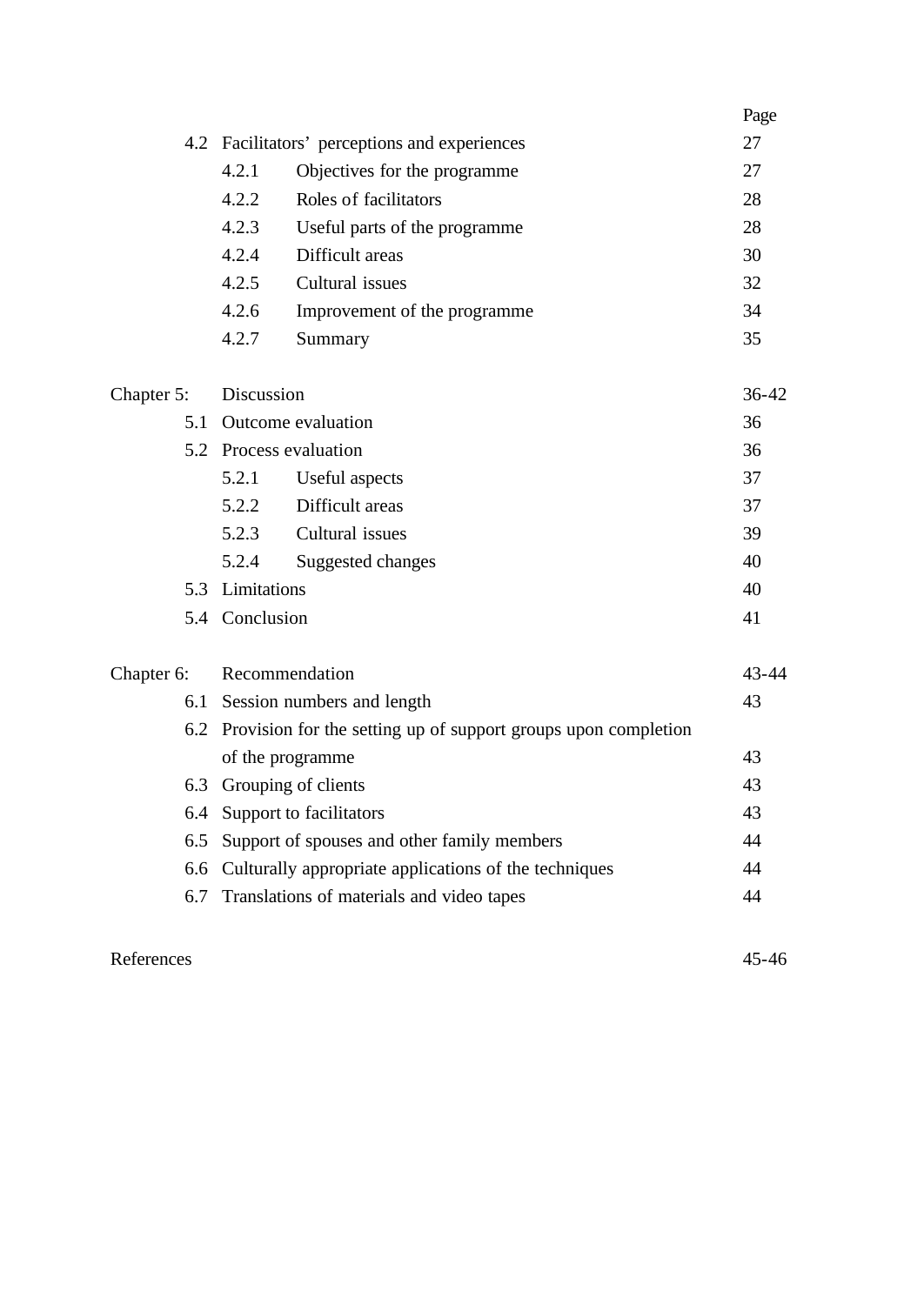## **Chapter 1: Introduction**

#### *1.1 The Positive Parenting Programme*

The Positive Parenting Programme (Triple P) is a multi-level, prevention oriented parenting and family support programme developed at the University of Queensland in Australia. The programme aims to "prevent severe behavioural, emotional, and developmental problems in children by enhancing the knowledge, skills, and confidence of the parents" (Sanders, 1999, p.72). It incorporates five levels of intervention on a tiered continuum of increasing strength for parents of preadolescent children from birth to the age of twelve. Level 1 is a universal parent information strategy which provides parents with useful parenting information through a coordinated media campaign. Level 2 is a brief one-to-two session primary health care intervention providing guidance to parents of children with mild behaviour problems. Level 3 is a four-session intervention for children with mild to moderate behaviour difficulties. Level 4 is an intensive eight-to-ten session individual or group parent training programme for children with more serious behaviour problems. Level 5 is an enhanced programme for families where parenting difficulties are complicated by other issues (Sanders, 1999).

The Triple P is a form of behavioural family intervention which is based on social learning principles (Sanders, 1999) and there is ample research evidence to support the effectiveness of this kind of programme (Barlow & Stewart-Brown, 2000). The programme introduces positive, non-violent child management techniques to parents, as an alternative to coercive parenting practice (Sanders, 1999). The programme also emphasizes the importance of parents' cognition and expectation in their child management and helps parents to identify alternative explanations for their children's behaviours. The programme is based on research in developmental psychopathology, child and family therapy, applied behaviour analysis, and research on parenting.

The Triple P aims to promote parental competence and regards parents' development of the capacity for self-regulation as the central skill, enabling parents to become independent problem solvers, with the confidence that they could solve problems themselves. Parents are also taught the skills of self-monitoring, self-determination of goals, self-evaluation of performance and self-selection of change strategies (Sanders, 1999).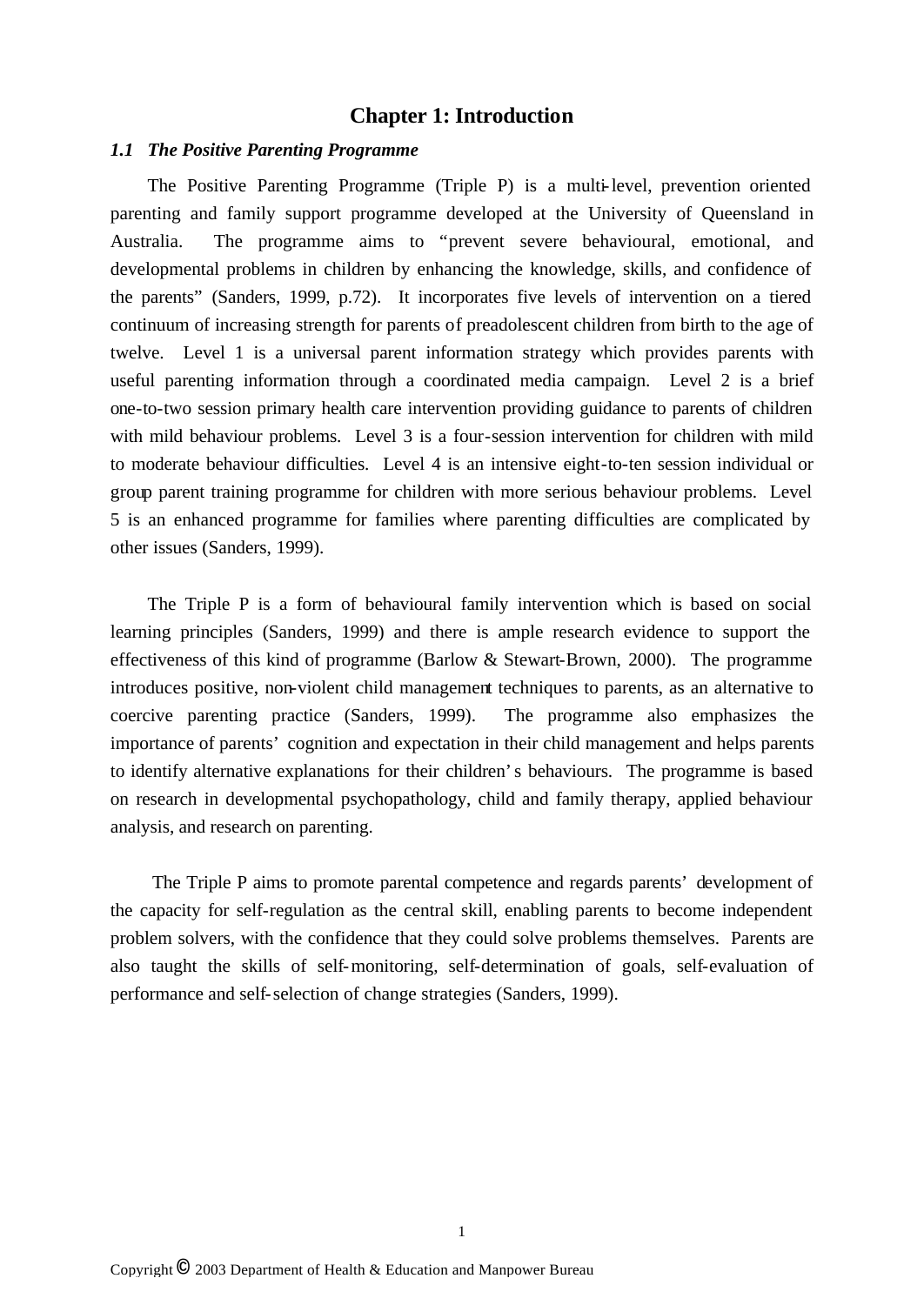Though there is ample research evidence on the effectiveness of the Triple P, most of the published research is on the implementation of the Triple P in western societies. The effectiveness of the Triple P within a Chinese community needs further investigation, as there are cultural differences between the Chinese culture and the Anglo-Australian culture.

## *1.2 Cultural issues*

In understanding the differences between Anglo-Australian culture and Chinese culture, it is useful to draw on the concepts of individualism and collectivism. According to Triandis (1990), "people in every culture have both collectivist and individualist tendencies, but the relative emphasis is toward individualism in the West and toward collectivism in the East and South" (p. 39). Kagitcibasi (1994) defines collectivism as the expression of the need for relatedness and individualism as the need for autonomy. In cultures of relatedness, family culture and interpersonal relational patterns are characterized by "dependent-interdependent relations with overlapping personal boundaries" (Kagitcibasi, 1994, p. 62) emphasizing hierarchy, control and obedience. The culture of autonomy or separateness, in contrast to relatedness, is characterized by separated and well-defined personal boundaries, emphasizing autonomy and self-reliance (Kagitcibasi, 1994; Triandis, 1990). In Hofstede's (1979) classic study on value systems, Australia was high on individualism and low on power distance (acceptance of unequal power distribution) whereas Asian countries such as Hong Kong, Taiwan, Singapore and the Philippines were low on individualism and high on power distance. Power distance and individualism are negatively correlated. More recently, in his summary of studies on Chinese values, Bond (1996) maintains that Chinese from societies such as China, Taiwan, Hong Kong and Singapore are similar in terms of their emphasis on hierarchy and identification with various in-groups. Consistent with the findings of Hofstede, Blair and Qian (1998) also point out that Asians from different countries are similar in various aspects, especially in relation to the emphasis on parental control, parental authority, interdependence among family members and school success affecting family honour.

With the trend toward hierarchy, control, obedience and identification with in-groups among Chinese people, there is an expected emphasis on family unity, respect for authority, and a sense of duty and honour to the family (Lee & Rong, 1988; Schneider, Hieshima, Lee & Plank, 1994). This trend is not as apparent with Anglo-Australians (Rosentahl & Feldman, 1991). Individualism and collectivism are also thought to be related to different parenting styles, and collectivist cultures are thought to favour a parenting style characterized by restriction of independence and overprotection (Herz & Gullone, 1999).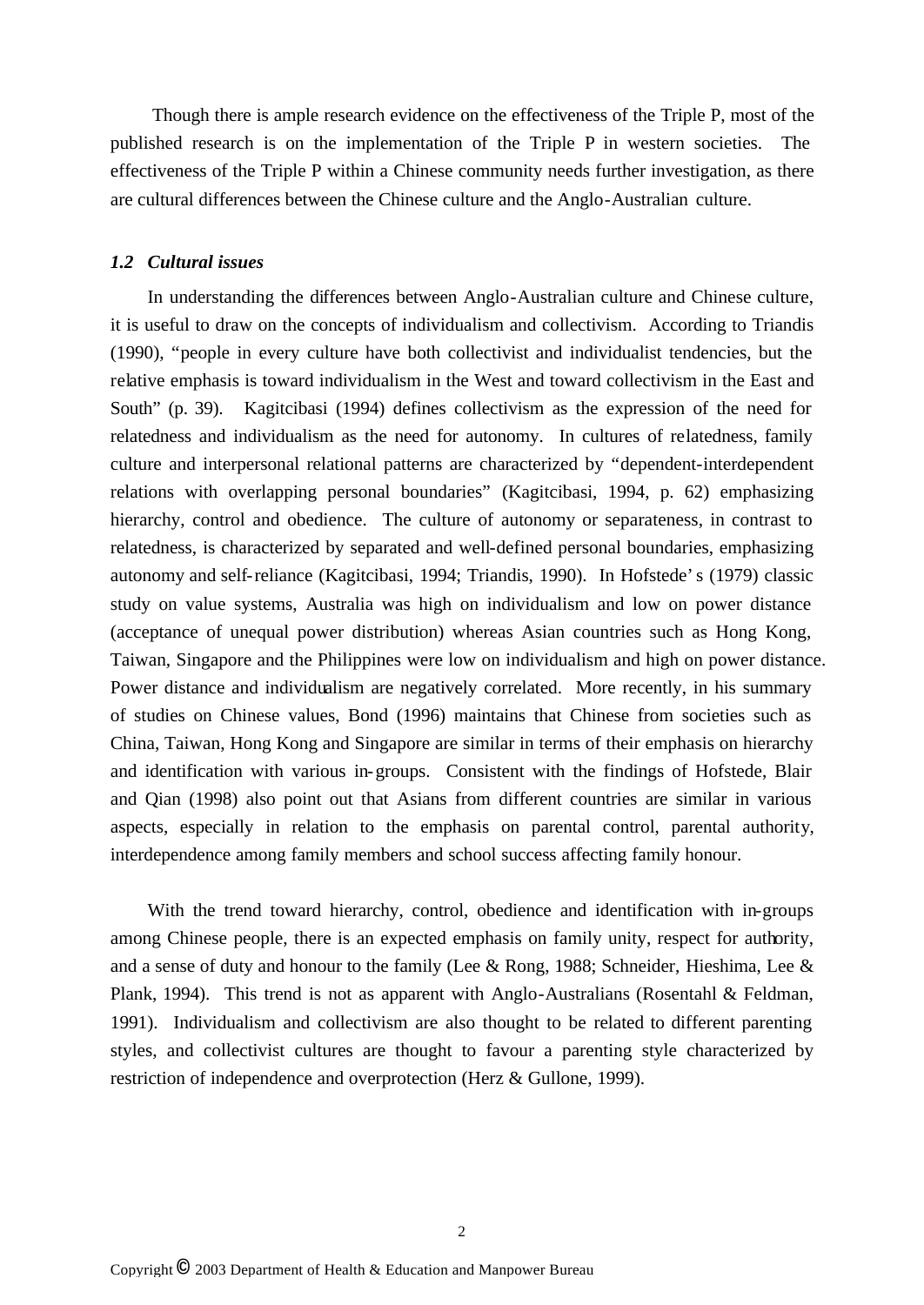More specifically, in terms of parenting style and socialization, the concept of filial piety has been the guiding principle for socialization among Chinese families for centuries (Ho, 1996). This concept prescribes children's behaviour towards their parents and justifies absolute parental authority over children. The emphasis is on the responsibility and duty of the child towards the parents. It is found that attitudes towards filial piety are correlated with traditional parenting attitudes and child training such as over-control, overprotection, harshness, emphasis on proper behaviour and inhibition of expression of opinions, of independence and of self-mastery. Though research has shown that traditional filial piety attitudes are on the decline and the authority relations between generations are changing (Ho, 1996), the basic ideology and substance of the traditional concept of filial piety is still evident (Wu, 1996). Chinese parents in Taiwan, Shanghai and Singapore, and Chinese parents who have migrated to western countries still expect their children to obey and respect the elders (Wu, 1996). Research indicates that Chinese American parents are more restrictive and authoritarian than American parents (Wu, 1996, Chao, 1996, Chao & Sue, 1996). Rosenthal and Feldman (1991) found that Chinese-Australian adolescents reported a more demanding family environment than Anglo-Australian adolescents did.

To sum up, in Chinese culture, there is an emphasis on parental authority over children and children are expected to be obedient. Expression of opinions or independence is not encouraged. Whether these values have any impact on the implementation of the Triple P in a Chinese community needs further investigation.

### *1.3 The present study*

During January and March 2001, Department of Health organized training for staff members from Material and Child Health Centres (MCHCs) and Child Assessment Centres (CACs) to receive training of the Triple P. Clinical psychologists received training on level 4 standard and level 5 programmes whereas the health professionals (nurses and doctors) received training on level 3 and level 4 group programmes. The Triple P materials were subsequently translated into Chinese by a bilingual clinical psychologist.

To evaluate the effectiveness of the Triple P in Hong Kong, an outcome and process evaluation study was undertaken. The specific programme evaluated was the level 4 group programme. The level 4 group programme consists of eight sessions, with four two-hour group sessions and four follow-up telephone contact sessions, where participants are given support in putting into practice what they have learnt in the group sessions. Participants have to complete homework in between the group sessions.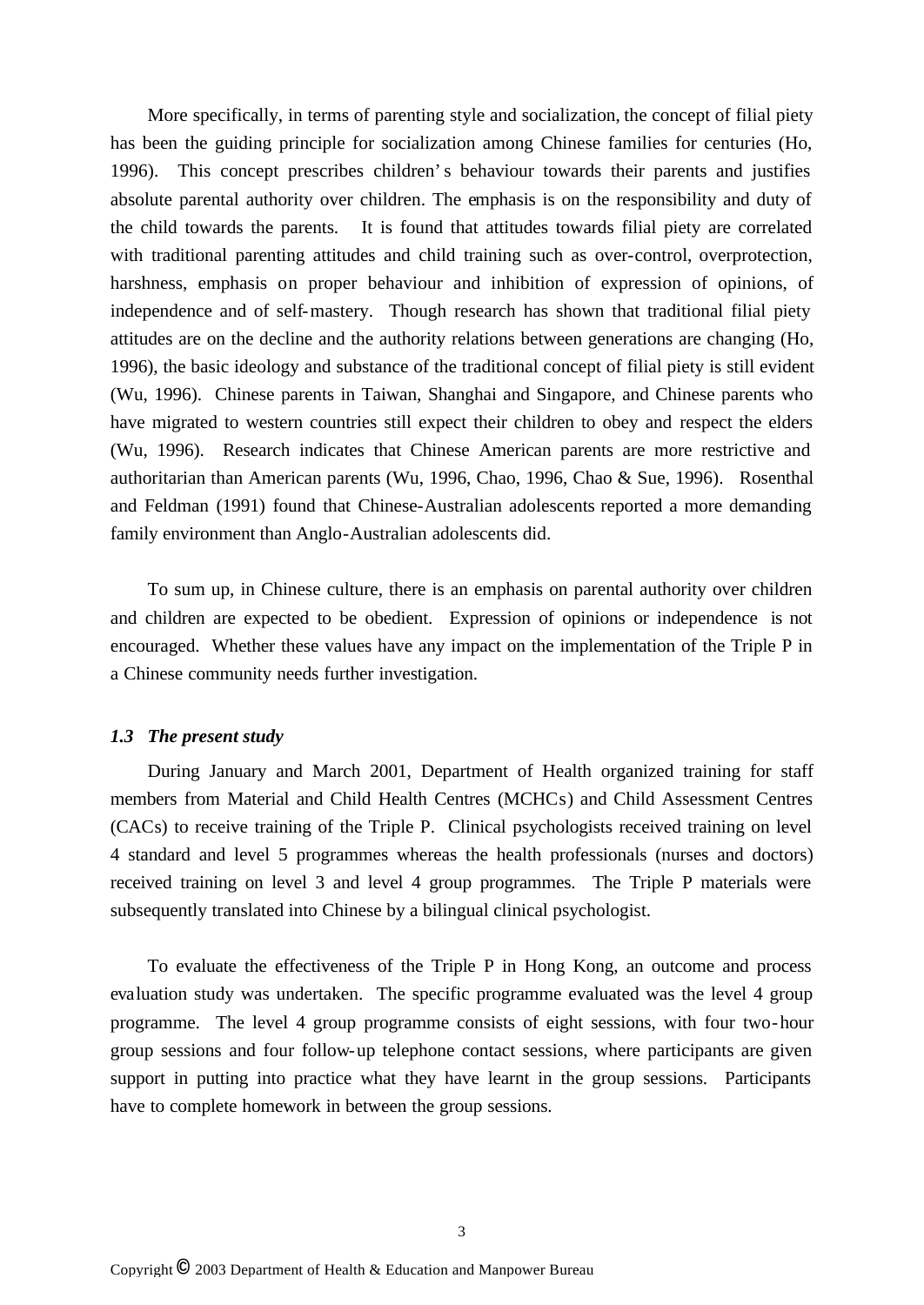The programme was conducted by health professionals from MCHCs and CACs, with clients from these centres, and the evaluation was conducted by the Parent Education Implementation Team, Education Department. The outcome of the programme was evaluated through a randomised controlled trial design, comparing the pre and post intervention results of the intervention group and the control group participants on scales measuring parenting sense of competence and children's behaviour problems. Process evaluation was investigated through focus group discussions with the facilitators and the participants participating in the programme.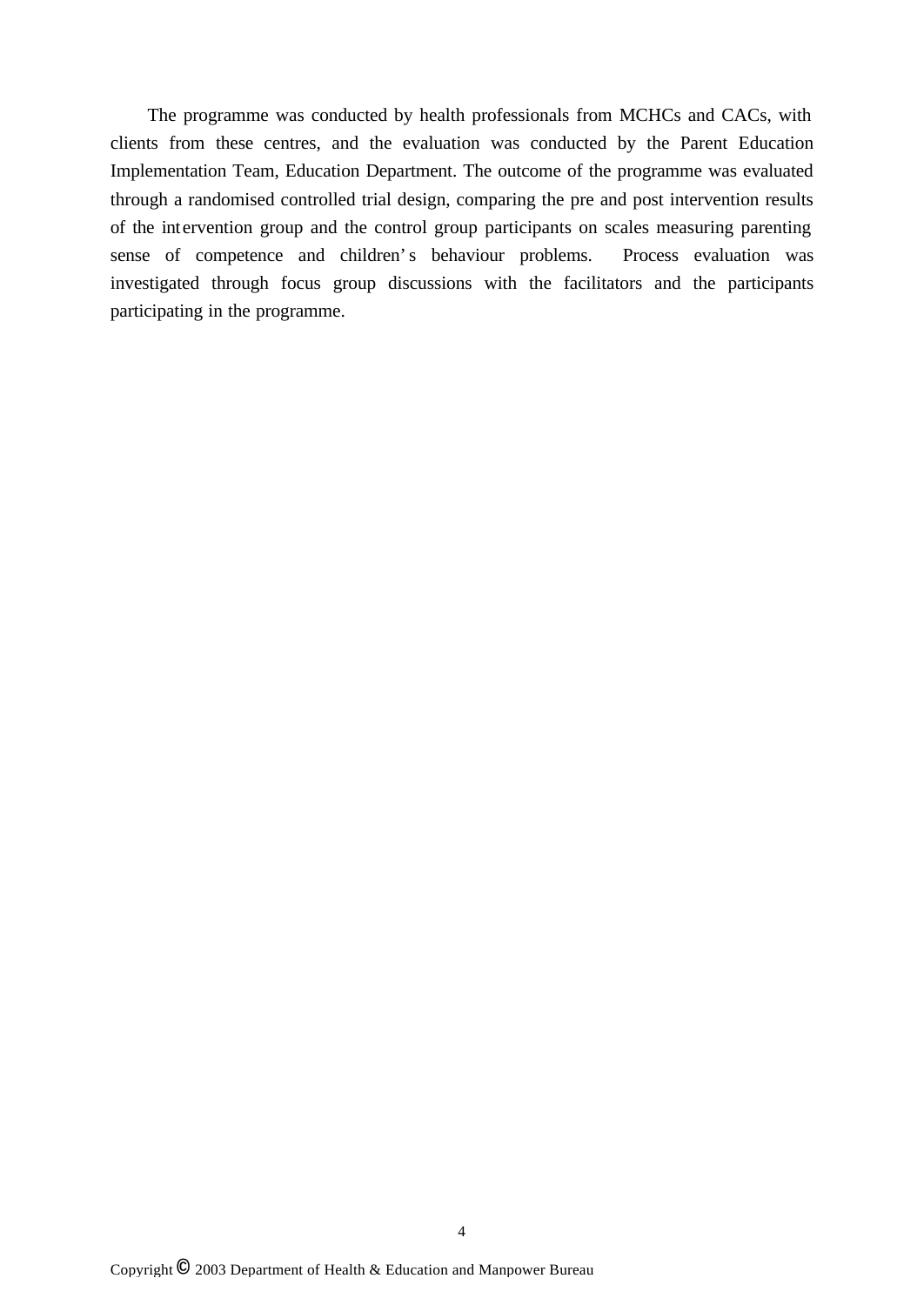## **Chapter 2: Method**

#### *2.1 Outcome evaluation*

#### *2.1.1 Participants*

The participants were 91 parents attending MCHCs ( $n = 74$ ) and CACs ( $n = 17$ ), with children between 3 to 7 years old. Participants who indicated concerns about their children's behaviour (MCHC participants) or were referred because of their children's behaviour problems (CAC participants) were invited to join the programme by health staff but they had to meet the following criteria: a) the child showed no evidence of significant developmental delay or other disabilities; b) parents should be literate, with no major psychiatric disorder; c) there was no history of domestic violence in the family; and d) the child and the participating parent must be living together in Hong Kong continuously during the last 12 months. Both parents would need to consent to participate though it was not necessary for both to attend the sessions.

Of the 91 participants (46 in intervention group and 45 in control group), 69 participants completed all questionnaires. In this report, the data from these 69 participants were used for further analysis and unless otherwise specified, the statistical analysis reported in this report is based on these 69 participants only. Among these 69 participants, 33 were intervention group participants (26 MCHC participants and 7 CAC participants) and 36 were control group participants (31 MCHC participants and 5 CAC participants).

In terms of the target children, there were 25 females and 44 males and 85.5% ( $n = 59$ ) were attending kindergartens, with the rest  $(14.5\% , n = 10)$  attending primary schools. The mean age of the children was  $4.23$  years (sd = 1.06) and the mean length of residence in Hong Kong was 4.22 years (sd  $= 1.08$ ). There was one child with sensory impairment and one child with developmental delay.

For the programme participants, the majority  $(95.7\% , n = 66)$  were the biological mothers of the children and the rest (4.3%,  $\underline{n} = 3$ ) were the biological fathers of the children. The mean ages of the fathers and mothers were 39.36 years (sd = 4.48) and 35.70 years (sd = 4.63) respectively. The fathers' mean length of residence in Hong Kong was 36.74 years (sd  $= 9.18$ ) and that for mothers was 32.62 years ( $\underline{sd} = 9.25$ ). In terms of parents' education, the majority of the fathers (55.1%,  $n = 38$ ) and mothers (66.6%,  $n = 46$ ) had received 7 to 12 years of formal education. For occupation, the majority of the mothers  $(58.0\% , n = 40)$  were homemakers and for the fathers, the majority (58.0%,  $n = 40$ ) were either white collar or professional workers. There was one family on public assistance and there were four participants who did not supply information on this question. There was one female participant who was not married whereas all others were married. In terms of family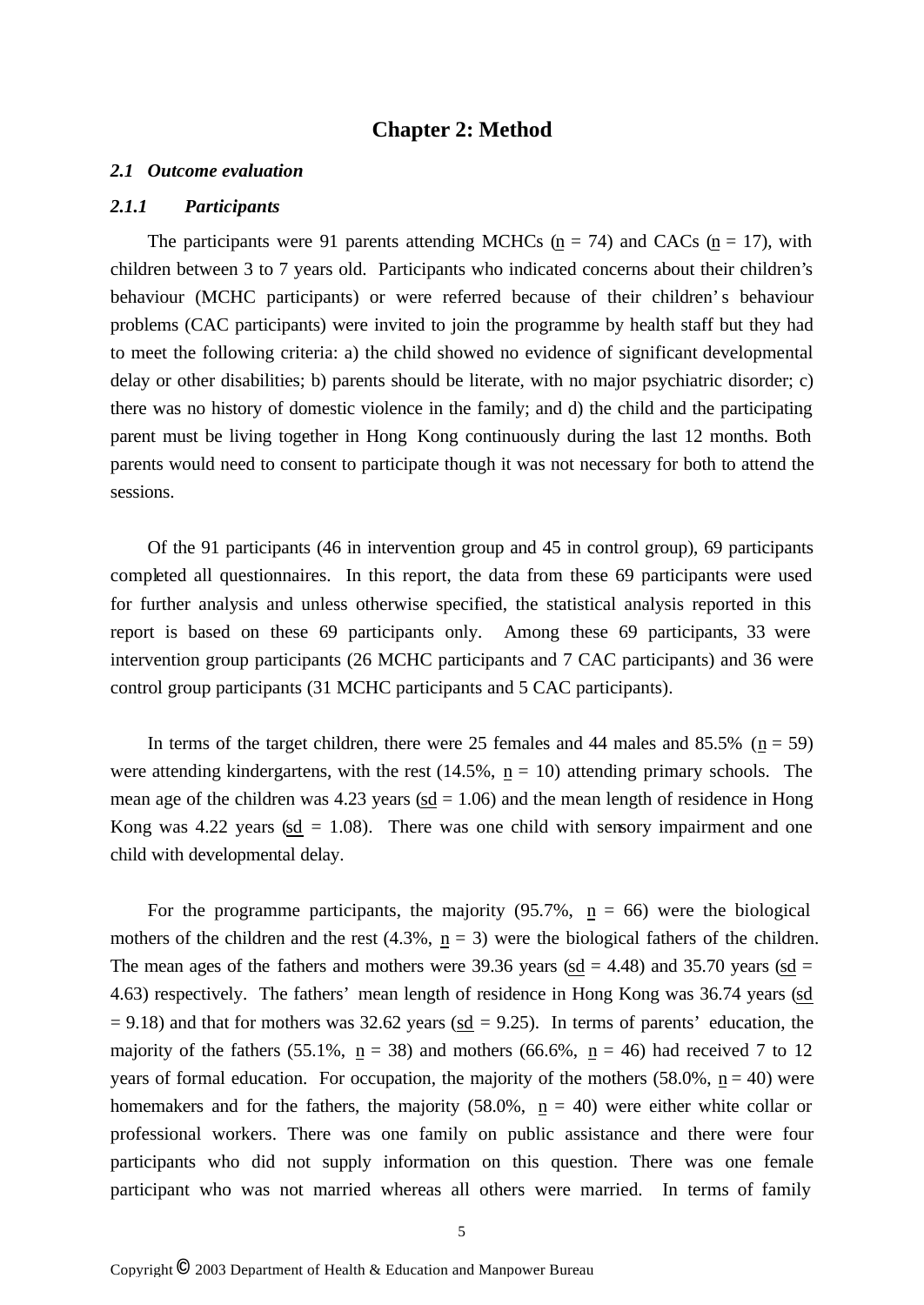composition, the majority (79.7%,  $n = 55$ ) were nuclear families and 18.8% ( $n = 13$ ) were extended families and there was one single-parent family.

### *2.1.2 Materials*

The materials consisted of a set of questionnaires to be completed by the participants twice. All questionnaires have been translated to Chinese using the back translation method.

*Parent Daily Report* (PDR) (Chamberlain & Reid, 1987) – this is a checklist with 33 problem child behaviours and one item referring to the use of physical punishment by parents. Parents record which behaviour occur each day on an occurrence or non-occurrence basis over a 7-day period. A total score (sum of the occurrence of behaviours over the 7-day period) and a daily mean score (mean number of problem behaviour each day) are calculated.

*Eyberg Child Behaviour Inventory* (ECBI) (Eyberg & Ross, 1978) – the ECBI is a 36 item measure of parent perception of disruptive behaviour in children aged 2 to 16 years. There are two scores that can be calculated. The first is a problem score which is a measure of the frequency of occurrence of disruptive behaviours. The second is an intensity score which is the sum of parents' rating of the intensity of the behaviours on a 7-point scale.

*Strength and Difficulty Scale* (SDQ) (Goodman, 1999) – this 25-item behavioural screening questionnaire measures parents' perception of prosocial and difficult behaviours in children aged 3 to 16 years. Five scales are computed by summing the five items for each scale (emotional problems, conduct problems, inattention/ hyperactivity problems, peer problems and prosocial behaviour).

*Parenting Scale* (PS) (Arnold, O'Leary, Wolff & Acker, 1993) – this 30 item questionnaire measures dysfunctional discipline styles in parents. There are three factors, laxness (permissive discipline), overreactivity (authoritarian discipline, displays of anger, meanness and irritability), and verbosity (overly long reprimands or reliance on talking) measured on a 7-point scale. A total score can be calculated by summing up the three factor scores.

*Parenting Sense of Competence Scale* (PSOC) (Gibaud-Wallston & Wandersman, 1978) – this 16-item questionnaire assesses parents' views of their competence as parents on two dimensions, satisfaction with their parenting role, and feelings of efficacy as a parent, on a 6-point scale. A total score can also be calculated.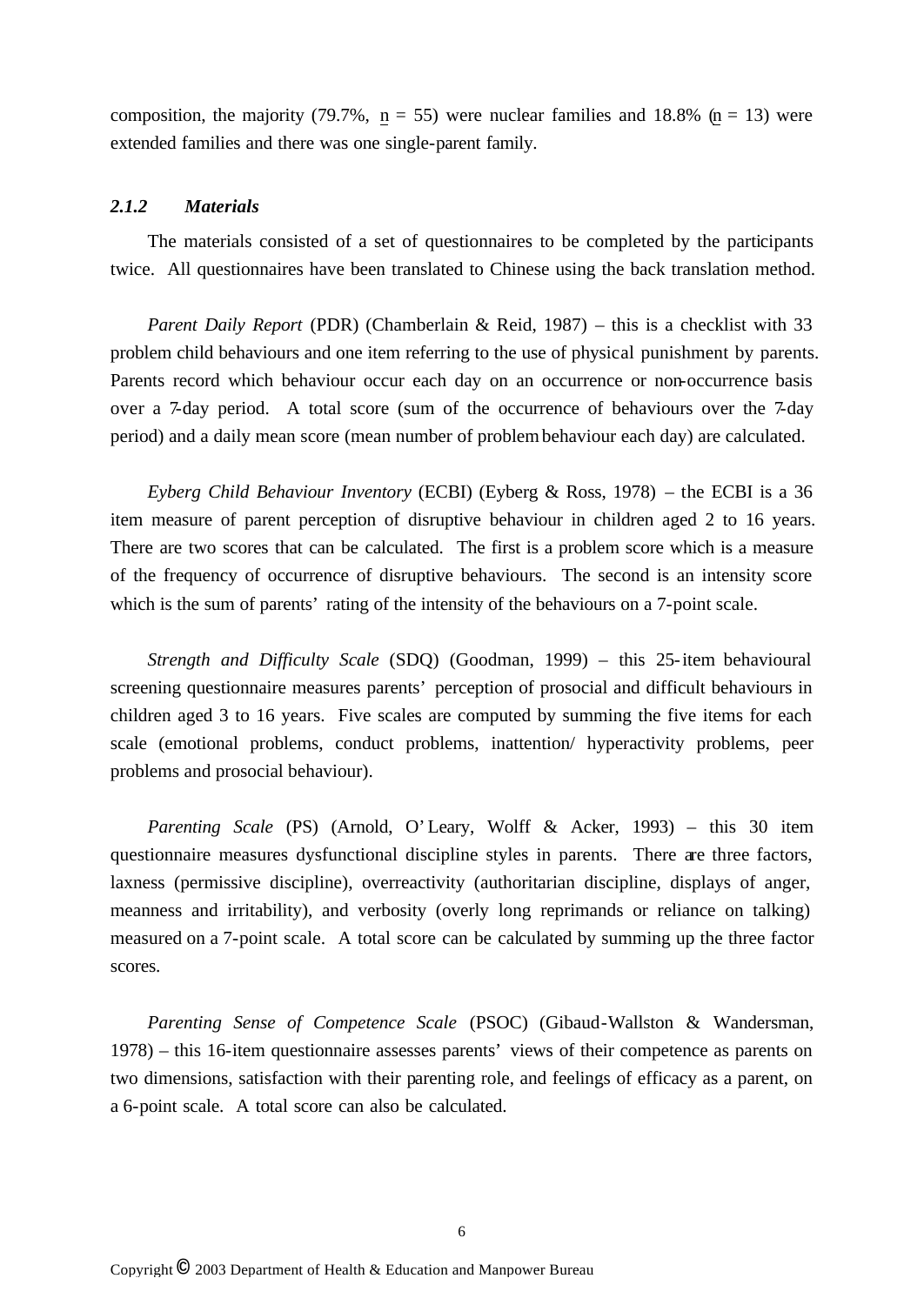*Parent Problem Checklist* (PPC) (Dadds & Powell, 1991) – this 16-item questionnaire measures conflict between partners over child-rearing. For each item, participants have to indicate whether there is concern over the issue. If the answer to that item is "yes", then they can indicate the extent of the problem on a 7-point scale. A total score can be calculated by summing up the number of "yes" responses.

*Relationship Quality Index* (RQI) (Norton, 1983) – the RQI is a 6-item index of martial or relationship quality and satisfaction. Scores less than or equal to 29 are indicative of relationship distress.

*Client Satisfaction Questionnaire* (CSQ) (Turner, Markie-Dadds & Sanders, 1998) – this 13-item scale is adapted from the Therapy Attitude Inventory (Eyberg, 1993) and addresses the quality of service provided, the extent to which the programme could meet the participants' needs, the perceived increase in parenting skills and decrease in child behaviour problems and whether the participants would recommend the programme to others. This is administered only at post-intervention. Participants rate their degree of satisfaction with the service on a 7-point scale and a total score is calculated by summing up the scores.

*Demographic information* – participants were also requested to supply basic demographic information on issues including sex, age, length of residence in Hong Kong and education of target child, health condition of target child, age, length of residence in Hong Kong, education, and occupation of both parents, as well as family type, marital status, relationship of participant to target child and public assistance status.

## *2.1.3 Procedures*

Participants were recruited into the programme by health professionals. Within each centre, the participants' surnames were arranged in alphabetical order and then numbered accordingly. The odd number participants were assigned to the intervention group and the even number participants were assigned to the control group, who would receive the programme after the intervention group had completed the programme. If both fathers and mothers were participating, they were counted as one entry, using mother's surname in the randomization arrangement.

The participants in both the intervention and control groups were requested to complete the questionnaires before the commencement of the programme and after the completion of the programme by the intervention group.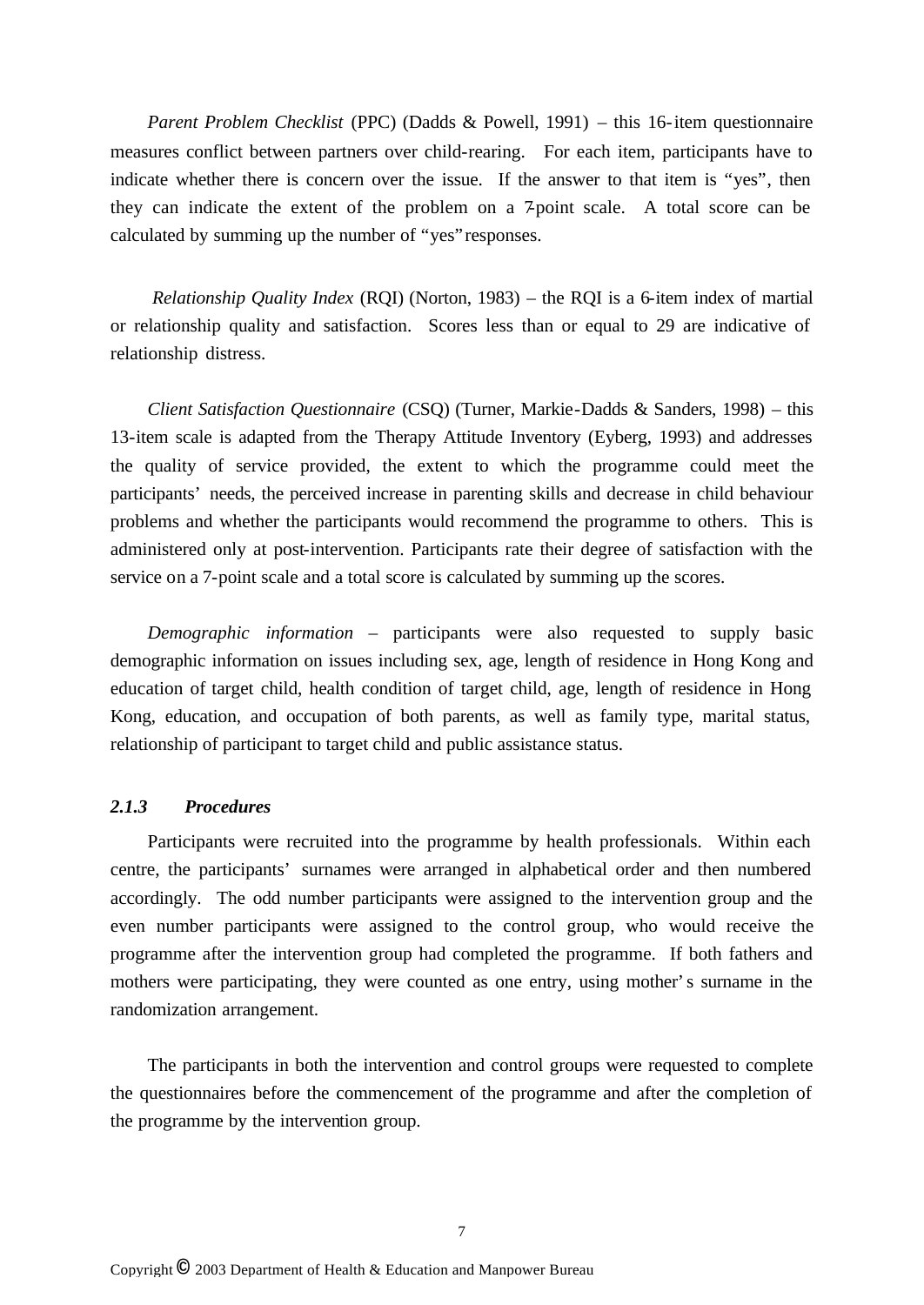The MCHC participants completed the programme in the MCHCs that they normally attended whereas the CAC participants attended the programme in one CAC.

### *2.2 Process evaluation*

## *2.2.1 Participants*

The participants included 14 of the participants who had attended the Triple P and 12 of the facilitators. Facilitators informed all participants about the purpose of the focus group which was to collect the participants' viewpoints about the programme. All of those who were willing to participate were then contacted about the times and locations of the focus group discussions. All the facilitators participated in the focus group discussion

## *2.2.2 Materials*

Two focus group discussion guides were used, one for focus group discussion with facilitators and one for focus group discussion with programme participants. The guides consisted of open-ended questions requesting programme participants' and facilitators' opinions on the usefulness and cultural appropriateness of the programme materials and content.

## *2.2.3 Procedures*

All focus group facilitators were invited to participate in the focus group discussion and the focus group was conducted by the first author. The facilitators also informed the programme participants about the focus group discussions and invited them to participate. Among them, 14 consented to participate and two focus groups were organized for them. These focus groups were also conducted by the first author. All together, three focus groups were conducted, one for facilitators, and two for programme participants (six participants in group one and eight participants in group two). The allocation of programme participants to the two different groups was based on the availability times of the programme participants. In all cases, it was made clear that participation was voluntary. The discussions were conducted in Cantonese and they were tape recorded.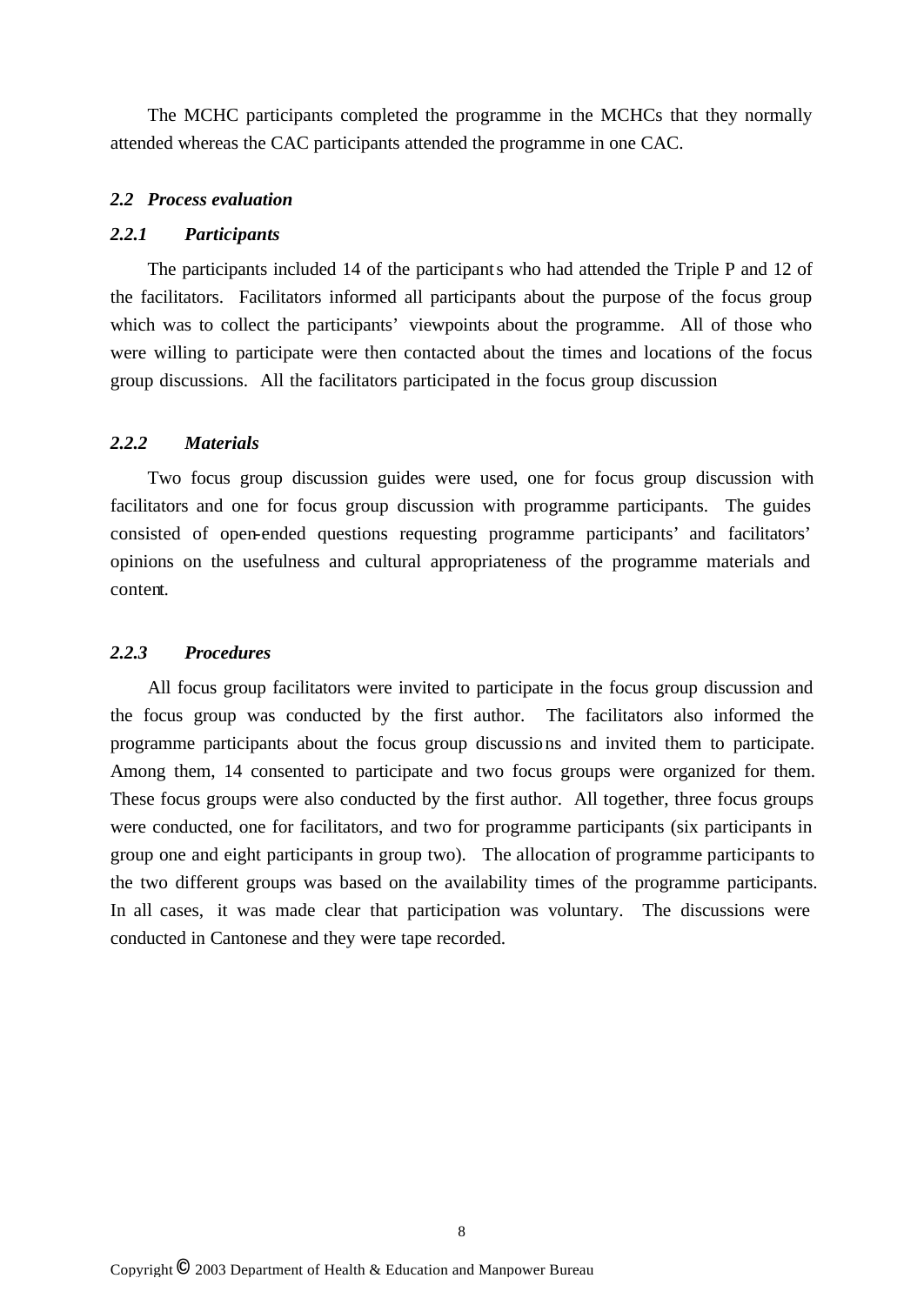## *2.3 Participants' participation in outcome and process evaluation*

The selection of participants, the randomisation, and participation in outcome and process evaluation are shown in Figure 1.



Figure 1:

Diagram showing the procedures for outcome and process evaluation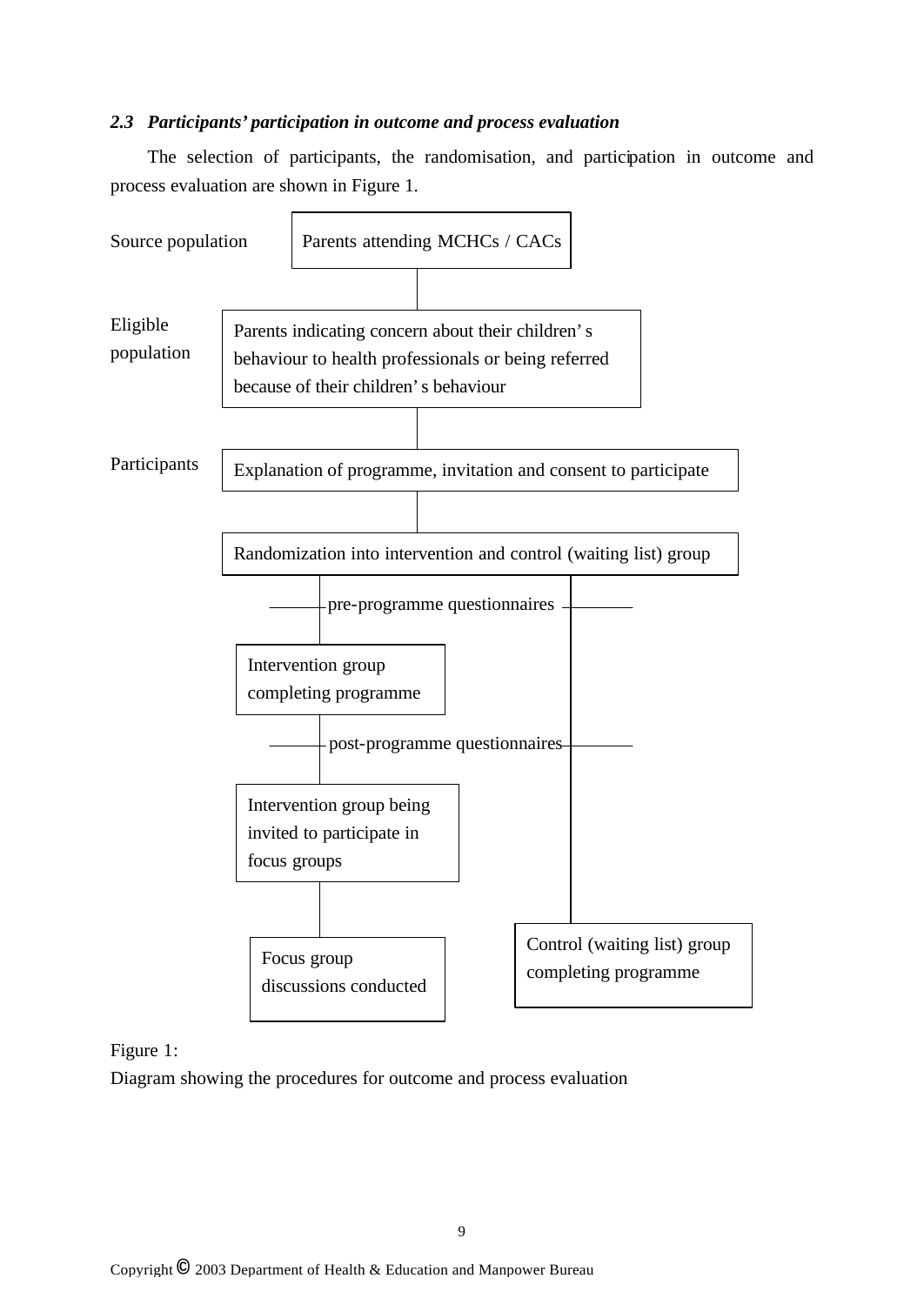## **Chapter 3: Quantitative Results**

#### *3.1 Differences between participants with complete and incomplete data*

Only participants with complete data were included in the statistical analysis. However, to ensure that there was no difference between participants with complete and incomplete data, a series of Chi Square tests and independent t tests were conducted to test for possible differences between these two groups. There was no significant difference between the two groups in terms of settings (MCHCs or CACs), sex of target child, educational level of target child, age of target child, target child's length of residence in Hong Kong, sensory impairment or developmental delay of target child, relationship of programme participant to target child, family status, parents' marital status, parents' age, fathers' length of residence in Hong Kong parents' current occupation, parents' educational level or attainment, total family income and public assistance status. There was no significant difference between the two groups in any of the pre and post intervention scores available. There was, however, a significant difference between the two groups in terms of mothers' length of residence in Hong Kong, t  $(89) = -2.73$ ,  $p < .01$ . Participants with complete data reported longer length of residence in Hong Kong for mothers (mean  $= 32.62$ , sd  $= 9.25$ ) than those with incomplete data (mean  $=$ 25.86,  $sd = 16.52$ ). There was also a significant difference between the two groups in terms of their programme attendance (intervention group participants only),  $?^{2}$  (6) = 22.43, p < .001. For those with complete data, 25 out of 33 had attended all sessions whereas for those with incomplete data, only 3 out of 10 had attended all sessions.

#### *3.2 Reliability estimates of the scales*

The reliability of the scales was measured using Cronbach Alpha. The results are presented in Table 1.

#### *3.3 Differences between the intervention group and the control group*

A series of Chi Square tests and independent t tests were conducted to examine whether there were any differences between the intervention group and control group participants in the various demographic measures and pre-intervention scale scores. For demographic variables, there was no difference between the intervention and control group members in terms of service, educational level of target child, age of target child, target child's length of residence in Hong Kong, sensory impairment or developmental delay of target child, relationship of programme participant to target child, family status, parents' marital status, parents' age, parents' length of residence in Hong Kong, parents' current occupation, fathers' education, total family income and public assistance status. There were, however, significant differences in terms of sex of target child,  $\binom{2}{1} = 6.39$ ,  $\underline{p} < .05$  and mothers' educational level,  $?^{2}$  (5) = 13.29, <u>p</u> < .05. There were fewer female target children ( $\underline{n}$  = 8) in the control group than that in the intervention group  $(p = 17)$ . There were more mothers with less than 10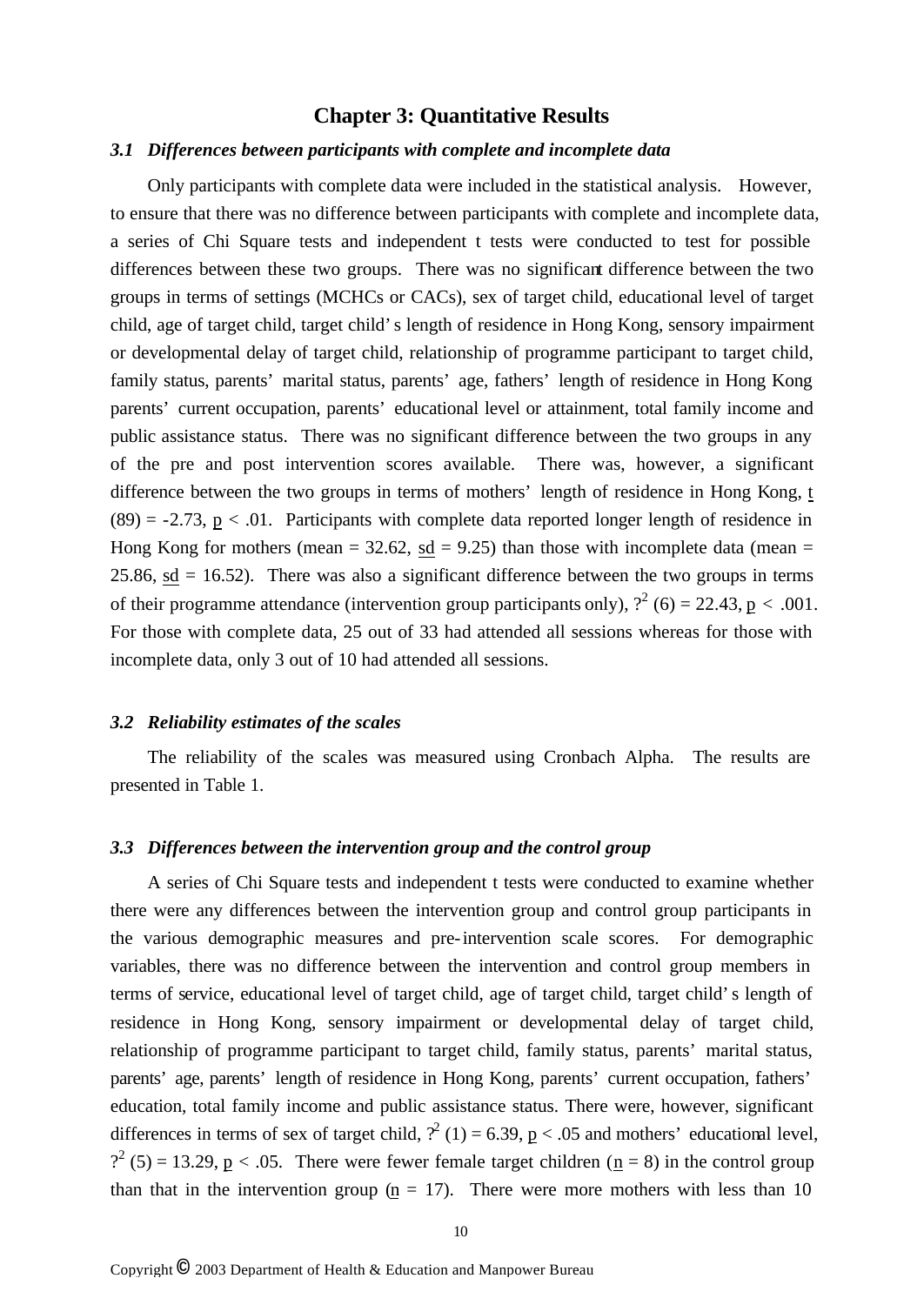years of formal education in the control group ( $n = 17$ ) than that in the intervention group ( $n =$ 5). There was no significant difference between the intervention group and control group participants in terms of the pre-interventions scores.

| Scale name                                         | Pre-intervention | Post-intervention |
|----------------------------------------------------|------------------|-------------------|
| <b>Parent Daily Report</b>                         | 0.96             | 0.98              |
| Eyberg Child Behaviour Inventory - Problem         | 0.88             | 0.94              |
| Eyberg Child Behaviour Inventory - Intensity       | 0.91             | 0.95              |
| SDQ emotional problems                             | 0.62             | 0.65              |
| SDQ conduct problem                                | 0.64             | 0.56              |
| SDQ hyperactivity                                  | 0.72             | 0.77              |
| SDQ peer problem                                   | 0.55             | 0.41              |
| SDQ prosocial behaviour                            | 0.62             | 0.72              |
| Parenting Scale - total                            | 0.37             | 0.78              |
| <b>PS</b> laxness                                  | 0.64             | 0.79              |
| PS overreactivity                                  | 0.71             | 0.78              |
| PS verbosity                                       | 0.37             | 0.57              |
| Parenting Sense of Competence - total              | 0.74             | 0.78              |
| <b>PSOC</b> satisfaction                           | 0.71             | 0.71              |
| PSOC efficacy                                      | 0.67             | 0.78              |
| <b>Parent Problem Checklist</b>                    | 0.86             | 0.85              |
| <b>Relationship Quality Index</b>                  | 0.97             | 0.96              |
| <b>Client Satisfaction Questionnaire</b><br>$n=33$ | <b>NA</b>        | 0.93              |

## Table 1 Reliability estimates of the scales  $(n = 69)$

A series of Analyses of Variance (ANOVA) were conducted to examine possible differences in pre and post-intervention scores due to mother's level of education. There were significant differences in terms of pre-intervention PSOC satisfaction scores,  $F(3, 63) =$ 3.59,  $p < .01$ , pre-intervention PSOC total scores,  $F(3, 63) = 2.59$ ,  $p < .05$ , post-intervention SDQ hyperactivity scores,  $\underline{F}$  (3, 63) = 3.68,  $\underline{p}$  < .01, and post-intervention ECBI problem scores,  $\underline{F}(3, 63) = 2.38$ ,  $\underline{p} < .05$ . Post hoc tests (Scheffe), however, indicated no significant difference among the groups. The trend was that those with graduate or professional qualifications  $(n = 3)$  reported the highest pre-intervention PSOC total and satisfaction scores and the lowest post-intervention ECBI problem and SDQ hyperactivity scores.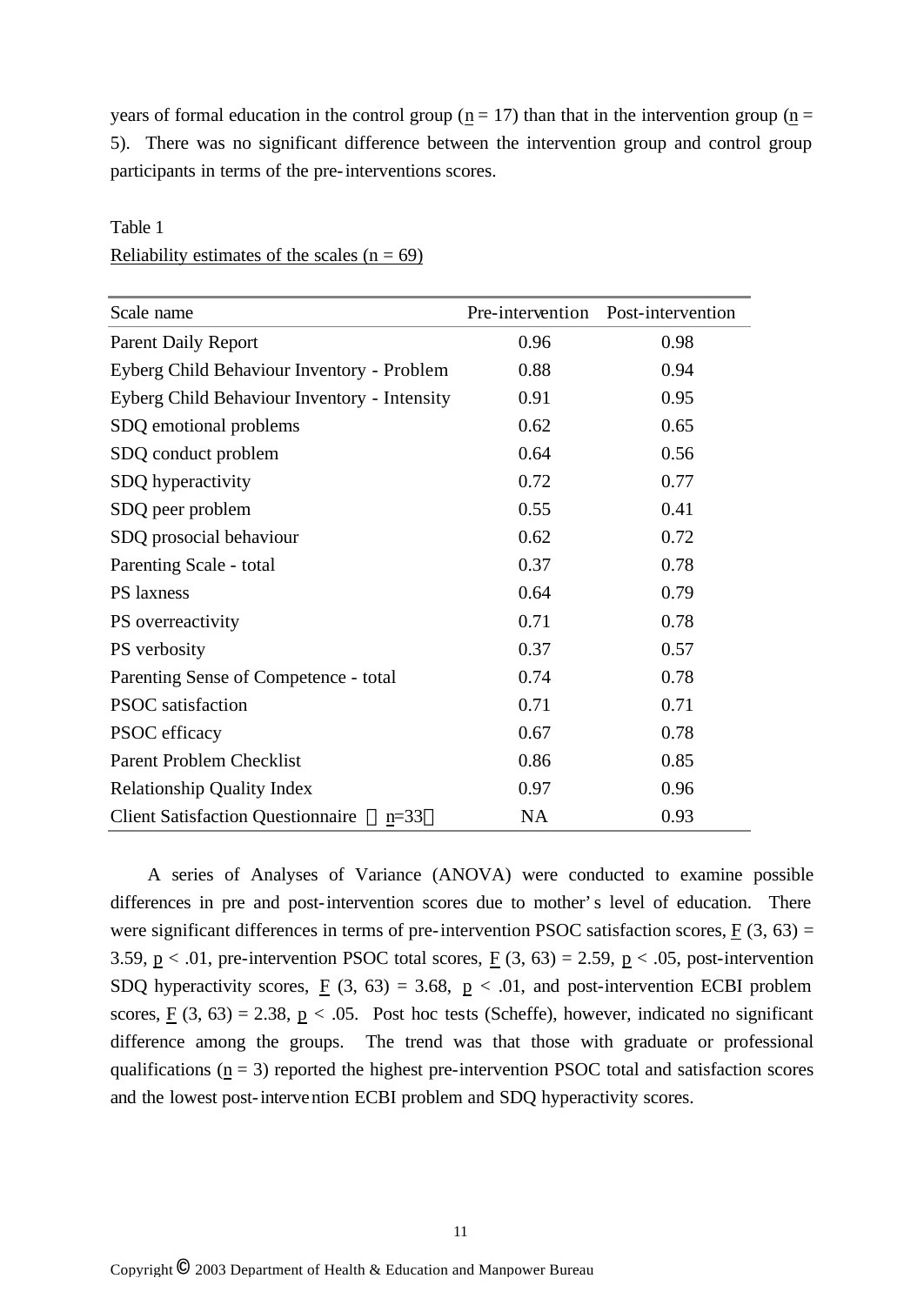#### *3.4 Outcome evaluation*

Analyses of Covariance (ANCOVA) and Multivariate Analyses of Covariance (MANCOVA) were used to test for group differences. The independent variable was group status with two levels (intervention group and control group), and the dependent variables were the post-intervention measures, with the pre-intervention measures as covariates.

For child behaviour, ANCOVA results indicated significant difference in post-intervention scores between the intervention group and the control group participants in mean PDR scores,  $F(1, 66) = 8.23$ ,  $p < .01$ , with the intervention group participants reporting lower post-intervention scores than the control group participants. The effect of the covariate, pre-intervention PDR scores, was significant  $(p < .001)$ . With regard to ECBI, MANCOVA results indicated that there was a significant group effect,  $F(2, 64) = 15.18$ , p < .001. Univariate analyses indicated significant group differences for both post-intervention ECBI problem and post-intervention ECBI intensity, with the intervention group participants reporting lower post-intervention scores. The effect of the covariate, pre-intervention ECBI problem, was significant for post-intervention ECBI problem (p < .001). The effect of the covariate, pre-intervention ECBI intensity, was significant for both post-intervention ECBI problem  $(p < .005)$  and post-intervention ECBI intensity  $(p < .001)$ . For SDQ, MANCOVA results indicated significant group effect,  $F(5, 58) = 2.99$ ,  $p < .05$ . Univariate analyses indicated significant group differences for SDQ emotional problem, conduct problem, hyperactivity, and peer problem, with the intervention group participants reporting lower post-intervention scores. The effect of the covariate, pre-intervention SDQ emotional problem, was significant for post-intervention SDQ emotional problem ( $p < .001$ ) and post-intervention SDQ conduct problem  $(p < .05)$ . The effect of the covariate, pre-intervention SDQ conduct problem, was significant for post-intervention SDQ conduct problem  $(p < .001)$ . The effect of the covariate, pre-intervention SDQ hyperactivity, was significant for post-intervention SDQ hyperactivity ( $p < .001$ ). The effect of the covariate, pre-intervention SDQ peer problem, was significant for post-intervention SDQ peer problem  $(p < .001)$  and post-intervention SDQ emotion problem  $(p < .05)$ . The effect of the covariate, pre-intervention SDQ prosocial behaviour, was significant for post-intervention SDQ prosocial behaviour ( $p < .001$ ), post-intervention SDQ emotional problem ( $p < .05$ ) and post-intervention SDQ peer problem ( $p < .05$ ).

With regard to parent measures, ANCOVA results indicated significant group difference in post-intervention PPC scores,  $\underline{F}$  (1, 66) = 19.98,  $\underline{p}$  < .001, with intervention group participants reporting lower post-intervention scores than control group participants. The effect of the covariate, pre-intervention PPC scores, was also significant  $(p < .001)$ . For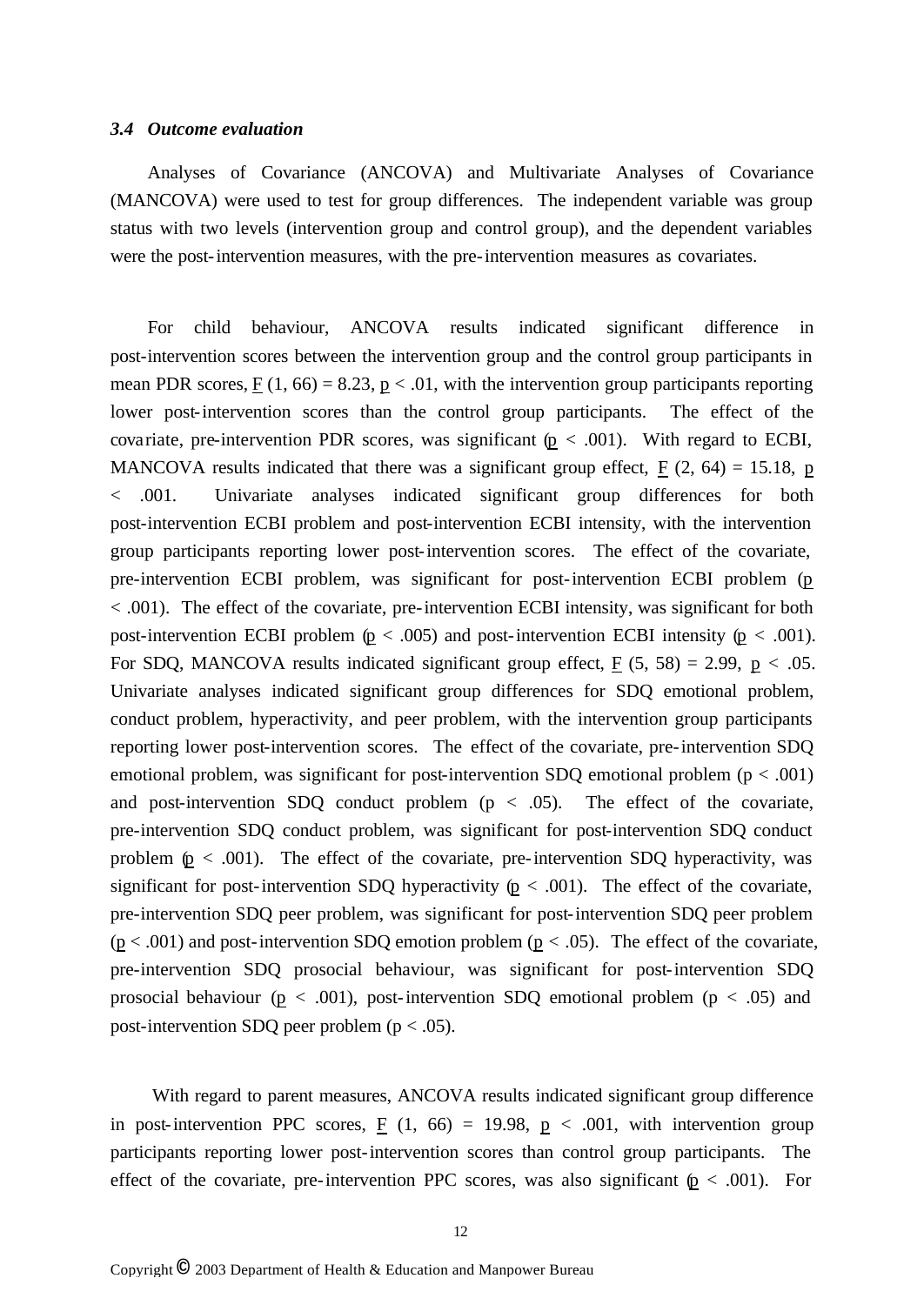PSOC total scores, ANCOVA results indicated significant group difference in post-intervention PSOC total scores,  $\underline{F}$  (1, 66) = 18.14,  $\underline{p}$  < .001, with intervention group participants reporting higher post-intervention scores than control group participants, and the effect of the covariate, pre-intervention PSOC total scores, was also significant ( $p < .001$ ). MANCOVA was used to examine group difference in the post-intervention PSOC sub-scales, PSOC efficacy and PSOC satisfaction, and the results indicated significant group difference, F  $(2, 64) = 18.04$ ,  $p < .001$ . Univariate analyses indicated group differences in both PSOC efficacy and PSOC satisfaction, with the intervention group members reporting higher post-intervention scores. The effect of the covariate, pre-intervention PSOC efficacy, was also significant for post-intervention PSOC efficacy,  $(p < .001)$ . The effect of the covariate, pre-intervention PSOC satisfaction, was significant for both post-intervention PSOC satisfaction ( $p < .001$ ) and PSOC efficacy ( $p < .01$ ). For PS total, ANCOVA results indicated significant group difference in post-intervention PS total scores,  $F(1, 66) = 24.27$ ,  $p < .001$ , with intervention group participants reporting lower scores that control group participants. MANCOVA was used to examine group difference in the post-intervention PS sub-scales, PS laxness, PS overreactivity and PS verbosity. The result indicated significant group difference, F  $(3, 62) = 8.95$ , p < .001. Univariate analyses indicated significant group differences for the three sub-scales, with the intervention group members reporting lower post-intervention scores. The effect of the covariate, pre-intervention PS laxness was significant for post-intervention PS laxness ( $p < .001$ ). The effect of the covariate, pre-intervention PS overreactivity was significant for post-intervention PS overreactivity (p < .005). The effect of the covariate, pre-intervention PS vebrosity was significant for post-intervention PS vebrosity ( $p < .001$ ). ANCOVA results also indicated significant group difference for post-intervention RQI, F  $(1, 66) = 4.75$ , p < .05, with intervention group members reporting higher post-intervention RQI scores. The effect of the covariate, pre-intervention RQI, was also significant for post-intervention RQI ( $p < .001$ ).

The pre and post intervention scores (mean and standard deviation) of the intervention and control group participants, as well as the univariate significance levels are shown in Table 2.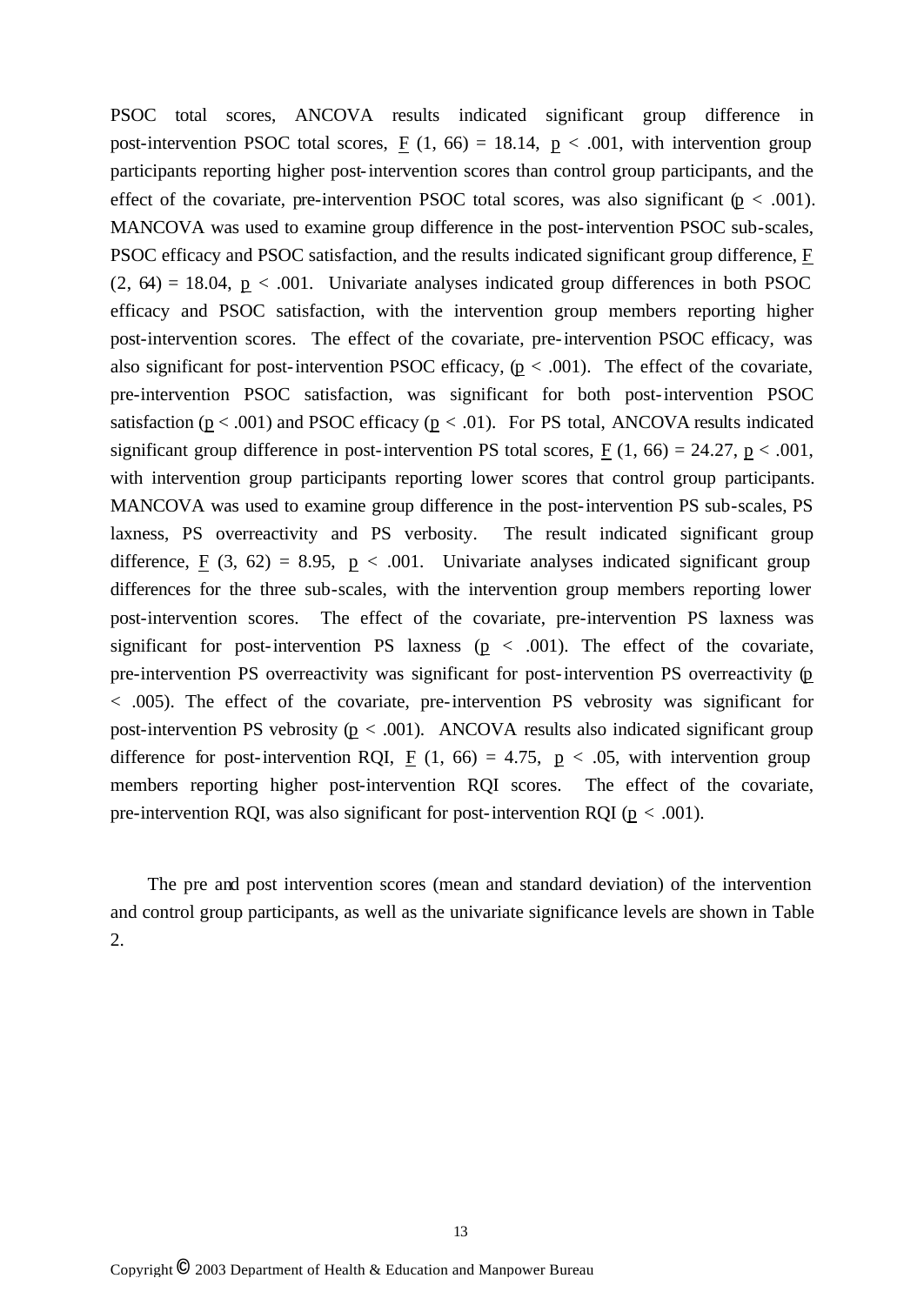## Table 2

| Pre and post intervention scores of intervention and control group participants |
|---------------------------------------------------------------------------------|
|---------------------------------------------------------------------------------|

| Scale                      |                   | Intervention group                                   | Control group     | Significance      |         |
|----------------------------|-------------------|------------------------------------------------------|-------------------|-------------------|---------|
|                            | Pre               | Post                                                 | Pre               | Post              |         |
| <b>PDR</b>                 | 5.00(3.95)        | 2.85(3.71)                                           | 5.36(3.49)        | 5.06(4.31)        | < 0.01  |
| <b>ECBI</b> problem        | 13.25(6.52)       | 6.92(7.54)                                           | 16.56(7.52)       | 15.74 (8.32)      | < .001  |
| <b>ECBI</b> intensity      | 131.38<br>(24.51) | 107.28<br>(31.03)                                    | 137.70<br>(27.96) | 136.45<br>(27.30) | < .001  |
| SDQ emotional<br>problem   | 2.79<br>(2.23)    | 2.18<br>(1.70)                                       | 3.33<br>(1.99)    | 3.49<br>(2.49)    | < 0.05  |
| SDQ conduct<br>problem     | 3.27<br>(1.63)    | 2.33<br>(1.73)                                       | 3.42<br>(2.05)    | 3.56<br>(1.52)    | < 0.005 |
| SDQ hyperactivity          | 5.85(2.28)        | 5.15(2.28)                                           | 6.47(2.16)        | 6.47(1.95)        | < 0.05  |
| SDQ peer problem           | 2.82(1.45)        | 2.57(1.59)                                           | 3.48(2.08)        | 3.64(1.76)        | < 0.05  |
| SDQ prosocial<br>behaviour | 6.00<br>(1.70)    | 6.45<br>(1.87)                                       | 5.51<br>(2.11)    | 5.50<br>(2.14)    | N.S.    |
| PS - total                 | 116.82<br>(10.96) | 99.33<br>(19.01)                                     | 116.25<br>(10.90) | 115.17<br>(11.99) | < 0.001 |
| PS laxness                 |                   | 40.43 (8.90) 32.58 (10.00) 39.81 (7.48) 39.11 (8.01) |                   |                   | < 0.001 |
| PS overreactivity          |                   | 37.39 (8.15) 31.09 (9.18) 36.33 (8.50) 36.03 (8.26)  |                   |                   | < 0.005 |
| PS verbosity               |                   | 31.67 (5.24) 26.85 (6.86) 33.03 (5.32) 32.56 (5.44)  |                   |                   | < .001  |
| PSOC - total               | 53.91<br>(8.56)   | 60.45<br>(8.70)                                      | 52.19<br>(10.26)  | 51.83<br>(9.33)   | < .001  |
| PSOC satisfaction          |                   | 30.45 (5.39) 32.27 (5.83) 28.03 (7.58) 27.81 (6.33)  |                   |                   | < 0.01  |
| PSOC efficacy              |                   | 23.45 (4.84) 28.18 (4.97) 24.17 (5.33) 24.03 (5.85)  |                   |                   | < .001  |
| <b>PPC</b>                 |                   | 7.52 (4.32) $4.85(3.71)$ $8.34(4.39)$ $8.37(3.96)$   |                   |                   | < .001  |
| <b>RQI</b>                 |                   | 32.73 (9.78) 34.27 (7.44) 31.72 (8.78) 31.42 (8.65)  |                   |                   | $<.05$  |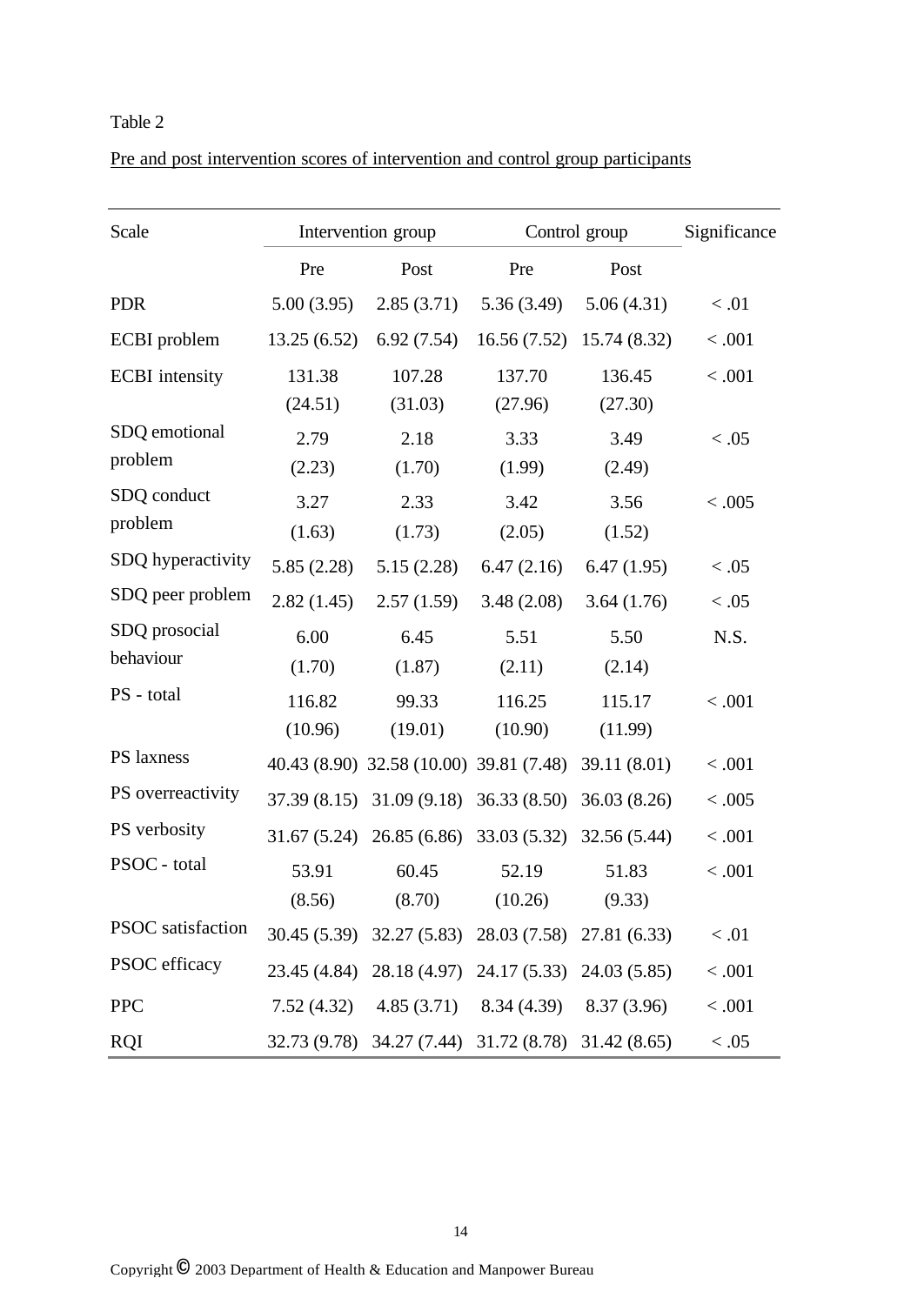#### *3.5 Differences by settings*

To investigate whether there were any differences by settings (MCHC versus CAC), a series of Chi Square tests and independent t tests were conducted. With regard to the demographic variables, there was no significant difference between participants from the two settings in terms of age of target child, target child's length of residence in Hong Kong, relationship of programme participant to target child, family status, parents' marital status, parents' age, parents' length of residence in Hong Kong, parents' current occupation, parents' education, total family income and public assistance status. There were, however, significant differences in terms of sex of target child,  $\binom{2}{1} = 4.89$ ,  $p < .05$ , and educational level of target child,  $?^2$  (4) = 12.06,  $p < .05$ . There was only one female target child (11 male target children) from CACs whereas there were 24 female target children (33 male target children) from MCHCs. For educational level of target child, there were 20 target children from MCHCs attending kindergarten level one but none of the CAC target children came from this level. A series of independent t tests were conducted to examine possible differences in pre and post-intervention scores of the participants from the two settings. Due to the large number of comparisons and the problem of inflated alpha, a stricter alpha level of .001 was adopted. There was no significant difference in any of the pre and post-intervention measures between participants from the two different settings.

A series of dependent t tests were conducted to compare the pre and post-intervention scores of MCHC and CAC intervention group participants separately. Again, a stricter alpha level of .001 was adopted. For both MCHC and CAC participants, there were significant differences between the pre and post-intervention ECBI intensity and ECBI problem scores. For MCHC participants, there were also significant differences between the pre and post-intervention PS laxness sub-scale, PS total and PSOC efficacy sub-scale scores. It should be noted that there were only 7 CAC intervention group participants. The pre and post intervention scores (mean and standard deviation) of the MCHC and CAC intervention group participants are shown in Table 3.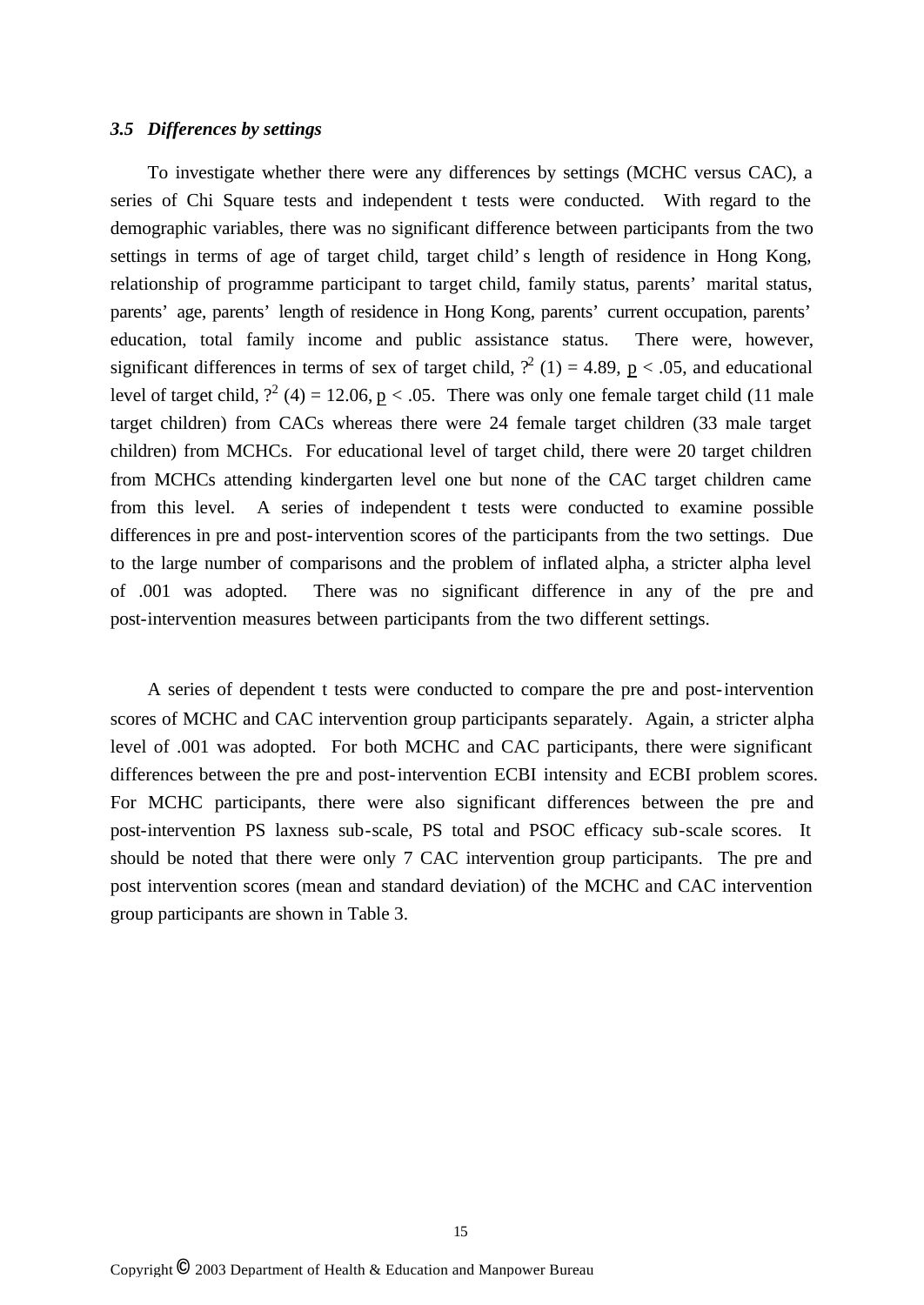## Table 3

| Scale                         | MCHC participants ( $\underline{n}$ = 26) |         |              | CAC participants ( $n = 7$ ) |         |              |
|-------------------------------|-------------------------------------------|---------|--------------|------------------------------|---------|--------------|
|                               | Pre                                       | Post    | Significance | Pre                          | Post    | Significance |
| <b>PDR</b>                    | 5.38                                      | 3.32    | < 0.01       | 3.59                         | 1.10    | N.S.         |
|                               | (4.07)                                    | (4.05)  |              | (3.36)                       | (0.75)  |              |
| <b>ECBI</b>                   | 12.39                                     | 7.47    | < .001       | 16.43                        | 4.84    | < 0.01       |
| problem                       | (6.92)                                    | (8.18)  |              | (3.46)                       | (4.23)  |              |
| <b>ECBI</b>                   | 130.76                                    | 110.34  | < .001       | 133.67                       | 95.94   | < .001       |
| intensity                     | (26.15)                                   | (33.10) |              | (18.68)                      | (19.56) |              |
| <b>SDQ</b>                    | 3.12                                      | 2.42    | N.S.         | 1.57                         | 1.29    | N.S.         |
| emotional                     | (2.23)                                    | (1.70)  |              | (1.90)                       | (1.50)  |              |
| problem                       |                                           |         |              |                              |         |              |
| SDQ conduct $3.35$<br>problem |                                           | 2.58    | < 0.05       | 3.00                         | 1.43    | < 0.01       |
|                               | (1.79)                                    | (1.84)  |              | (0.82)                       | (0.79)  |              |
| <b>SDQ</b>                    | 5.54                                      | 5.00    | N.S.         | 7.00                         | 5.71    | < 0.05       |
| hyperactivity                 | (2.42)                                    | (2.50)  |              | (1.15)                       | (1.11)  |              |
| SDQ peer                      | 2.92                                      | 2.85    | N.S.         | 2.43                         | 1.53    | N.S.         |
| problem                       | (1.52)                                    | (1.59)  |              | (1.13)                       | (1.12)  |              |
| <b>SDQ</b>                    | 6.15                                      | 6.42    | N.S.         | 5.43                         | 6.57    | N.S.         |
| prosocial                     | (1.74)                                    | (2.08)  |              | (1.51)                       | (0.79)  |              |
| behaviour                     |                                           |         |              |                              |         |              |
| PS - total                    | 116.04                                    | 99.85   | < .001       | 119.71                       | 97.43   | < 0.05       |
|                               | (11.39)                                   | (19.32) |              | (9.39)                       | (19.14) |              |
| PS laxness                    | 40.12                                     | 33.27   | < .001       | 41.57                        | 30.00   | < 0.05       |
|                               | (8.47)                                    | (9.47)  |              | (11.03)                      | (12.26) |              |
| <b>PS</b>                     | 36.88                                     | 30.81   | < 0.01       | 39.29                        | 32.14   | N.S.         |
| overreactivity $(8.29)$       |                                           | (9.73)  |              | (7.93)                       | (7.29)  |              |
| PS verbosity                  | 31.23                                     | 27.00   | < 0.05       | 33.29                        | 26.29   | N.S.         |
|                               | (5.34)                                    | (7.00)  |              | (4.86)                       | (6.80)  |              |
| PSOC - total                  | 55.08                                     | 60.77   | < 0.01       | 49.57                        | 59.29   | < 0.01       |
|                               | (8.69)                                    | (9.27)  |              | (6.97)                       | (6.55)  |              |

Pre and post intervention scores of MCHC and CAC intervention group participants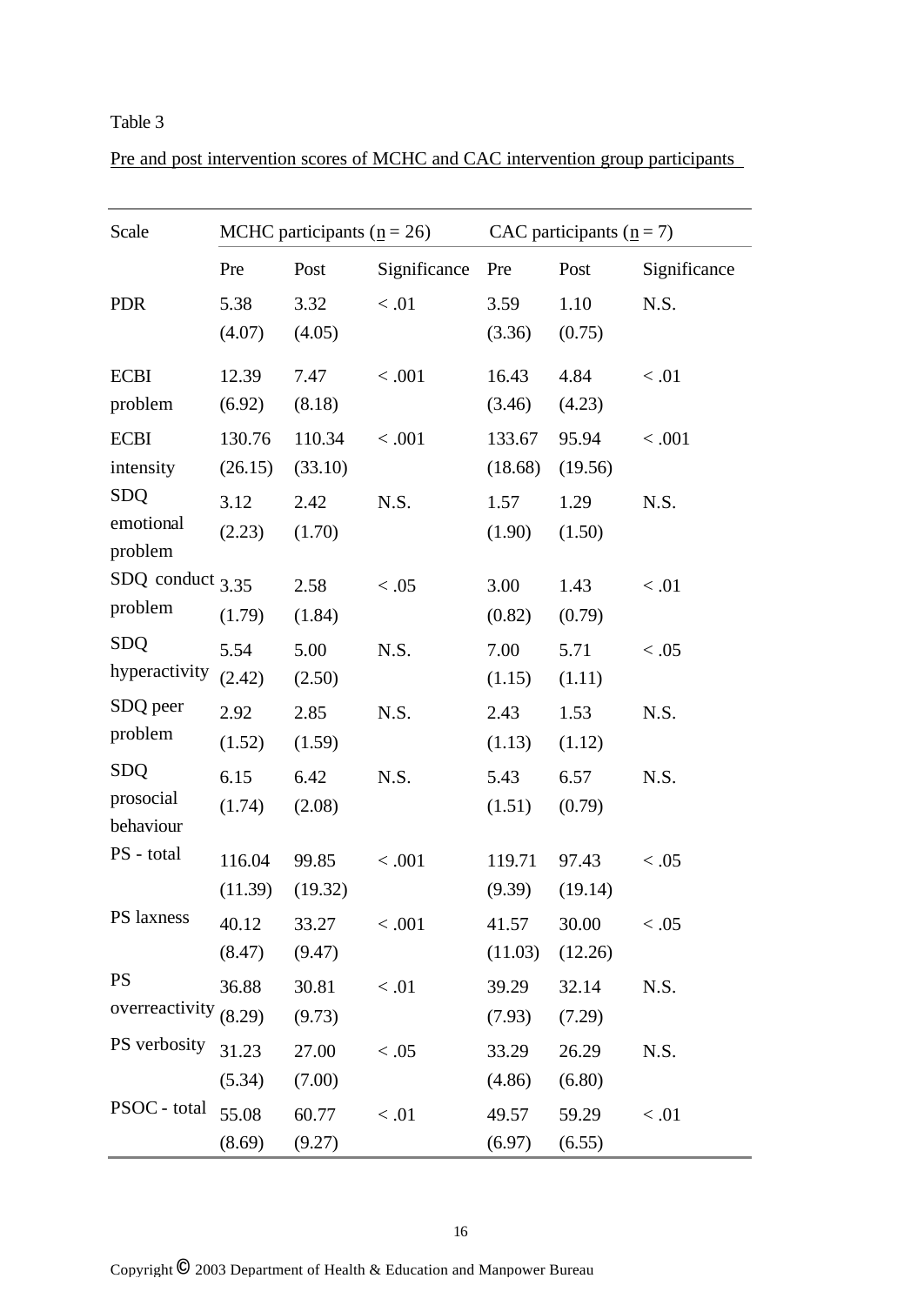| Scale        | MCHC participants ( $\mathbf{n} = 26$ ) |        |              | CAC participants ( $n = 7$ ) |        |              |
|--------------|-----------------------------------------|--------|--------------|------------------------------|--------|--------------|
|              | Pre                                     | Post   | Significance | Pre                          | Post   | Significance |
| <b>PSOC</b>  | 31.46                                   | 33.12  | N.S.         | 26.71                        | 29.14  | N.S.         |
| satisfaction | (4.97)                                  | (5.30) |              | (5.59)                       | (7.06) |              |
| <b>PSOC</b>  | 23.62                                   | 27.65  | < .001       | 22.86                        | 30.14  | < 0.01       |
| efficacy     | (5.25)                                  | (5.26) |              | (3.08)                       | (3.29) |              |
| <b>PPC</b>   | 6.54                                    | 4.88   | < 0.05       | 11.14                        | 4.71   | < 0.01       |
|              | (3.72)                                  | (3.89) |              | (4.74)                       | (3.20) |              |
| <b>RQI</b>   | 33.00                                   | 34.92  | N.S.         | 31.71                        | 31.86  | N.S.         |
|              | (10.46)                                 | (7.85) |              | (7.30)                       | (5.46) |              |

### *3.6 Sex differences*

To examine whether there were any possible differences in the pre-intervention and post-intervention measures due to sex of the target child, a series of independent t tests were conducted. Due to the large number of comparisons, a stricter alpha level of .001 was adopted, to avoid the problem of inflated alpha. Using this strict alpha level, there was significant sex difference only in pre-intervention SDQ prosocial behaviour scores, with participants with female target children reporting higher scores for their children than participants with male target children.

A series of dependent t tests were conducted to compare the pre and post-intervention scores of intervention group participants with male and female target children separately. Again, a stricter alpha level of .001 was adopted. There was a significant difference between the pre and post-intervention PSOC efficacy sub-scale for intervention group participants with male and female target children. For intervention group participants with female target children, there was also a significant difference between the pre and post-intervention PS laxness sub-scale scores. For intervention group participants with male target children, there were significant pre and post-intervention differences in PS total scores, SDQ conduct problem scores, ECBI intensity scores, ECBI problem scores and mean PDR scores. The pre and post intervention scores (mean and standard deviation) of the intervention group participants with male and female target children are shown in Table 4.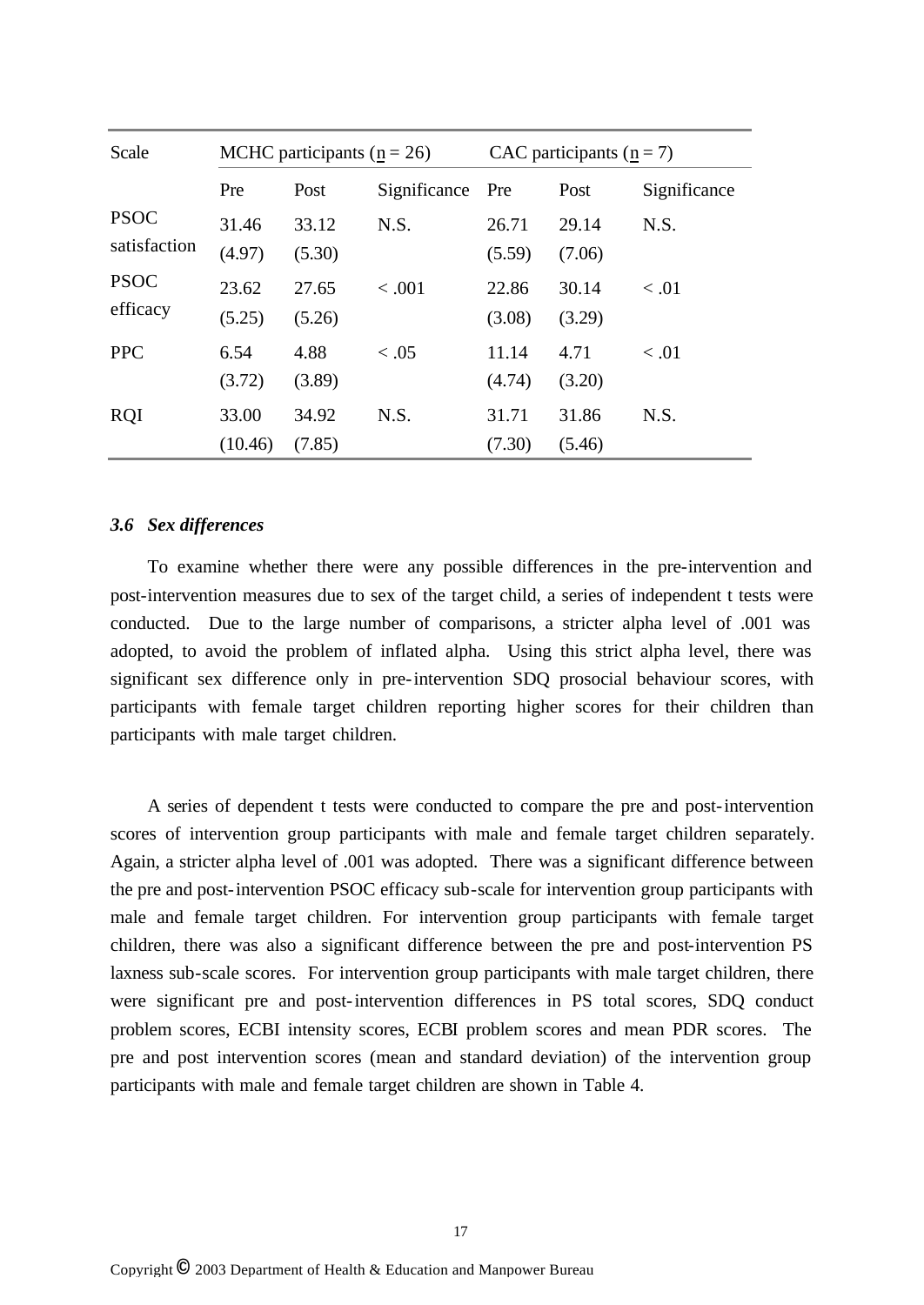## Table 4

Pre and post intervention scores of intervention group participants with male and female target children

| Scale                                | children ( $\underline{n} = 16$ ) | Participants with | male         | children ( $\underline{n} = 17$ ) | target Participants with | female<br>target |
|--------------------------------------|-----------------------------------|-------------------|--------------|-----------------------------------|--------------------------|------------------|
|                                      | Pre                               | Post              | Significance | Pre                               | Post                     | Significance     |
| <b>PDR</b>                           | 4.76<br>(3.32)                    | 1.98<br>(1.65)    | < 0.01       | 5.24<br>(4.55)                    | 3.66<br>(4.85)           | N.S.             |
| <b>ECBI</b><br>problem               | 13.56<br>(6.15)                   | 4.99<br>(4.51)    | < .001       | 12.95<br>(7.02)                   | 8.73<br>(9.35)           | < 0.05           |
| <b>ECBI</b><br>intensity             | 131.86<br>(21.83)                 | 104.29<br>(17.80) | < .001       | 130.92<br>(27.47)                 | 110.10<br>(40.15)        | < 0.01           |
| <b>SDQ</b><br>emotional<br>problem   | 1.94<br>(1.57)                    | 1.31<br>(1.08)    | N.S          | 3.59<br>(2.50)                    | 3.00<br>(1.80)           | N.S              |
| SDQ conduct $3.31$<br>problem        | (1.30)                            | 1.69<br>(1.14)    | < .001       | 3.24<br>(1.92)                    | 2.94<br>(1.98)           | N.S.             |
| <b>SDQ</b><br>hyperactivity          | 6.44<br>(2.06)                    | 5.13<br>(1.54)    | < 0.01       | 5.29<br>(2.39)                    | 5.18<br>(2.86)           | N.S.             |
| SDQ peer<br>problem                  | 2.69<br>(1.08)                    | 2.56<br>(1.55)    | N.S.         | 2.94<br>(1.75)                    | 2.57<br>(1.67)           | N.S.             |
| <b>SDQ</b><br>prosocial<br>behaviour | 5.25<br>(1.34)                    | 6.06<br>(1.29)    | N.S.         | 6.71<br>(1.72)                    | 6.82<br>(2.27)           | N.S.             |
| PS - total                           | 114.38<br>(10.93)                 | 97.00<br>(19.48)  | < 0.01       | 119.12<br>(10.80)                 | 101.53<br>(18.87)        | < 0.01           |
| PS laxness                           | 39.94<br>(9.44)                   | 31.94<br>(10.35)  | $<.01$       | 40.88<br>(8.63)                   | 33.18<br>(9.95)          | .001             |
| <b>PS</b><br>overreactivity          | 36.63<br>(7.86)                   | 30.50<br>(8.07)   | < 0.05       | 38.12<br>(8.60)                   | 31.65<br>(10.33)         | < 0.05           |
| PS verbosity                         | 30.88<br>(5.58)                   | 26.13<br>(7.36)   | < 0.05       | 32.41<br>(4.94)                   | 27.53<br>(6.50)          | < 0.05           |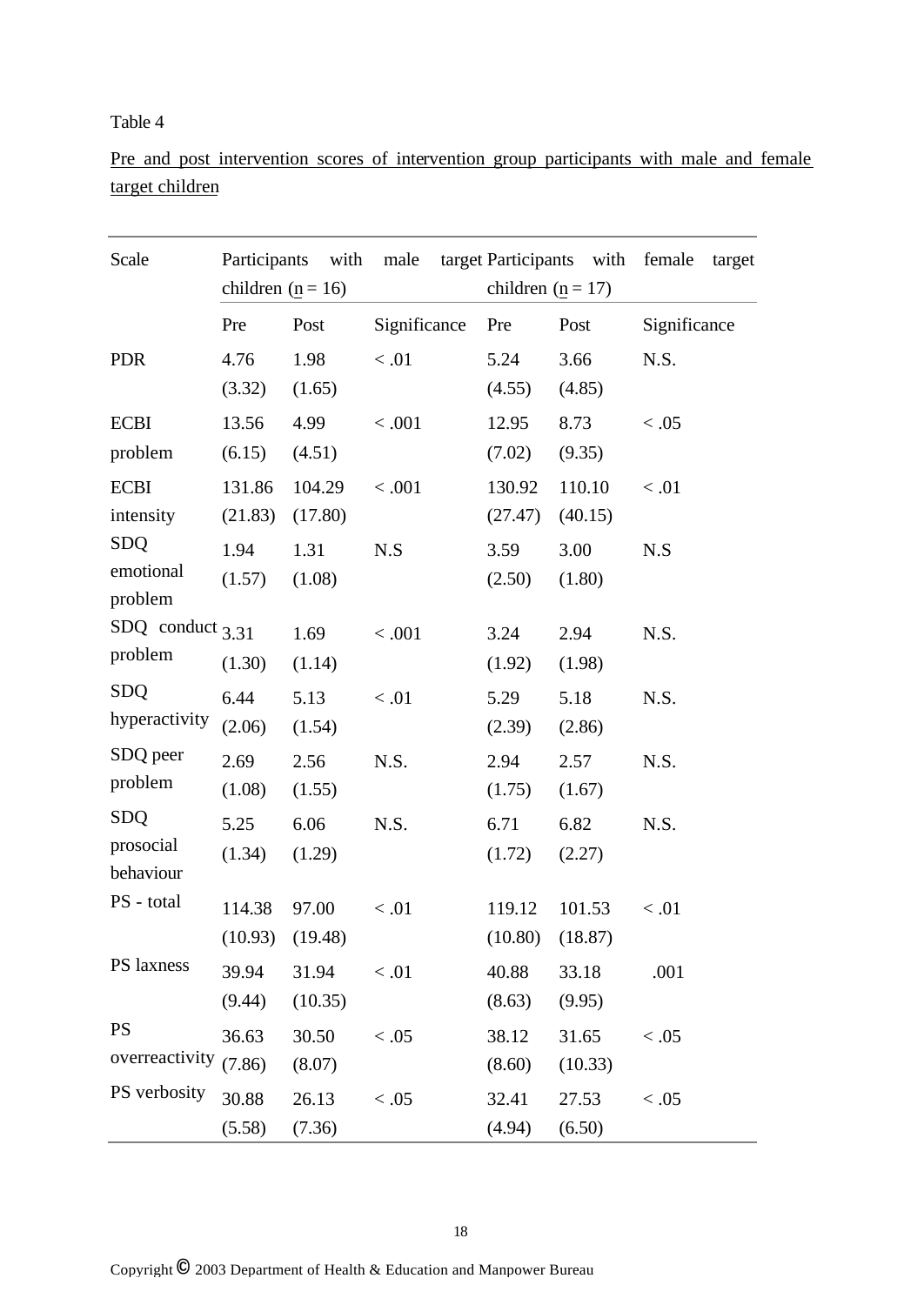| Scale        | Participants        | with   | male         |                                   | target Participants with female | target       |
|--------------|---------------------|--------|--------------|-----------------------------------|---------------------------------|--------------|
|              | children $(n = 16)$ |        |              | children ( $\underline{n} = 17$ ) |                                 |              |
|              | Pre                 | Post   | Significance | Pre                               | Post                            | Significance |
| PSOC - total | 52.81               | 57.81  | < 0.01       | 54.94                             | 62.94                           | < 0.01       |
|              | (8.49)              | (7.43) |              | (8.76)                            | (9.27)                          |              |
| <b>PSOC</b>  | 30.63               | 30.75  | N.S.         | 30.29                             | 33.71                           | N.S.         |
| satisfaction | (5.99)              | (6.06) |              | (4.93)                            | (5.39)                          |              |
| <b>PSOC</b>  | 22.19               | 27.06  | < 0.001      | 24.65                             | 29.24                           | < .001       |
| efficacy     | (4.53)              | (3.97) |              | (4.94)                            | (5.67)                          |              |
| <b>PPC</b>   | 7.69                | 5.13   | N.S.         | 7.35                              | 4.59                            | < 0.01       |
|              | (5.08)              | (3.77) |              | (3.62)                            | (3.74)                          |              |
| <b>RQI</b>   | 32.00               | 33.44  | N.S.         | 33.41                             | 35.06                           | N.S.         |
|              | (9.03)              | (5.97) |              | (10.67)                           | (8.71)                          |              |

### *3.7 Client satisfaction*

The intervention group participants completed the CSQ upon the completion of the programme. The mean score was  $69.01$  ( $\underline{sd} = 10.20$ ). There was a significant difference in satisfaction scores between mother and father participants,  $F(1,31) = 4.38$ ,  $p < .05$ . However, there was only one father participant and he reported higher satisfaction scores than the mother participants. There was also a significant difference in satisfaction scores by family income,  $\underline{F}$  (6,26) = 4.36,  $\underline{p}$  < .005. The two lower income groups ( $\underline{n}$  = 3) reported lower satisfaction scores than the higher income groups ( $\mathbf{n} = 30$ ).

#### *3.8 Summary and conclusions*

The quantitative results indicated that the Triple P was effective in reducing child behaviour problems, dysfunctional discipline styles, parental conflicts and increasing parenting sense of competence and marital relationship.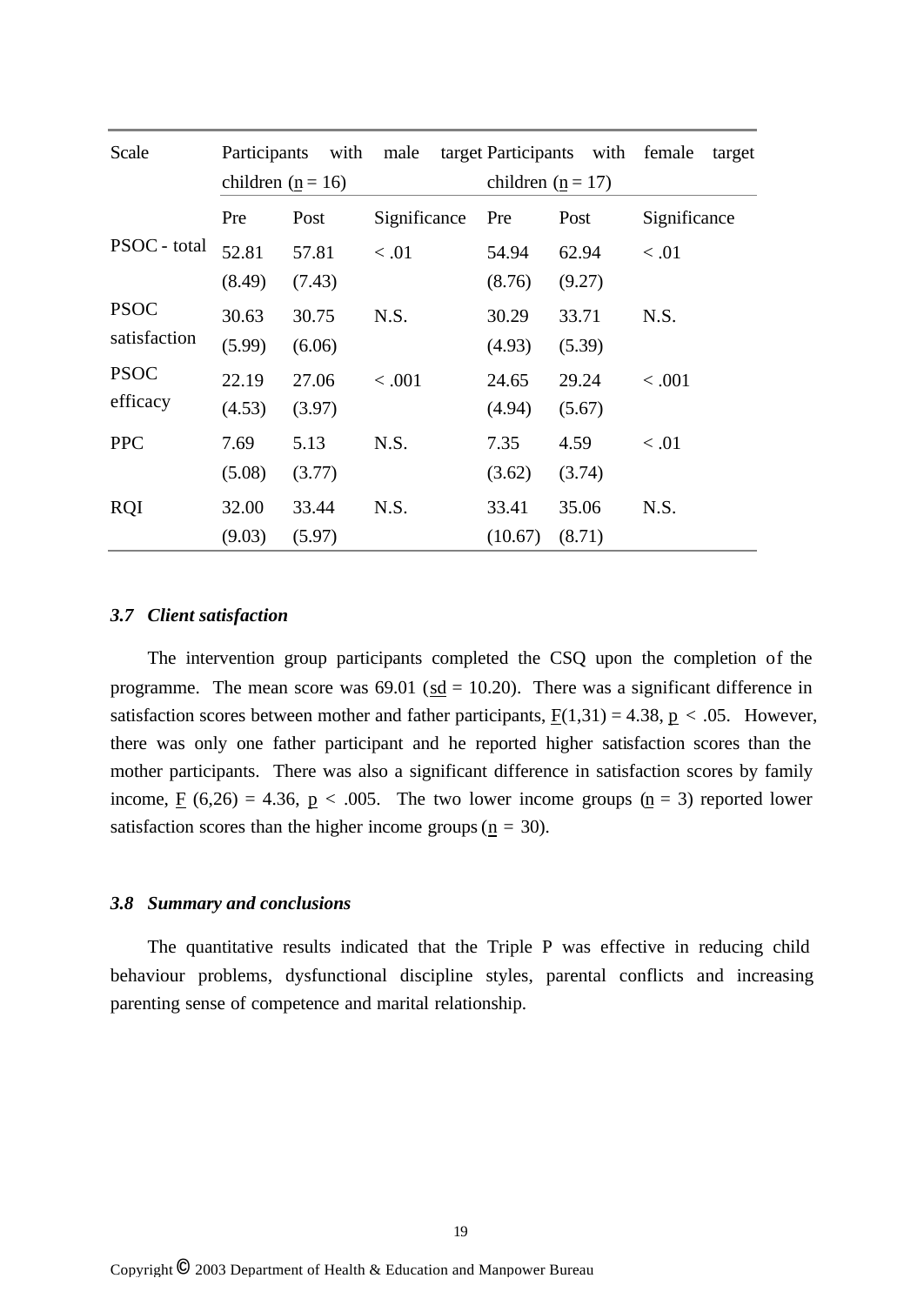## **Chapter 4: Qualitative Results**

The qualitative data consisted of the focus group discussions. The discussions were taped and transcribed verbatim. The constant comparative method was used in data analysis and the analysis was based on the Chinese transcription. In the present report, the quotes are translated into English and original words in English are underlined.

In this chapter, the perceptions and experiences of the programme participants would be discussed first, to be followed by that of the facilitators.

#### *4.1 Programme participants' perceptions and experiences*

## *4.1.1 Reasons for participation in the programme*

Programme participants explained the reasons for participation in the programme and there were three main categories, reasons related to the participants' themselves, reasons related to parent-child relationship and reasons related to the participants' children. For reasons related to the programme participants themselves, and their own needs, many participated because they felt that they had problems with controlling their own emotions and tempers. One programme participant explained her situation in the following quote:

*Because my emotional expression is being affected, and (I) am really suffering, like a mad woman. Like, sometimes I hit him; sometimes as if (I am) out of control. Sometimes it is like child abuse. Later, I was introduced to the nurse who told me about this parenting programme and asked me to participate. (G1: D29)*

Other participants participated in the programme in order to learn more about child management techniques. This could be illustrated by the following quote:

*I want to join this course to learn how to manage my son, and to help the two (children) get on better.* (G1:A4)

The other main category of reasons for participation was related to parent-child relationship. Many of the programme participants wanted to improve their parent-child relationship and this could be demonstrated by the following quote:

*So that we can communicate with each other more easily.* (G2:E44)

Another main category of reasons was related to their children's problem behaviour.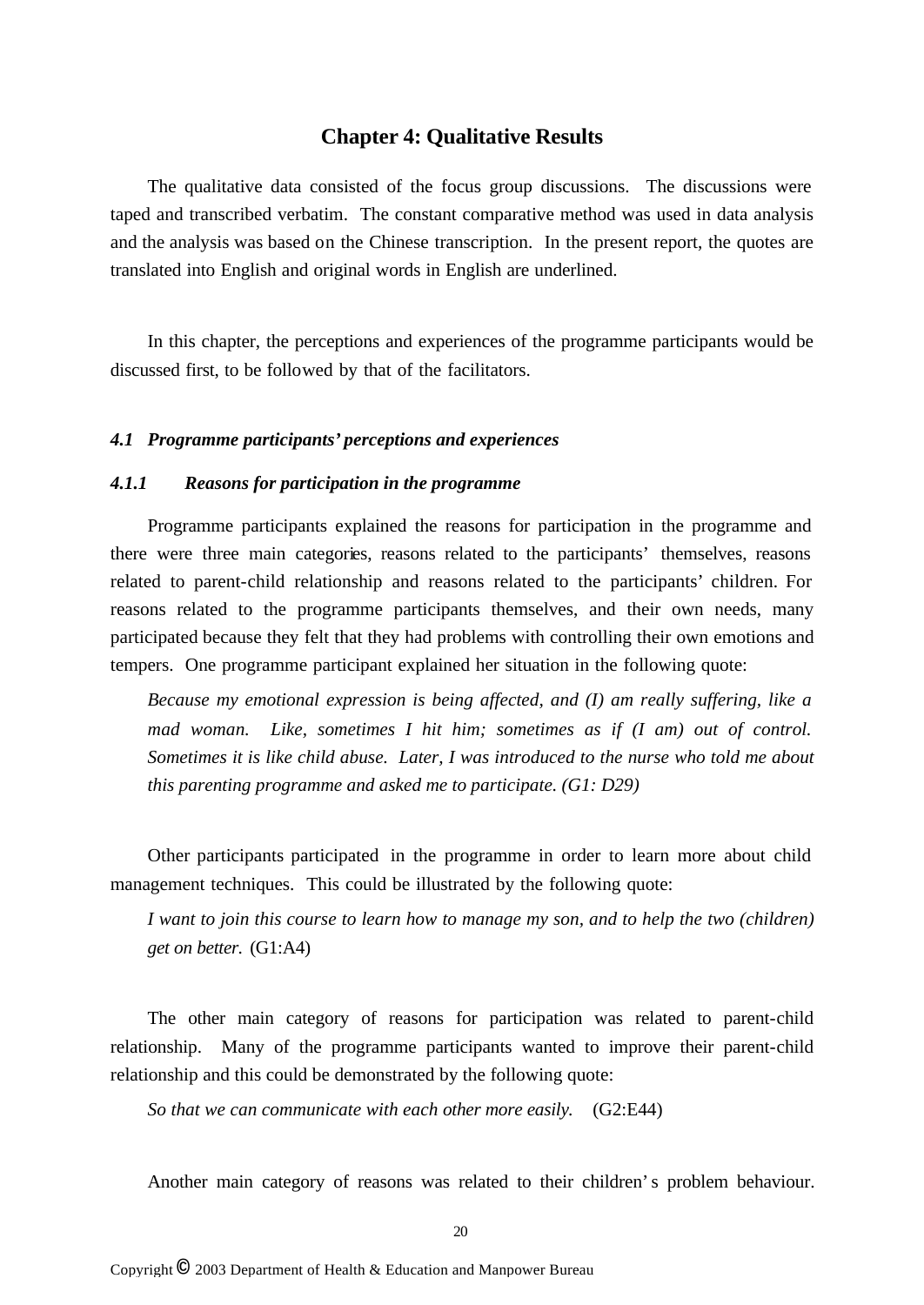Two participants explained their reasons as follows:

*Reasons, eh, my child, eh, has temper tantrums easily*. (G2:B3)

*(I) have two children who fight all day long.* (G1:B8)

#### *4.1.2 Observed changes*

Though programme participants were not requested to discuss the changes among themselves and their children as a result of the programme, they mentioned these changes spontaneously. Their observed changes were consistent with their reasons for participation. One of the most obvious changes was their realization that they had to control their own emotions. Many also mentioned that they had changed their disciplinary techniques. They described their observations in the following quotes:

*For me, learning to control my emotions is very hard. When I can control myself, my child does not throw temper tantrums anymore. It's amazing. He is really learning from me. (G1:A30)*

*There is real improvement. There is no need to hit. That is, hitting, I think I will be prosecuted one day. I don't want to hit her but if I don't hit her, she can cry for a long time, up to one to two hours. I can't cope mentally with her crying, that is, using crying as a way to resolve problems. The more I hear her (cry), the more annoyed I am and when I am annoyed, I hit her. When I hit her, she cries. Now, this is not happening anymore. (G2:B56)*

Furthermore, programme participants also reported changes in parent-child relationship. They explained the changes in the following way:

*That is, beneficial. I think it is beneficial. That is, for me and for her (the child), our relationship has improved.* (G2:B9)

Others also observed reduction in their children's misbehaviour. The following is a typical example:

*Maybe my son is slower but I can see that he is improving everyday. For example, he used to have 10 temper tantrums each day but now, this has decreased tremendously, like this.* (G2:G92)

To sum up, the participants reported changes in their own behaviour, their child management repertoires, and their children's behaviour, as well as improvement in parent-child relationship.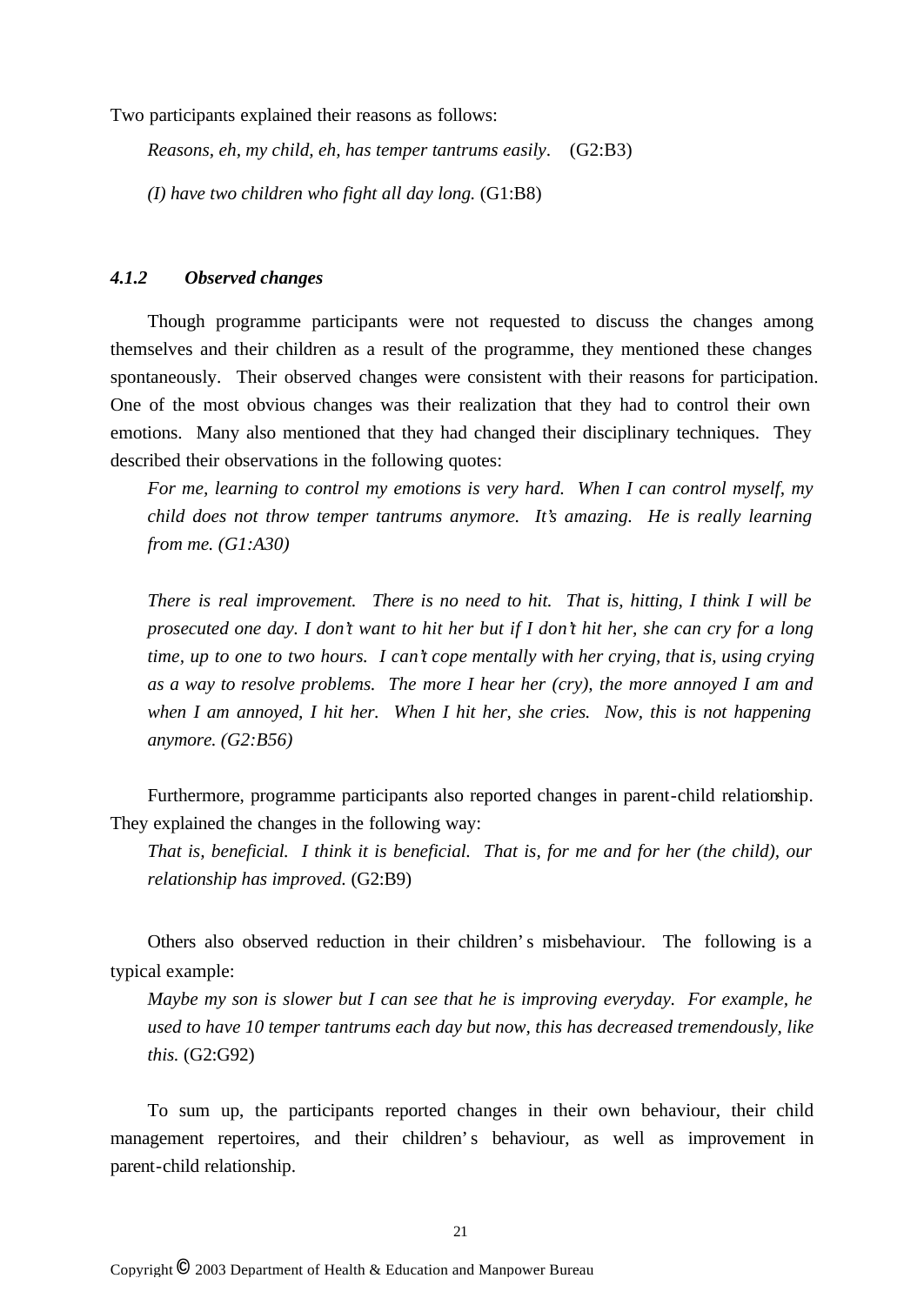## *4.1.3 Useful aspects of the programme*

Programme participants discussed the specific parts of the programme that they found useful and they liked various aspects related to the development of positive relationships with their children. Some of the most useful parts reported were those about spending quality time and showing affection. One programme participant described her experiences in the following quote:

*That is, showing affection. In the past, I bought him whatever he liked, that is, a different way of showing affection. Now I have learnt how to talk to him softly or to pat his shoulder, or to kiss him or to hug him. Learnt these. (G1:D36)*

Another technique that a lot of programme participants found useful was the technique of encouraging desirable behaviour, especially using descriptive praise.

*That is, (I) didn't know how to praise him in the past. Now, when (I) praise him, he is very happy; to the extent that when he does something right, he will tell you. He will ask you to praise him.* (G1: F33)

Apart from encouraging desirable behaviours, programme participants also regarded the techniques of teaching new skills and behaviours as useful, especially using behaviour charts. The following is a typical example:

*Moreover, rewards are quite good. For example, I specify that if he does something well, then I will give him a stamp, and if there are seven stamps, then (I) will buy him a book. He likes that, that is, some books, then they become rewards.* (G1:B38)

For management of misbehaviour, programme participants mentioned that they liked the use of quiet time. One programme participant explained her experience as follows:

*I reckon many methods are useful, but I use quiet time and others. Also, many programme participants will use, that is, quiet time.*  $(G2:J126)$ 

Apart from the use of quiet time, programme participants also reported that they liked planned ignoring. This could be illustrated by the following quote:

*Planned ignoring, I used frequently. That is, if sometimes his problem is not a major one, (I) just ignore him, leave him alone, so that there is no cause for a temper, as if I can't see him, like that. This I use all the time.* (G1:D36)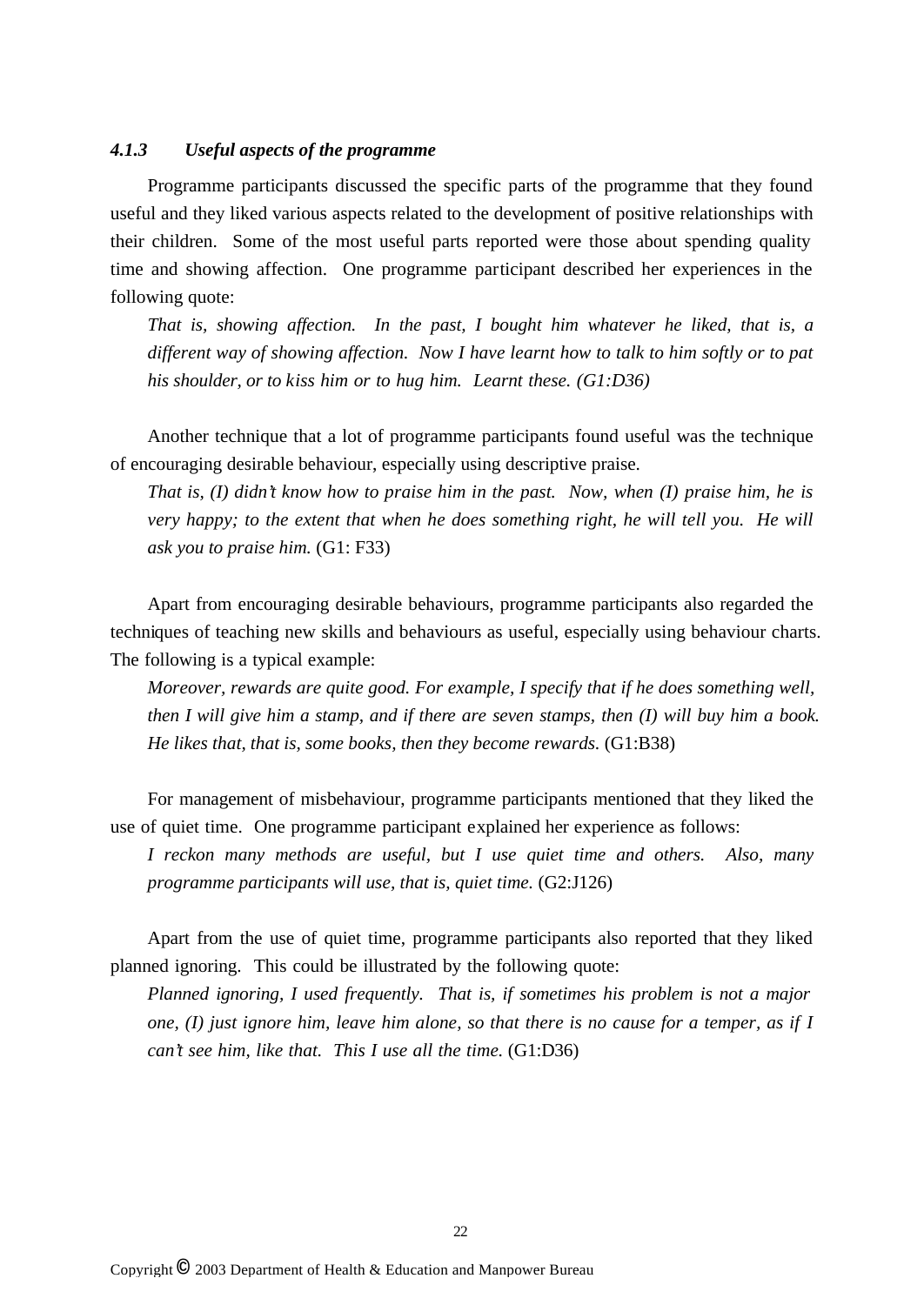To sum up, the programme participants found various techniques in building up positive relationships, encouraging desirable behaviours and managing misbehaviours useful. Apart from the child management techniques, programme participants enjoyed the sharing and discussion with other group members very much and many felt that more time should be allowed for sharing as this was really important. The following is a typical example:

*I think discussions are really important because every child's experience at home is different and there should be more discussion of programme participants' experiences. Everyone complains, ventilates, if you put it in a bad way, complains; learns from others' experience of dealing with children, put it in a good way. I think, say, discussions, are very important.* (G1:E66)

Furthermore, some programme participants also found the role play exercises useful as these exercises could help them understand the use of the various techniques more. This point could be illustrated by the following quote:

*At first I was resistant, but if you don't try it out, it will not have a deep impression on you… Yes, yes, on the surface it is very easy, but after practice it is different.* (G1:F240, 242)

Some programme participants also maintained that they enjoyed doing the homework as it would help them understand their children's behaviour more. One programme participant explained it in the following way:

*For homework, I quite enjoy (it). (Laughed) Er, I can understand why he is naughty.* (G1:F69)

On the whole, participants found many of the parenting techniques taught useful and they also enjoyed the class process, such as the discussion and sharing, the role play and the homework.

## *4.1.4 Difficult aspects*

Though the programme participants were positive about the programme, they also raised a few issues about the programme. One of the major concerns was the issue of giving commands in a positive way. The following is a typical example: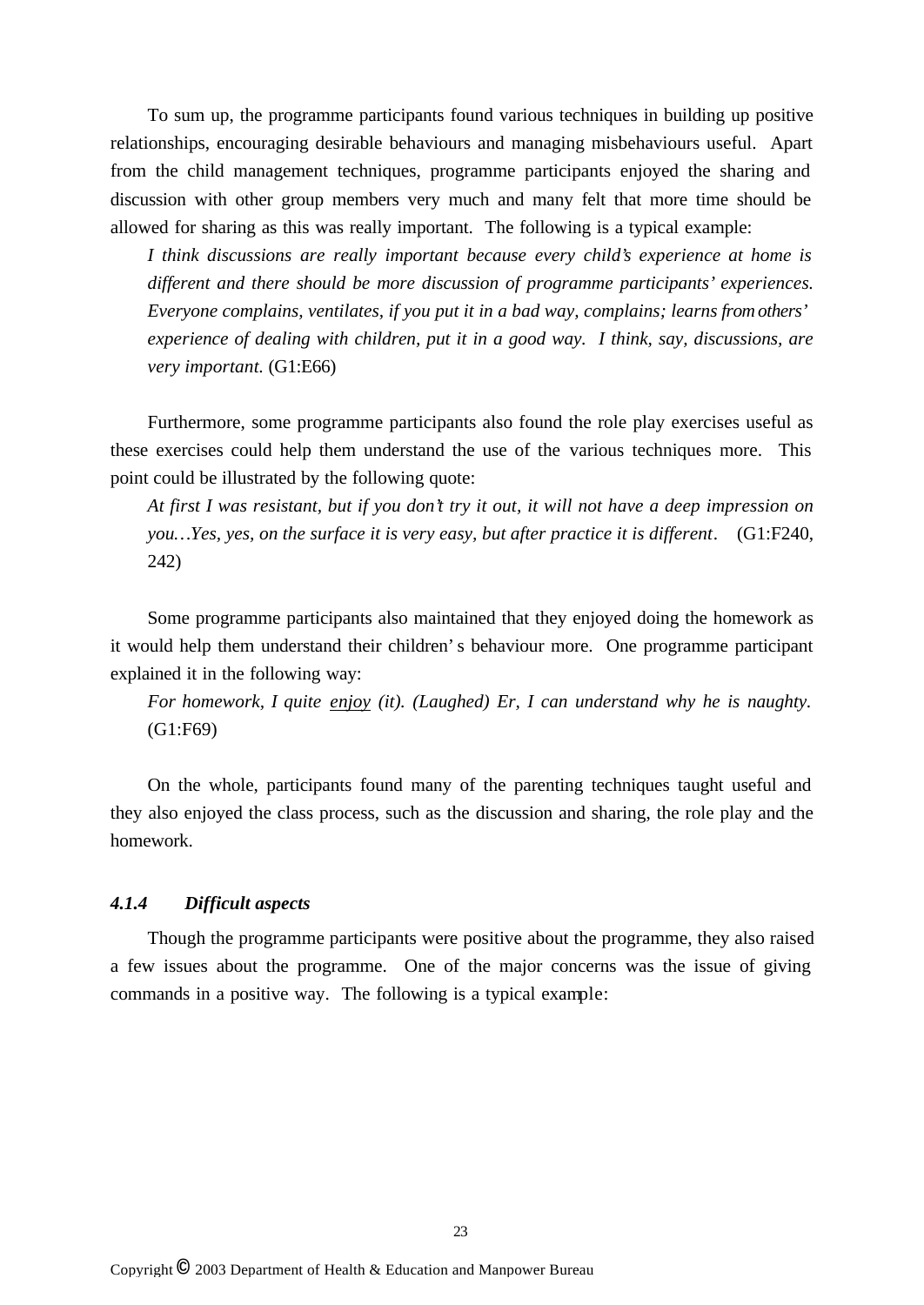*Talking about saying things positively, sometimes it is hard how to turn things to say them in a positive way. All the time, (you) used to say don't do this, don't do that. This is comparatively, eh, that is, don't know how to use, eh, positive words to say to children. Sometimes (I) say (you) shouldn't do this, aiya, think about what should be said? Don't know what words to use. Maybe you use the words and he cannot understand.* (G1:E103)

Another technique that the programme participants found difficult was the issue of time out in relation to the limited space in the Hong Kong environment. One programme participant explained the issue in the following way:

*That time out, that section, that is, using the small space in the Hong Kong environment, need to work out how to change (it). That is, maybe (you) can use an open door instead of a closed door, because you can leave the door open, leave the door open, but it's possible to put him in the toilet for time out. However, not all Hong Kong people have so many rooms, or it is somewhat dangerous to put (him) in the toilet. In the end that is, because even if you leave the door open, you don't know what he is doing inside. Need to think about this aspect more.* (G1:F78)

Apart from the parenting techniques, many programme participants found that there was too much in the course and there was not enough time for them to absorb and understand the content. This point was explained by one programme participant in the following quote:

*Our experience is that often we are in a rush, very rushed. So sometimes actually the nurses have, have tried very hard, and tried to tell us many things, as much as possible, but em, it turns out that when we return (home), I reckon (I) cannot absorb well.*  (G2:J191)

Other programme participants also felt that part of the reason for the rush was due to the explanation and details about the transparencies and they reckoned that they were not necessary. One programme participant explained this point as follows:

*I think only an outline is needed for the transparencies and there is no need for the (content) inside, because (we) have all the content. Then, they could ask us to read page so and so, and explain that part briefly so as to save time.* (G1:B127)

Moreover, though some programme participants enjoyed the homework, many programme participants found that they had to struggle to find time to complete their homework. One programme participant explained her difficulties in the following way:

*Busy, like that, maybe I haven't studied for a long time. (I feel) some stress when I have to do homework.* (G2:B364)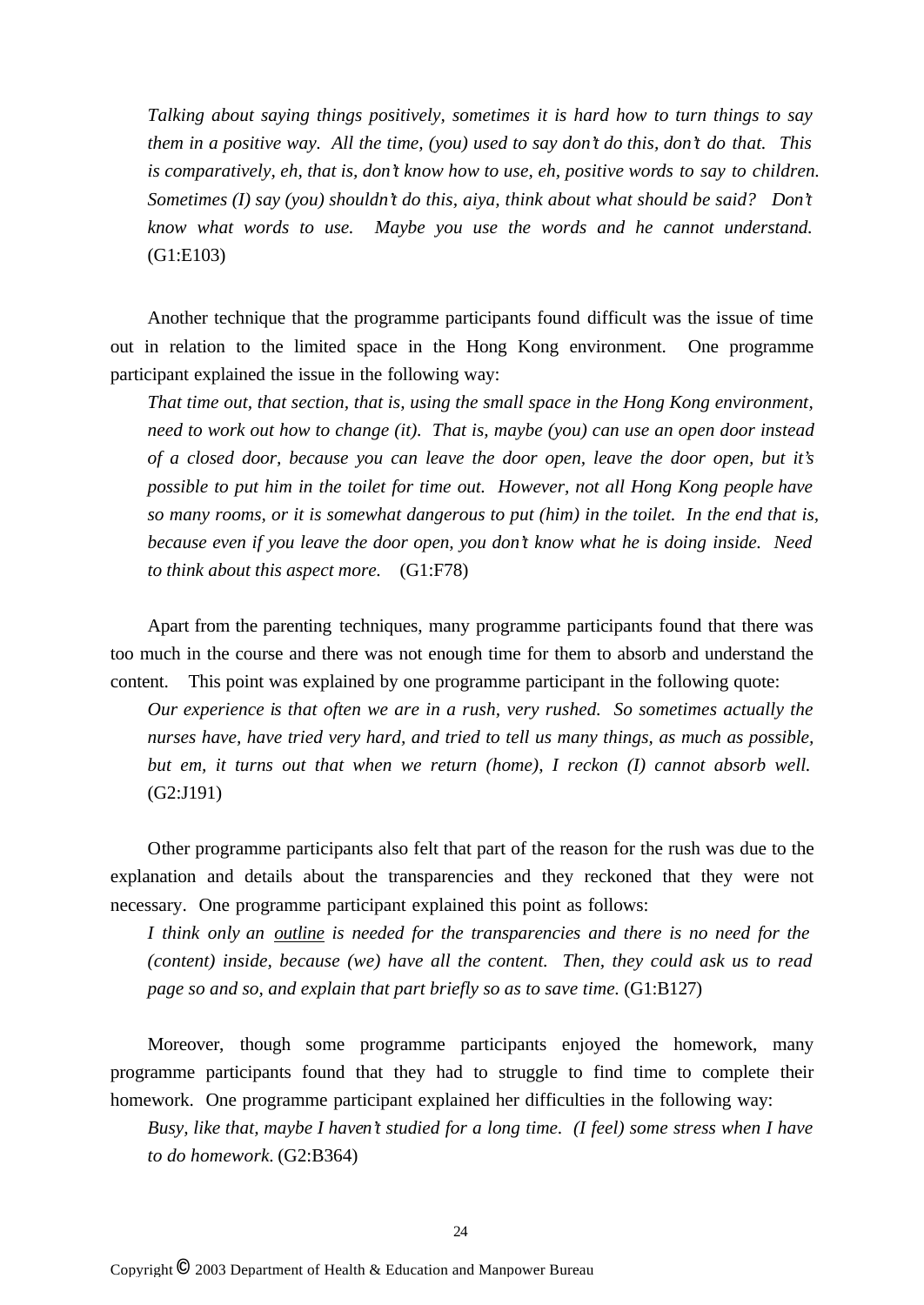Apart from the programme itself, another issue raised by the programme participants was the support of the family members, including their spouses and their extended families. Their experiences can be illustrated by the following quotes:

*That is, other family members have to support you. (This is) hard to achieve.*  (G1:A105)

*Maybe my husband is comparatively traditional. He says that if children are not obedient, then (you) hit (them). However, my theory is that children should not be hit. Therefore, there is a conflict there. He listens more; my husband listens to talks comparatively (more than other parents), but he thinks that they are useless, not useful, because of his own theory. He practises his own theory.* (G1:E150)

Though programme participants were willing to do the programme homework and to use positive commands and time out, they did not find these easy. They also found that there was too much to cover during the course and felt that the transparencies were not necessary. Moreover, though not part of the programme, they found that they needed the support of their family members to help them practise the programme techniques and the support was not always forthcoming.

## *4.1.5 Cultural issues*

During the focus group discussions, programme participants also raised some cultural issues in relation to the programme. One of the issues raised by the programme participants was related to showing affection. Though many programme participants felt that the technique was useful (see above), some programme participants felt that the examples used in the programme might not be applicable because of the Chinese cultural practice of respecting the older generation. Their concerns could be illustrated by the following quote:

*They (westerners), comparatively ,eh, can do it, eh, so that it is very affectionate, that is, as if they are friends. We, after all, after all, our, our method is, we are mothers; we are the older generation. No matter how well we get along, you should respect us. Without the respect, (my) heart feels that it is not very good, like that. Really it seems that, we, their technique, eh, cannot be applied. Partly, half, half, I reckon, some may not be suitable for me.* (G2: B293)

Apart from the techniques, programme participants felt that it was difficult to relate to the video as the characters and the settings were Australian, rather than Chinese. The perception of the programme participants could be illustrated by the following quote:

*If you change the characters, that is, eh, may be better. That is, (we) can relate to it, very direct, like that.* (G1: F71)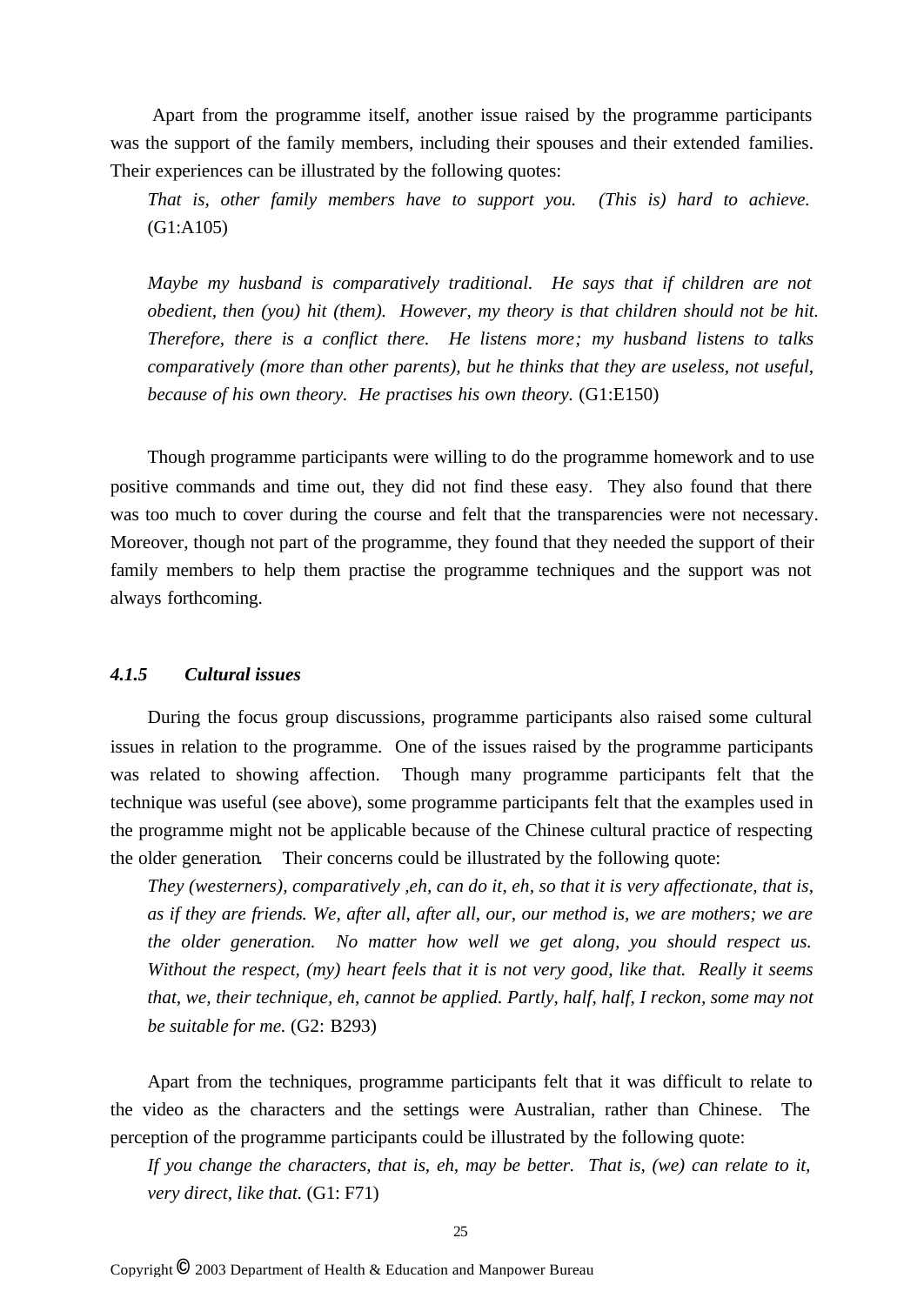Though programme participants mentioned concern about cultural issues, there were other programme participants who felt that the programme could be applicable in the Hong Kong Chinese setting. One programme participant explained her view as follows:

*For me, eh, but in fact, eh, the techniques taught, actually (they are) more or less the same mode, that is, more or less the same things. In fact, it is only the environment, I think the others are all right.* (G2: C302)

In general, the programme participants were positive about the programme but they also had some cultural concerns about parts of the programme.

## *4.1.6 Parts that should be added*

Consistent with their enjoyment of group discussion and sharing, many programme participants requested that there should be more time for sharing. This could be illustrated by the following quote:

*But I feel that discussion are lacking, very little really.* (G1:E225)

Also, consistent with the programme participants' perception of the lack of support from their spouses, mainly husbands, many programme participants were of the opinion that there should be more coverage on the father's role, responsibility and support. One programme participants expressed her viewpoint as follows:

*Add more, er, not to say add more, but (the programme) should add the father's part. Parenting is not just the mother's responsibility, like that.*  $(G1:F140)$ 

#### *4.1.7 Summary*

The programme participants found many of the parenting techniques taught useful and they enjoyed the discussion and role plays in the course. They observed changes in their own disciplinary techniques, in parent-child relationship and their children's behaviour and these changes matched with their expectations of the course. However, programme participants found the course too rushed and there were cultural issues that had to be addressed.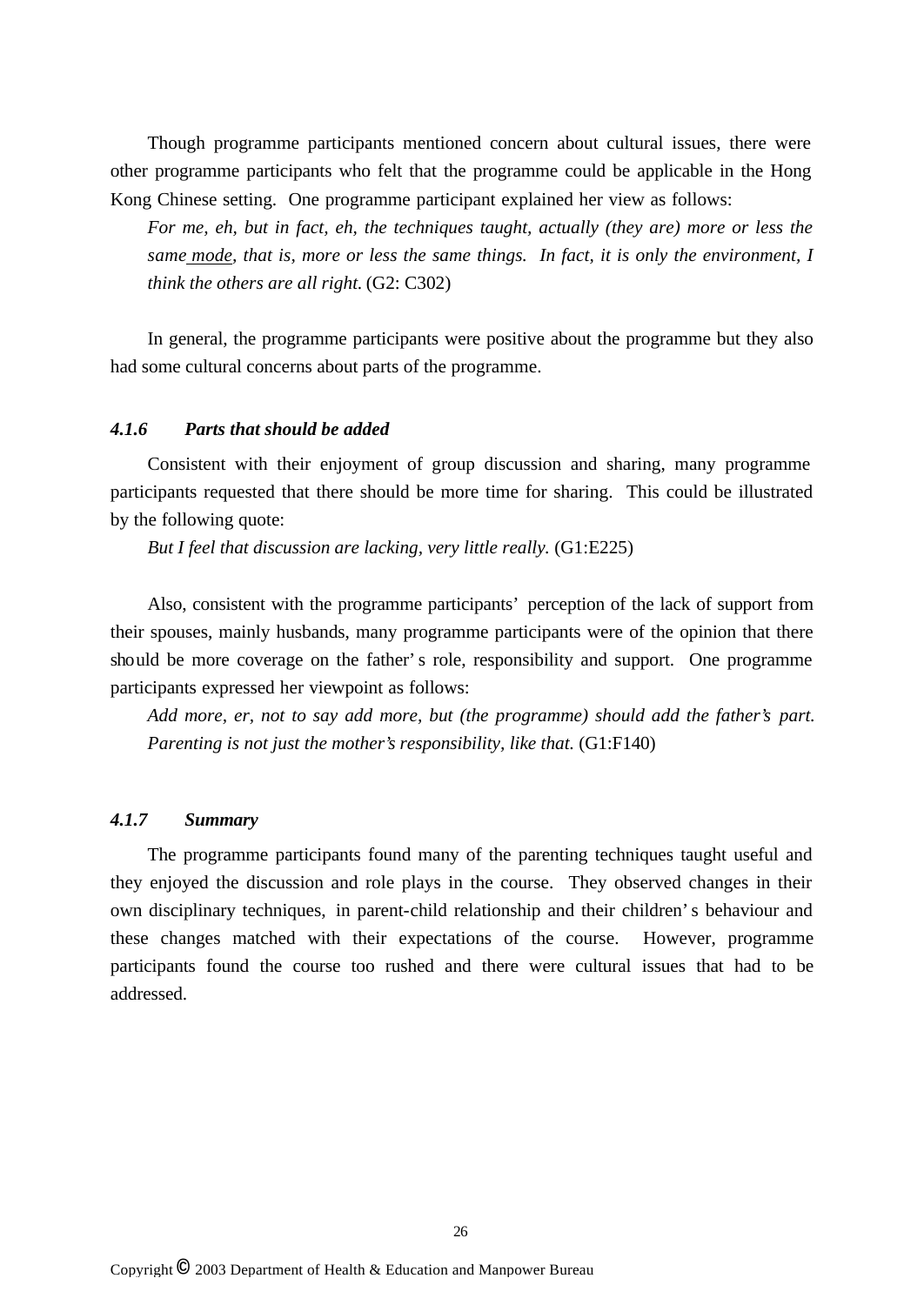### *4.2 Facilitators' perceptions and experiences*

## *4.2.1 Objectives for the programme*

The facilitator participants were requested to reflect upon their objectives for running the programme. There were two main categories of objectives. The first category was related to provision of skills and knowledge and the second category was related to the achievement of particular outcomes. In terms of provision of skills, facilitator participants aimed to provide programme participants with a new, comprehensive set of skills and knowledge and to clarify misconceptions. This can be illustrated by the following quote:

*This package emphasizes using a process approach in teaching… Also, we, maybe different from the previous programmes. That is, (it) is totally based on the positive, trying not to say no as much as possible, like that. Actually, er, the programme participants can get a new concept to build up a… that is, er based on a better parent-child relationship.* (G3:D5)

Apart form the provisions of skills, the facilitator participants also aimed at producing outcomes for both programme participants and their children. For children, they hoped that the parenting programme could facilitate children's development. One facilitator participant explained this point as follows:

*I think children's development will be happier. I think it is very important, because if parenting can be done better, it will be much better for children's development.* (G3:C14)

Other facilitator participants also mentioned parent outcomes, such as relieving parental stress. An example is listed below:

*I think there are a lot of mothers who in the end will say, (they) feel that parenting, for example, (they) feel that (their) own children's behaviours are not desirable, misbehaviour. Therefore we want to relieve their stress… and help them, like that.* (G3:L4)

In short, the facilitator participants aimed to provide programme participants with a set of parenting skills and they hoped that the programme could enhance the mental health of both children and programme participants.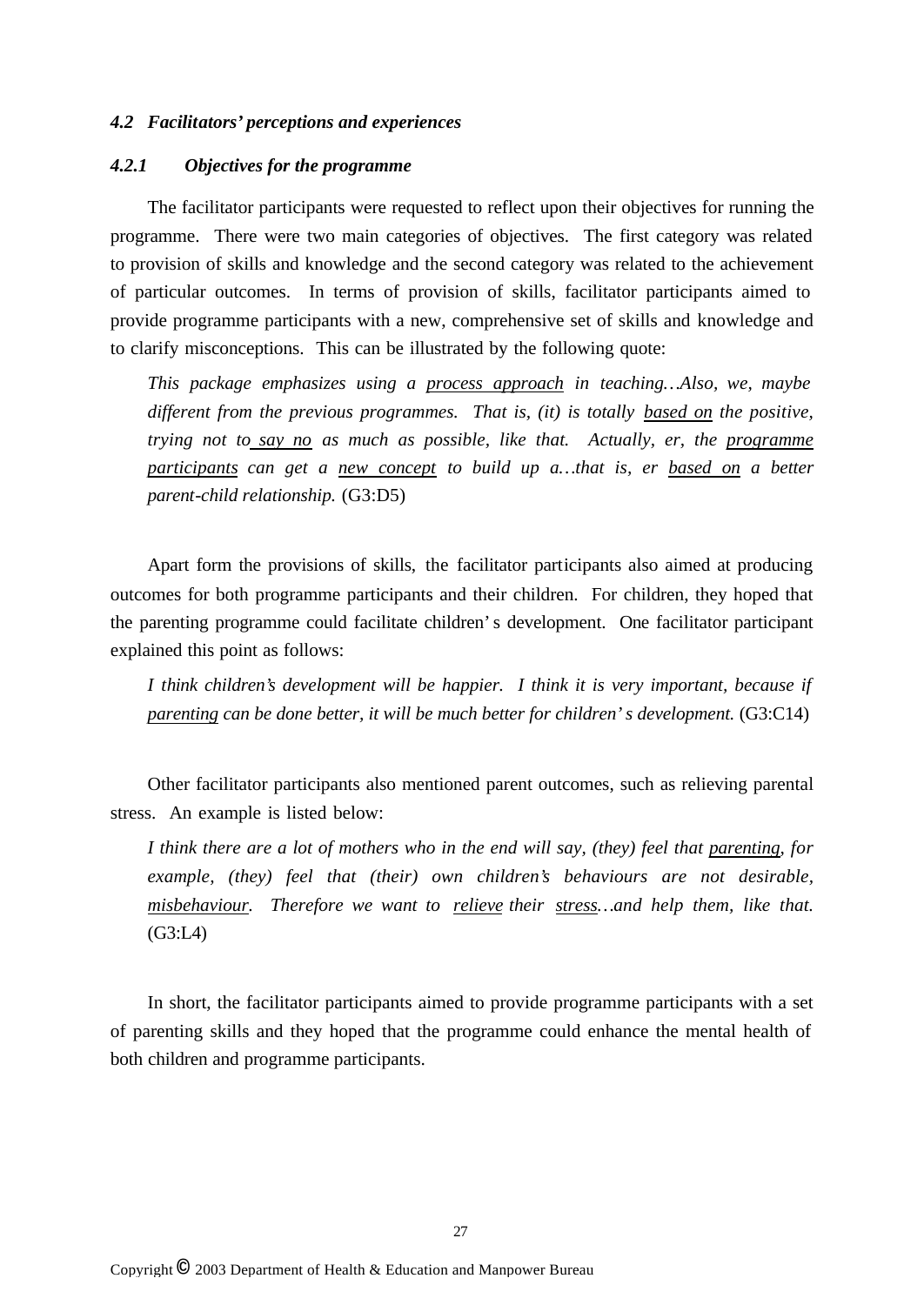## *4.2.2 Roles of facilitators*

The facilitator participants also talked about their roles and they felt that they were playing the roles of teachers and facilitators, offering support and counselling to the programme participants where necessary. One facilitator participant explained her role as follows:

*It's really like a facilitator, seems to be helping them, really, everybody sharing, like that, and then to reinforce the original programme, like that. However, there are some who need support and encouragement… (You) cannot deny that (it) is a teacher's role.*  (G3:J19)

Facilitator participants reckoned that they had to play the dual roles of teachers and facilitator and to perform the dual functions of facilitator and offering support, depending on the needs of the programme participants at various times.

### *4.2.3 Useful parts of the programme*

First of all, facilitator participants maintained that they found the teaching resources, including the manual, the transparencies and the video very helpful. As these materials were prepared and provided for them, there was no need for them to develop their own materials which could be very time consuming. This view was expressed by one facilitator participant in the following quote:

*Teaching aids, and others, are very good; that is, there is no need to prepare the transparencies, like that. It is good that the video has been translated into Chinese. The programme is very packed. They've prepared many things. Actually if they hadn't done it, I think it would have been very hard.* (G3:K24)

Apart from the teaching resources, facilitator participants also found the content of the programme useful. In particular, they found the content of the first two sessions very useful. Below are some typical examples:

*I like the first session very much.* (G3:J154)

*Obviously, the second session, I think that because they, the third session, not all of them are useful, but for the second session, many said that they would definitely use, for example, calm instruction and the like.* (G3:I29)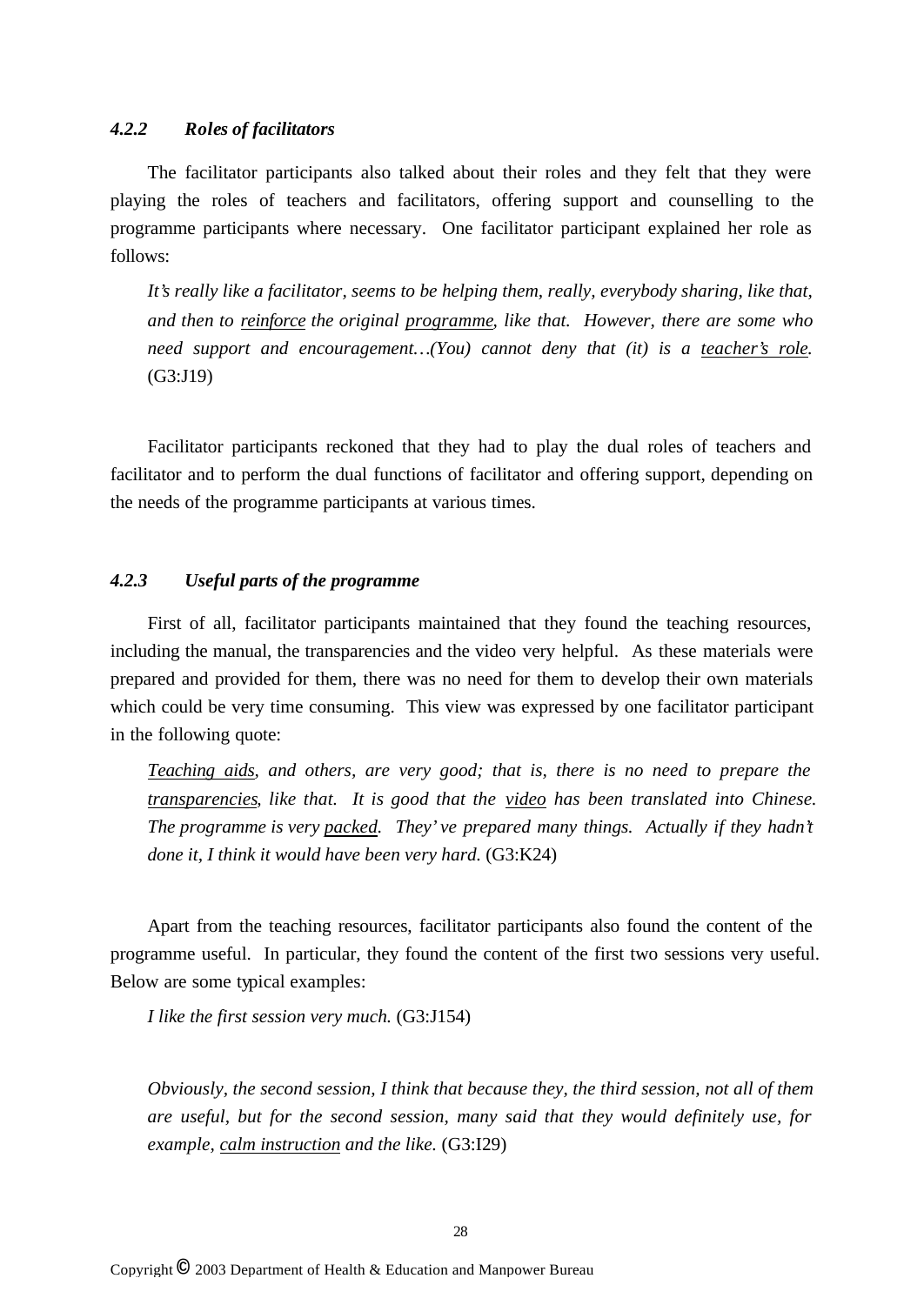In addition to the content, the facilitator participants also found the processes useful, including the homework, and the telephone consultation sessions. One facilitator participant explained her viewpoint as follows:

*During telephone counselling, they know that you are tailor-mak(ing) this for their children. Therefore many people, good, some people like the telephone session very much… There was a parent who didn't do the homework for that session. During the phone session, she had nothing to say. Later, she did the homework and she knew the advantages of doing homework.* (G3:B141)

Furthermore, many facilitator participants claimed that the programme was useful as they could see changes in the programme participants, including changes in their disciplinary techniques and reduction of parental stress, in some cases because of changes in participants' perception of their children's problems. These views can be illustrated by the following quotes:

*I found that some programme participants, that is, after attending the classes, they told me that they hit their children less. They said that after attending the classes, they hadn't hit them.* (G3:K101).

*Actually, release stress, really good. I remember there was a client who cried from the first session to the third session, yes, every time, every time, when sharing things about children, she cried; cried till the third session. However, at last, in the reunion session, (I) could see that (she) was very different and much happier. (I) could see that, er, the stress was reduced a lot.* (G3: K153)

*There was a case where a client gave feedback, her child's problem, not all problems have been resolved. There were still some (problems) existing, but she felt that some of her perceptions were changed, felt more relaxed, more comfortable.* (G3:E148)

In short, the facilitator participants found that the materials and content and the delivery processes of the programme were useful and the programme could lead to changes in the programme participants' disciplinary method and stress levels.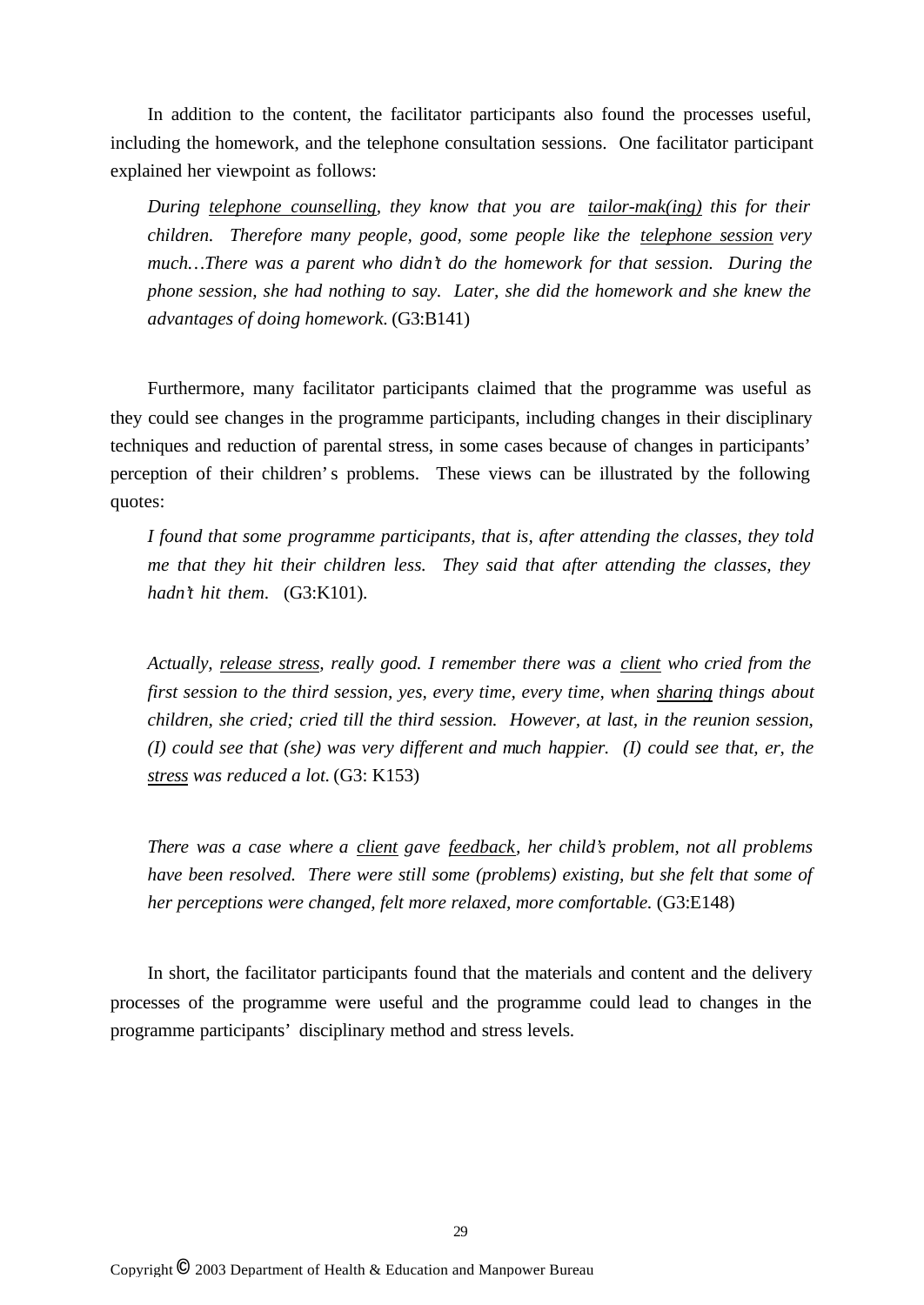## *4.2.4 Difficult areas*

Facilitator participants also discussed the difficulties they experienced during the implementation of the programme. One of the main problems they faced was the length of the programme. Many of them found that four two-hour sessions were not enough to cover the content and to allow for adequate sharing from the programme participants. This view was explained by one facilitator participant in the following quote:

*I find that it is very difficult to stick to two hours, or two hours 15 minutes. It is impossible, really a deadly rush. Actually, that is, er, the biggest problem is the mother' sharing er, the homework. This is because in many cases, (we) give each of them a few minutes, one minute per person. They just don't want to stop. It's hard to deal with.* (G3:A45)

Apart from the time problem in relation to the sessions, the facilitator participants also had time difficulties with the telephone consultations. According to the programme, there should be four telephone consultations following the sessions. Facilitator participants found that these telephone consultations were time-consuming and sometimes they might also forget these telephone sessions due to the ir heavy work schedule. The facilitator participants explained their difficulties as follows:

*Another difficulties is the time-consuming problem. If we, er, we, now say (take) eight to ten, eight (participants). We are now having two people leading one group, so each person is responsible for four people. However, actually, (we) discover that because (we) still have the telephone consultations. We are not just working with them but we have to do other clinical work, and so this aspect is becoming a problem.* (G3:K66)

*I was supposed to make the phone call at 11:00 but I was seeing a case, Gosh.* (G3:A69)

Further to the problem of finding time for the telephone consultations, facilitator participants also reported that these telephone consultations were not easy as the programme participants were not used to discussing the items agreed in the agenda and it was difficult to focus the conversation. This view could be illustrated by the following quote:

*Also, I feel that sometimes we have clients who are not very well-organized and it was quite chaotic during the phone follow-up. First, (they) would not (follow) the agenda and their focus was quite loose, and so, it turn out that your phone can not be focused upon your objectives, as in the guide book.* (G3:G63)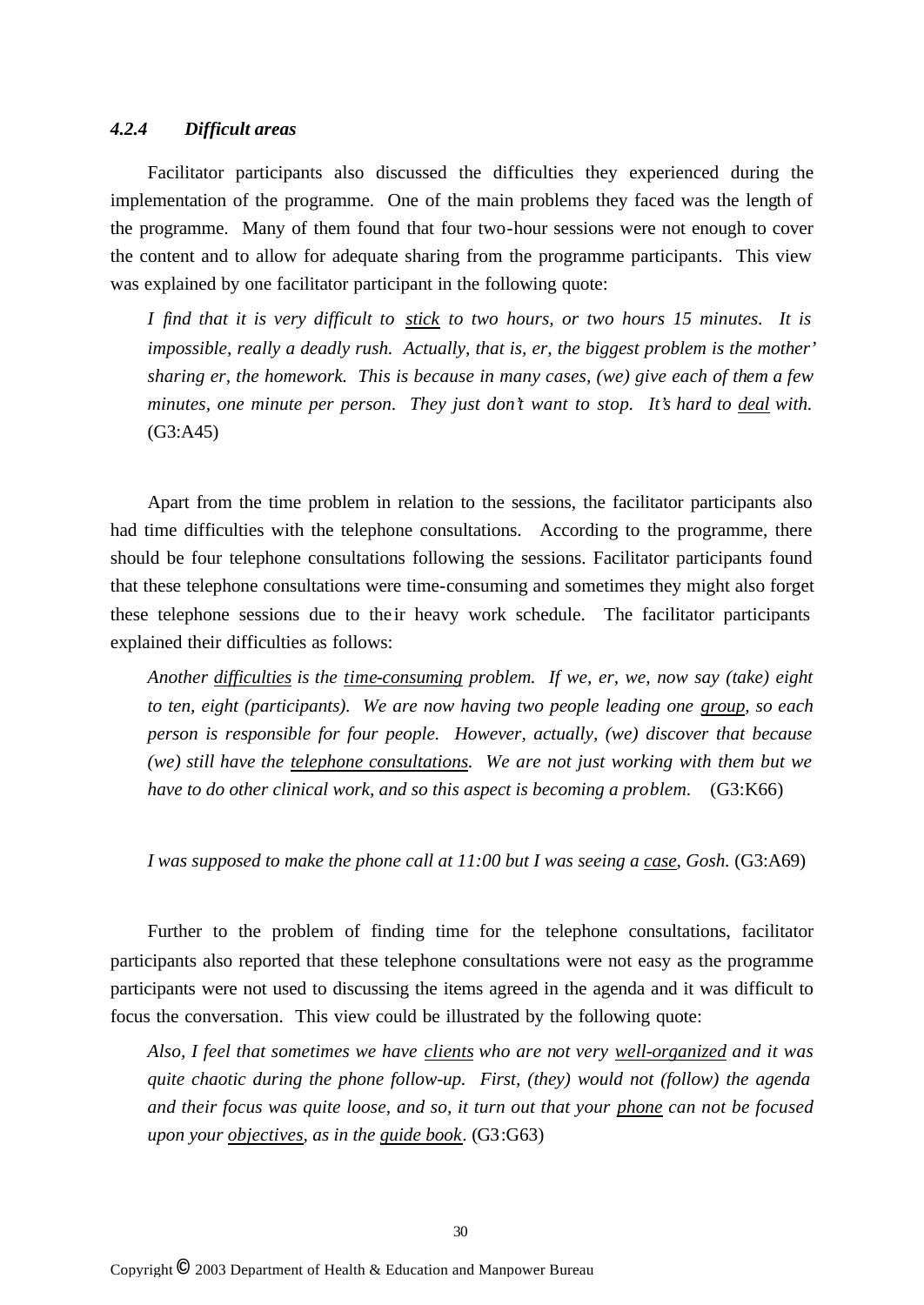The facilitator participants also found that some of the content of the programme were not useful or they were difficult to implement, and this was especially the case for the technique of time out, both because of the children's violent reactions and the problem of finding suitable locations. Below is a typical example:

*Same for my client. She thinks that it is not possible. The child could not take time out and cried a lot… Also, there is no place; there is no place for time out. Quiet time is easier as (it is) portable but for time out, they think that it is difficult to find a place.* (G3:A159, 162)

In addition, many of the facilitator participants found that they were not confident in dealing with questions raised by the programme participants and needed further support and more resources and these were not readily available. These difficulties could be illustrated by the following examples:

*Because I am not Professor Sanders. He knows a lot and of course, (he) knows how to deal with (the participants' questions). After all, this is my first time. I have learnt the programme and then I am conducting the programme so sometimes I am worried, whether my thinking, my understanding, are what the client wants.* (G3:A51)

*We had some queries about sections two and three. Then later, we asked whether there were any support, what to do. Then you could send email to the facilitator of Triple P to ask. However, it end(ed) up that we did not get a reply by the time that our group was completed. Second, to continue, there is no support for us in the group materials.* (G3:B74)

The facilitator participants also found that the programme participants themselves needed support from their family members to apply the techniques and this was not easy, especially for the extended families. One facilitator participant explained this in the following example:

*For example, say, get them to work as a team. It is easy to talk about this but what about the father-in-law and the mother-in-law? How do you get them to do it or to change? They (the participants) think that this is very hard.* (G3:K86)

Apart from the support of the family members, facilitator participants pointed out that in many cases, both parents worked full-time and they might only be able to spend time with their children during the weekends and it was very difficult for them to implement the techniques, not to mention getting the caregivers to follow these techniques. The following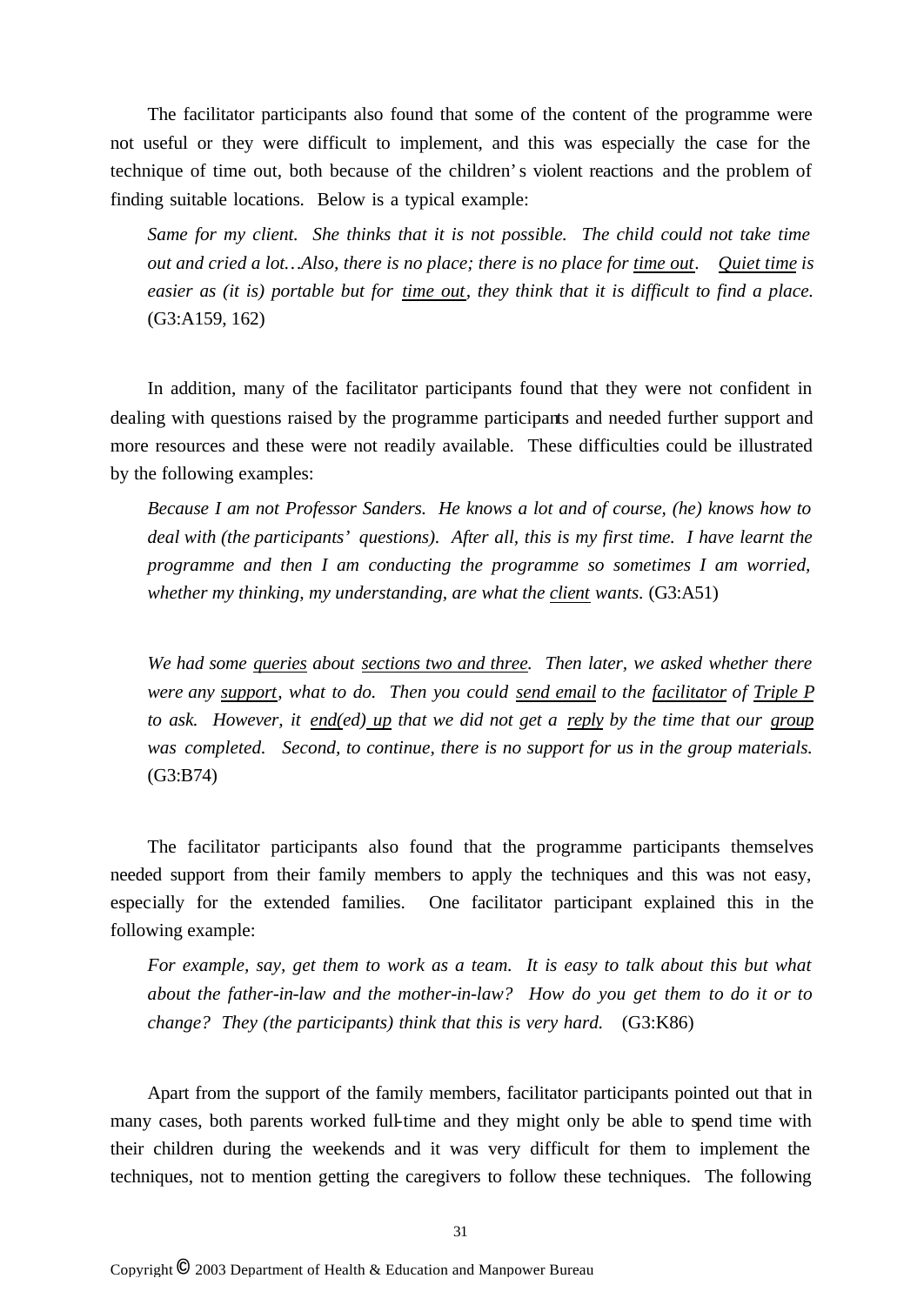is a typical example:

*During weekdays, she could not look after her own children. After work, the children have gone to bed already. (She) can only deal with (the children) during Sundays. All her strategies could only be used on Sundays, and her family members could not match her.* (G3:E155)

The facilitator participants also found that the programme participants with lower educational levels found the programme more difficult and they had to make special allowances for them. One facilitator participant explained the situation in the following quote:

*Because we gave them some knowledge only, but we could not discuss with them their actual situation and how (they) could apply. Then, maybe her education level is not so high and they do not find it easy to analyze how to better apply this skill.* (G3:C84)

Time and support were perceived to be the major problems, both for the facilitator participants and the programme participants. The time for the sessions was felt to be inadequate and it was hard to find time to do the telephone consultations and the programme participants might not have the time to practise their new skills with their children. Furthermore, both the programme participants and the facilitators needed further support in order to conduct and implement the programme.

### *4.2.5 Cultural issues*

The facilitator participants were also requested to talk about the cultural issues in relation to the programme. First, they pointed out that many of the examples in the workbook were inappropriate. This can be illustrated by the following quote:

*Ah, let's see, session two, incidental teaching, especially the examples there, there aren't many that I think are good. A lot of the examples seem to be not too appropriate.* (G3:J77)

In addition to the examples in the workbook, facilitator participants also pointed out that there were cultural problems with the use of some of the techniques including showing affection and time out. The facilitator participants explained the problems in the following examples:

*There are others, especially the second session, talking about affection, er, quality time etc, that is, talking about hugs, kisses, sitting on the lap etc. I think it is easy for*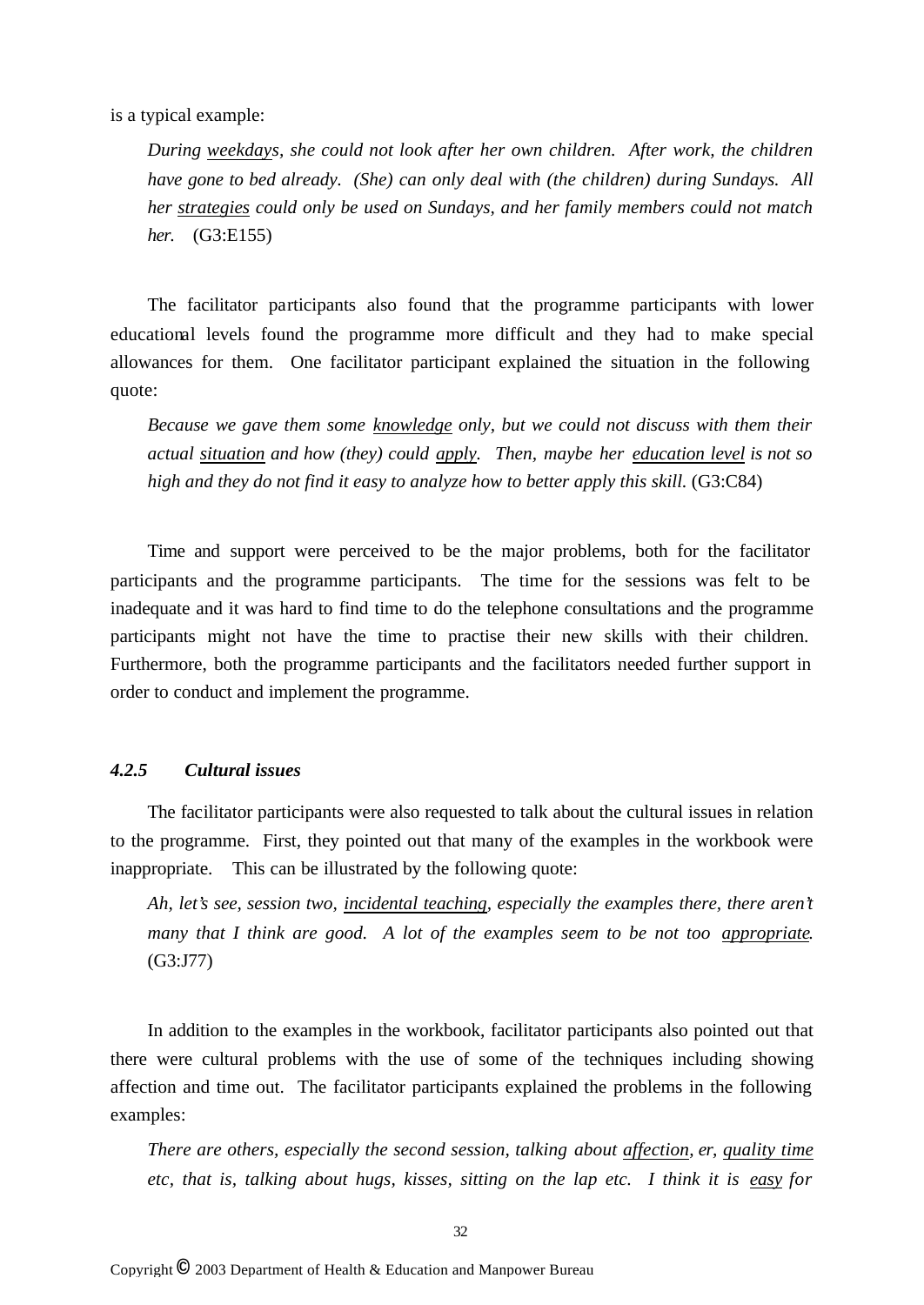*foreigners… .How to show affection etc, I think, I think some programme participants have difficulties.* (G3:J95)

*Oh, two to three, they cannot use time out. They cannot break through the beginning period, that is, when there is violent reaction from the child. They think it is very tragic… That is, not sure whether it's because of the problem of Chinese culture. That is, they can only tolerate their children crying for a short period of time.* (G3:G158)

*It becomes a matter of family co-operation. For example, they are really convinced with this programme, yes, but (when they) go back, for example, their husbands or mother-in-laws will think that the (children) cry so much during time out. Therefore the co-operation may have something to do with the culture. Difficult to persuade family members.* (G3:G85)

The use of the various techniques was sometimes difficult because, culturally, these techniques might be difficult for programme participants' family members to accept. Furthermore, facilitator participants pointed out that it was culturally difficult to get other family members to be involved, especially the in-laws.

Not only was it hard for programme participants to get their family members involved, facilitator participants also thought that it was sometimes difficult to get programme participants themselves to keep contact with each other for support. One facilitator participant explained her thoughts as follows:

*And after all, it's the Chinese culture, not easy to share many things with others very quickly.* (G3:G89)

The cultural issues identified included the use of culturally appropriate and applicable examples both in the workbooks and in the various management techniques. The issues of family support and sharing personal issues with outsiders were also important cultural issues.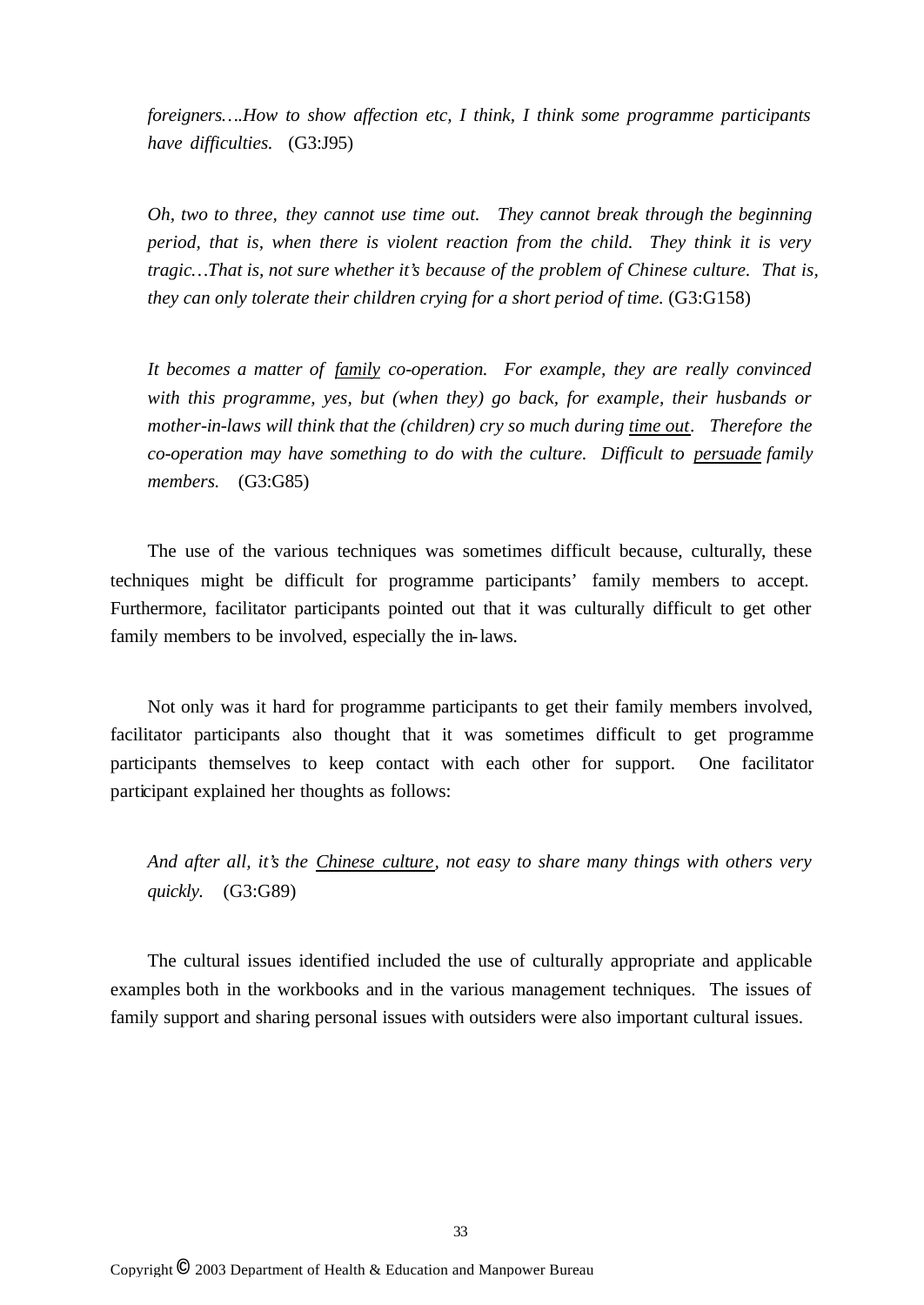## *4.2.6 Improvement of the programme*

Facilitator participants were requested to suggest ways in which the programme could be improved. First of all, facilitator participants commented on the materials and they would like the video tape to be improved, having it translated into Chinese and inserting "stop here" signs for easy operation. Be low are their suggestions:

*I think it will be better if the wording of the video can be changed to Chinese.* (G3:L34)

*I think the video, there are some topics, say, it goes over three strategies. Wow, it's terrible afterwards; the tape has gone beyond the topic, very nervous… yes, it will be very different if "stop here" can be inserted. Concentrate very hard to remember.*  (G3:F182, 184)

Furthermore, facilitator participants reckoned that there was room for improvement in the Chinese translation of the workbook and other materials. They expressed their thoughts as follows:

*I think, in terms of the language, I know that the translation work is really hard, but after all, there are some English style Chinese and they are a mouthful. Also, I think for some, some programme participants find them hard to read, because it is quite long. That is, is it possible to have, how to say it, Chinese style Chinese? See if that will be easier for us to use.* (G3:G213)

Apart from the programme materials, facilitator participants also pointed out that more time was needed to run the programme and this would allow for more discussion and more practice sessions. Two facilitator participant explained this point as follows:

*They ask whether we could make it longer. They would prefer more practice sessions.*  (G3:B196)

*I think there is not much sharing, as you are in a rush.* (G3:A126)

Furthermore, facilitator participants pointed out that it would be good to have more flexibility for the telephone consultation sessions to fit in with the needs of the programme participants. This could be illustrated by the following example:

*Should allow the facilitator herself to be more feasible. Not always four times, maybe once, twice, like that.* (G3:J192)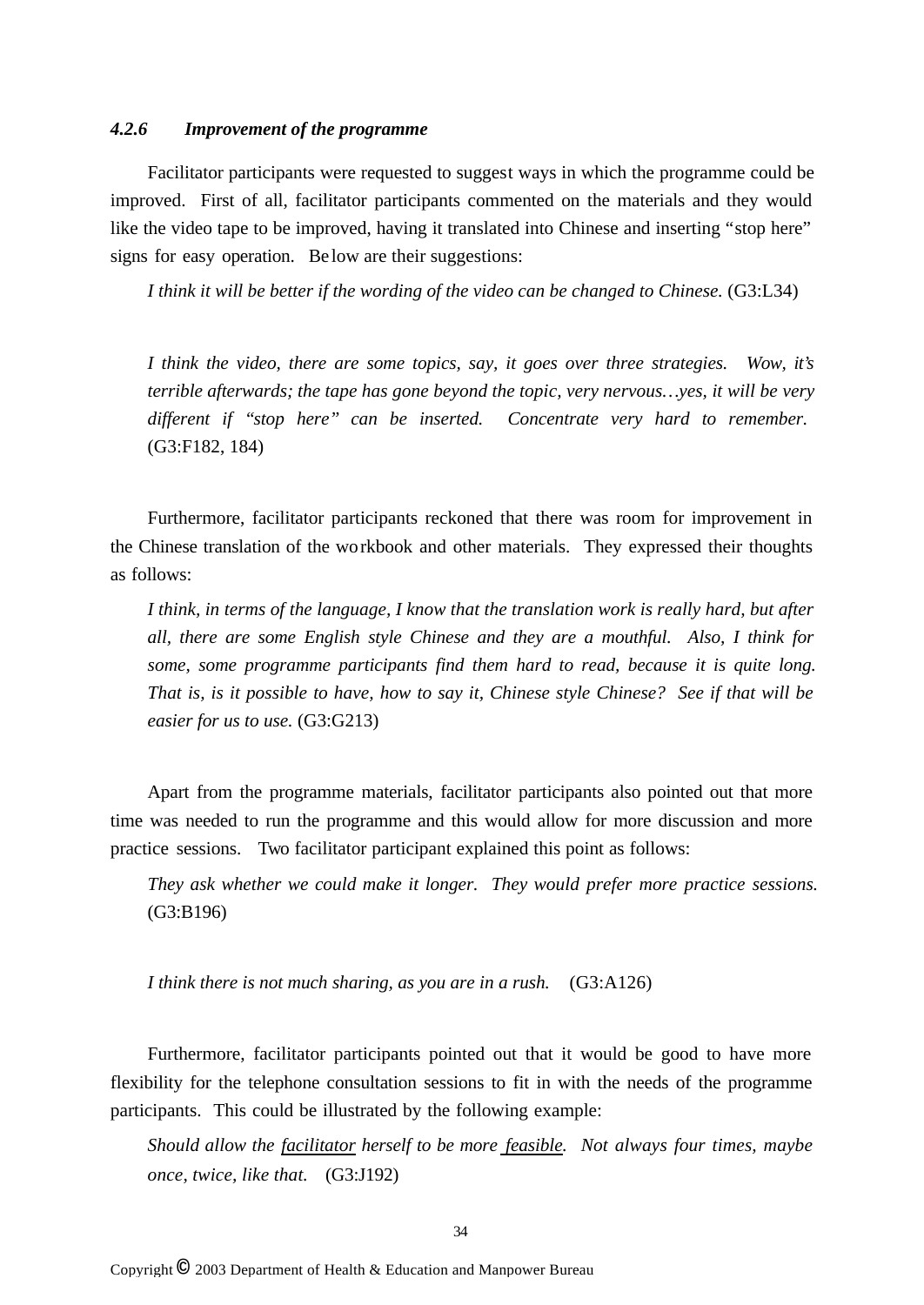Apart from the group process, facilitator participants also pointed out that it would be necessary to involve the husbands and other family members. One programme participant explained her viewpoint as follows:

*How to motivate, not to say the in-laws, more so the maternal and paternal grandmothers, but at least for the couple. I think if possible, more husbands should participate.* (G3:J166)

To the facilitator participants, it was important that the programme could be presented in good Chinese and they would like more flexibility in terms of time management for the group and telephone consultation sessions to meet the needs of the programme participants. They also felt that it was important to involve family members.

## *4.2.7 Summary*

On the whole, the facilitator participants found the programme useful and they could observe changes in the programme participants' child management techniques and stress levels. However, they felt that they needed more time to cover the programme and there were process and cultural issues to be addressed.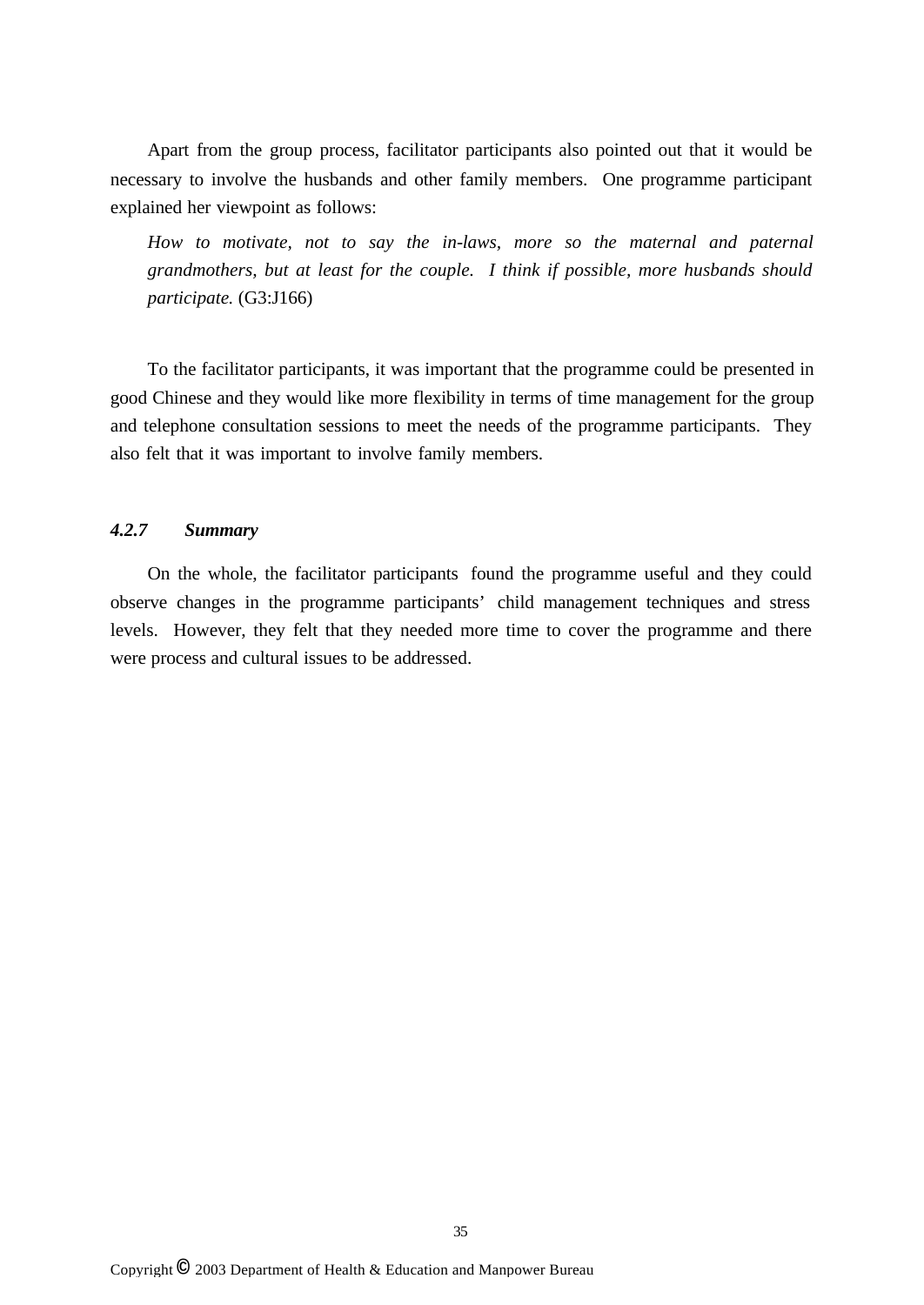## **Chapter 5: Discussion**

#### *5.1 Outcome evaluation*

The quantitative results indicated that the Triple P was effective in reducing child behaviour problems, as indicated by significant lower post-intervention ECBI problem scores, ECBI intensity scores, mean PDR scores and SDQ sub-scale scores in the intervention group, compared to the control group. In terms of parenting, Triple P was effective in reducing dysfunctional discipline style, as indicated by lower post-intervention PS total and PS sub-scale scale scores in the intervention group, compared to the control group. Triple P was also effective in increasing programme participants' sense of competence and marital relationship, as indicated by higher post-intervention PSOC total and sub-scale scores and RQI scores and lower PPC scores in the intervention group, compared to the control group. Thus, Triple P is effective in promoting child mental health, as indicated by decrease in conduct problems, but also in promoting parent mental health, as indicated by increase in parenting sense of competence and marital relationship.

The qualitative results were consistent with the quantitative results. The programme participants reported changes in their child management techniques, parent-child relationship and their children's misbehaviour. They also reported that they had learnt to control their emotions. The facilitator participants also reported changes in the programme participants' child management techniques and levels of stress.

In terms of the relative effectiveness of the Triple P for male or female target children, there were more significant pre and post-intervention differences for male target children than female target children. For the relative effectiveness of the Triple P for MCHC or CAC participants, the pattern was quite similar for both groups. However, there were only 7 CAC clients and the small sample size might have affected the results.

#### *5.2 Process evaluation*

It is clear from the outcome evaluation results that participation in the programme led to changes in discipline style, child behaviour and parent sense of competence. In process evaluation, the focus is to find out the reasons or the processes behind the success of the programme.

#### *5.2.1 Useful aspects*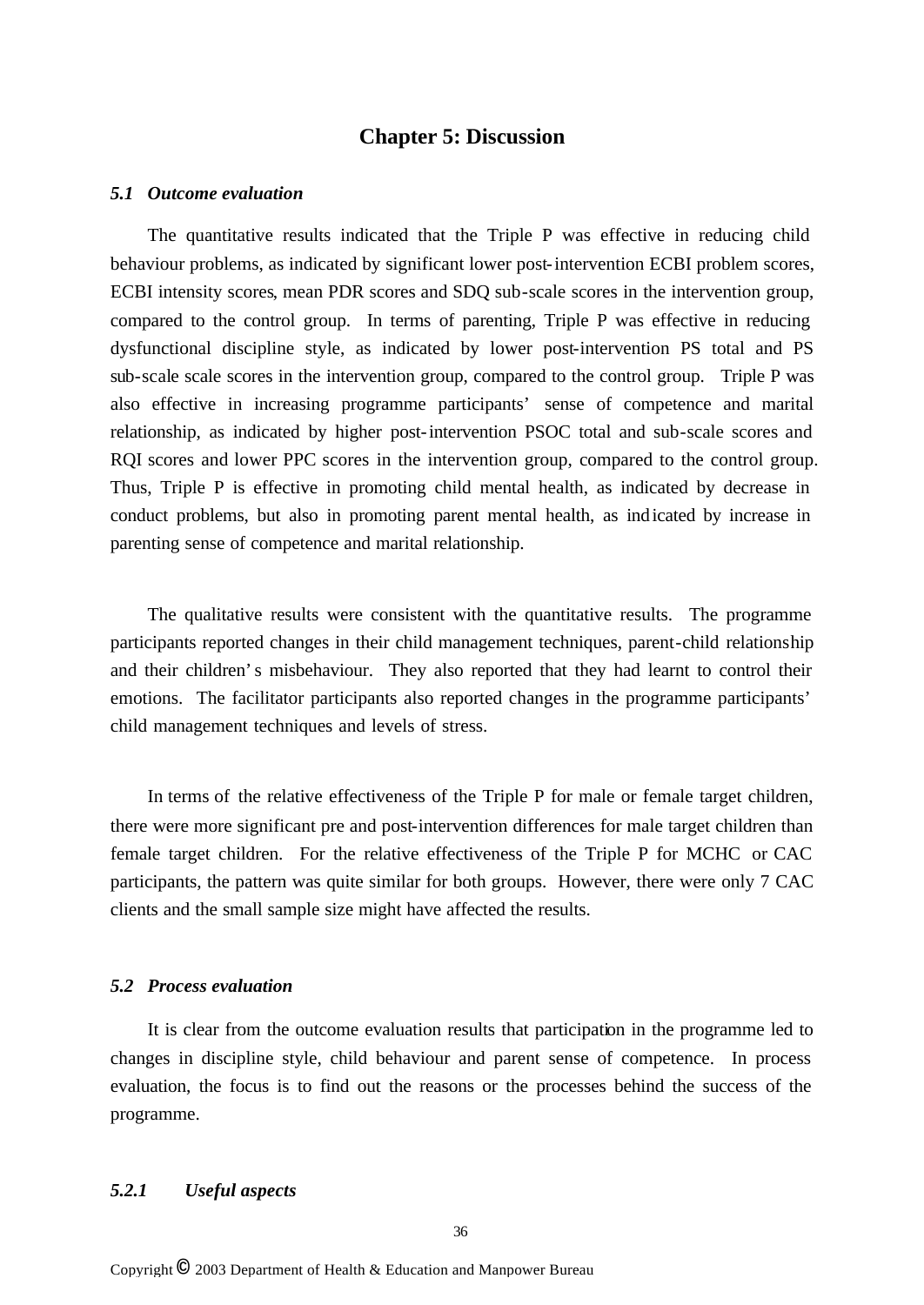Both the facilitator and programme participants maintained that the content of the programme was useful, in relation to understanding children's behaviour and child management. They found the techniques in building positive relationships, encouraging desirable behaviour, teaching new skills and behaviour as well as management of behaviour useful. Furthermore, both facilitator participants and programme participants reported that they found the homework helpful, though some programme participants had difficulties in finding the time to complete the homework.

Apart from the programme materials and content, the human or interpersonal aspects of the process was regarded as important and helpful by the facilitator and programme participants. The programme participants cla imed that the group discussions were useful as they could share their experiences with others. They also reported that the role play exercises helped them understand the programme more. The facilitator participants further mentioned that the telephone consultations were useful as they could deal with the individual needs of the programme participants.

Moreover, the availability of teaching resources and aids was regarded as important by the facilitator participants as these made their tasks much easier. The teaching aids included facilitator's handbook, transparencies and video tapes.

According to the facilitator and programme participants, the content of the programme, the availability of teaching resources and the interpersonal processes are the vital elements for the success of the programme.

### *5.2.2 Difficult areas*

Though many aspects of the programme were found to be useful by the facilitator and programme participants, they also identified areas of difficulties. Both facilitator and programme participants claimed that time was a problem, both in terms of the session duration and finding the time to do programme related work. They felt that the course was too packed and everything was in a rush. Furthermore, there was little time for discussion and sharing. Facilitator participants found it difficult to find and arrange time for telephone consultations due to their heavy work schedule and programme participants found that it was hard to find the time to complete the homework. Also, working programme participants might have very little time with their children to try out these techniques. They had to rely on others to look after their children and the caregivers might not be willing to use the programme techniques.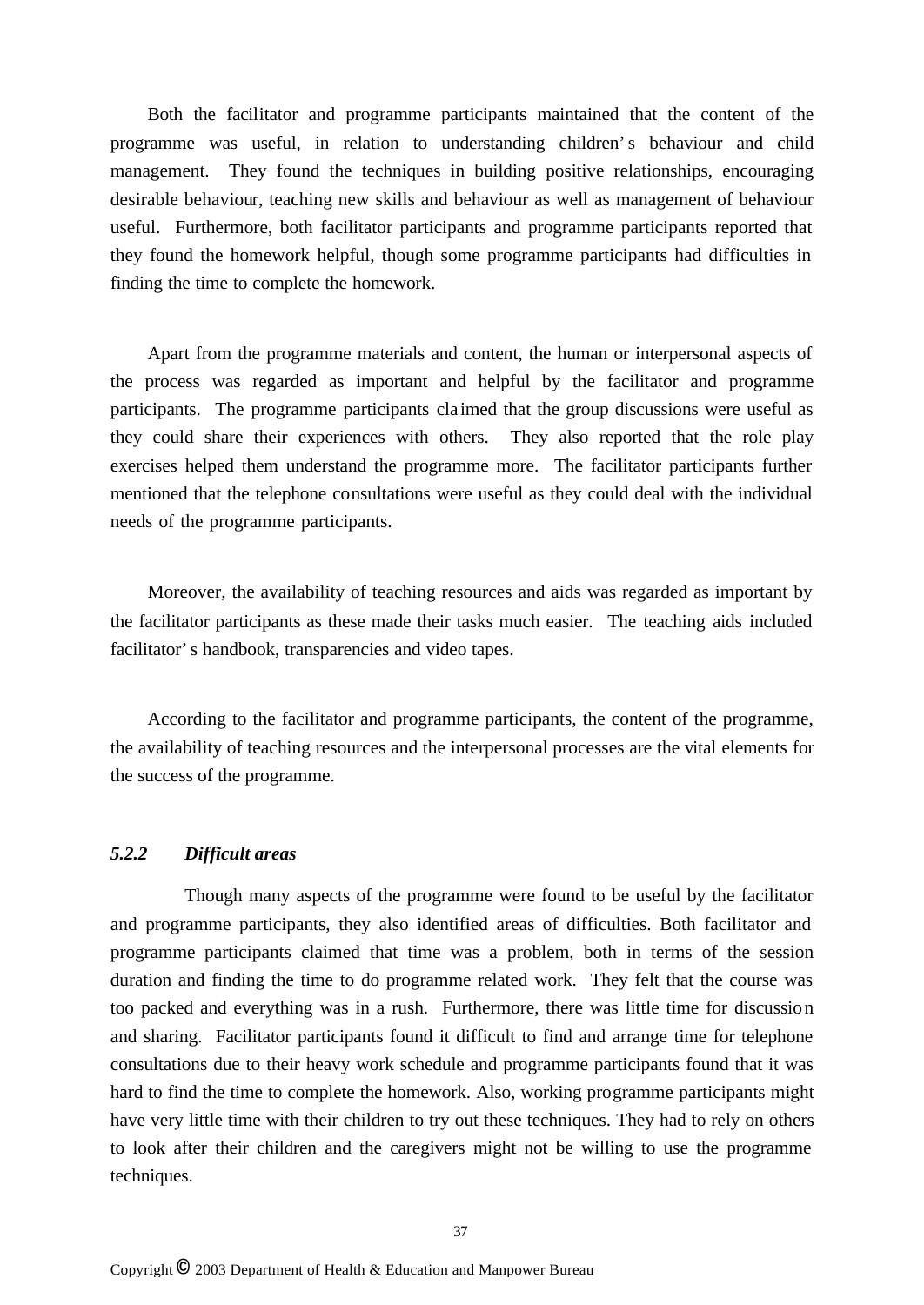As such, the support of other family members was another difficulty identified by both facilitator and programme participants. Both parties realized that though programme participants were willing to try out the parenting techniques, it was very difficult without the support of their spouses and extended families, especially the in-laws.

Furthermore, both facilitator and programme participants raised issues about some of the techniques taught and they found that these techniques were difficult to implement. Programme participants found that it was very hard for them to give positive commands as they were used to saying "don't do this, don't do that". Programme participants also found time out difficult due to the limited physical space in Hong Kong homes. Facilitator participants further reported that some programme participants could not use time out as they could not deal with their children's crying during the time out period.

In addition, facilitator participants identified some client issues which might affect the programme. They found that it was difficult for some programme participants to follow the agenda, as specified in the programme, in the telephone consultations and so it was hard to focus on the major issues. Furthermore, programme participants with lower educational levels needed much more time than others to be able to absorb and understand the programme concepts and techniques.

Facilitator participants also reckoned that they needed extra support to help them deal with some of the questions raised by the programme participants and they did not feel confident enough themselves.

Though there were some concerns about a few of the techniques, most of the difficulties identified were not programme content issues. Instead, the difficulties identified were practical issues in relation to the facilitator and programme participants, such as time, support of family members, and personal background issues.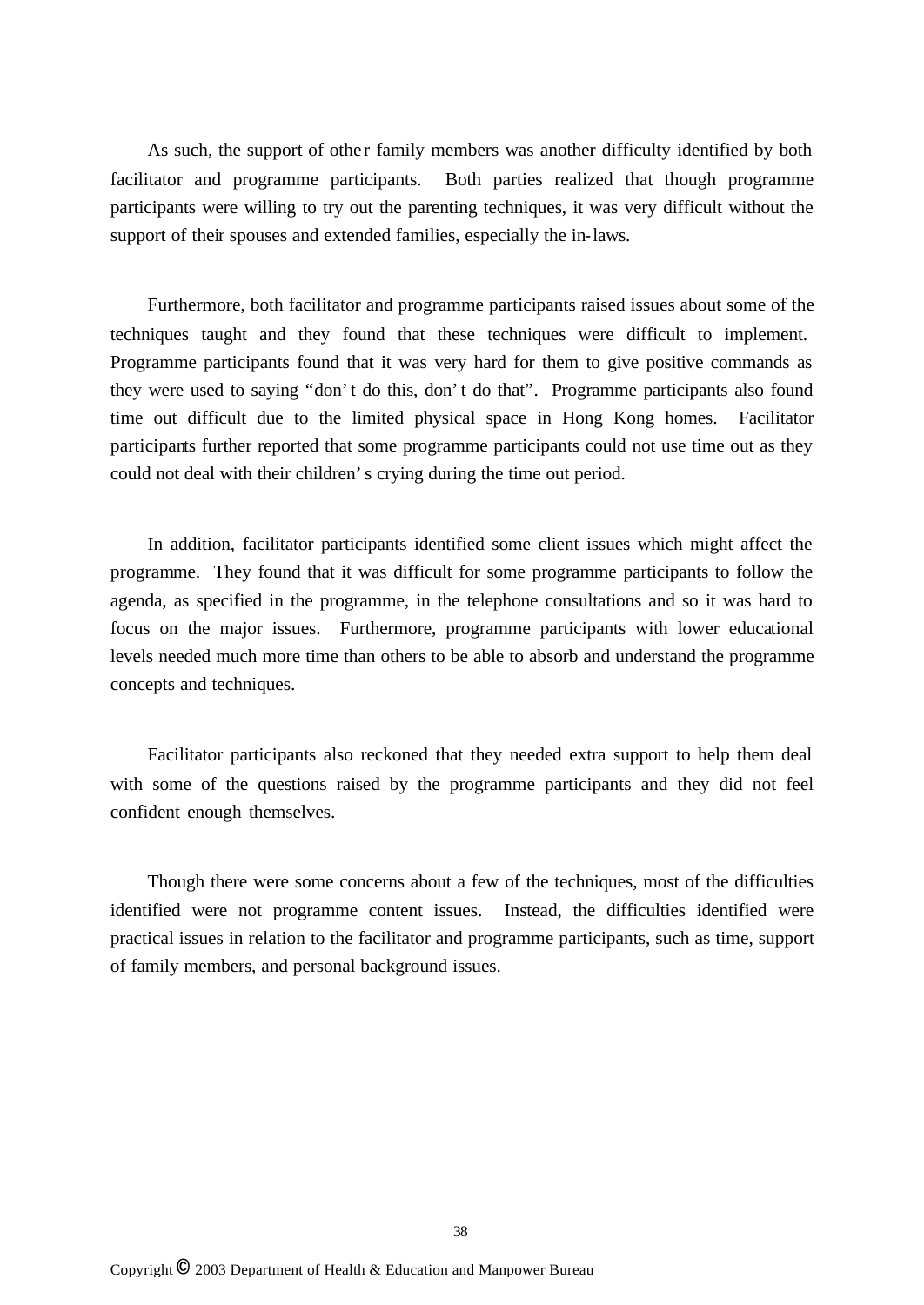## *5.2.3 Cultural issues*

Since this was the first time the Triple P was implemented in Hong Kong, facilitator and programme participants were specially requested to discuss the cultural appropriateness of the programme. Both facilitator and programme participants found that showing affection was difficult as Chinese parents were not used to showing affection openly and they also felt that their children should respect them. Facilitator participants also reported that the use of time out in Hong Kong was difficult due to the programme participants' tolerance level of their children's crying during time out. These difficulties are related to some traditional Chinese values such as parental authority, parental control, and overprotection (Blair and Qian, 1998; Ho, 1996), making it difficult for some programme participants to apply the techniques. Not only did some programme participants find it hard to apply these techniques, it was more difficult for them to gain the support of their family members, especially their in-laws, who might hold more traditional values and views.

Furthermore, facilitator participants also observed that it might not be easy for some programme participants to share their parenting or family problems with other group members. This is again related to the Chinese values emphasising family honour and family unity (Lee & Rong, 1988; Schneider, Hieshima, Lee & Plank, 1994) and disclosing family problems to outsiders is seen as something affecting family honour.

Apart from the issues related to cultural values, there were other issues related to the programme materials. Facilitator participants claimed that the Chinese translation of the parent workbook needed improvement and some examples in the parent workbook were culturally inappropriate. Programme participants also found it hard to relate to the video tape as the characters and the settings were Australian, not Chinese.

Though the programme was regarded as very useful by both facilitator and programme participants, there were still parts of the programme which were hard for programme participants to accept or apply because of different cultural values. The programme materials would also need adaptation to make it more user friendly to Chinese programme participants and facilitators.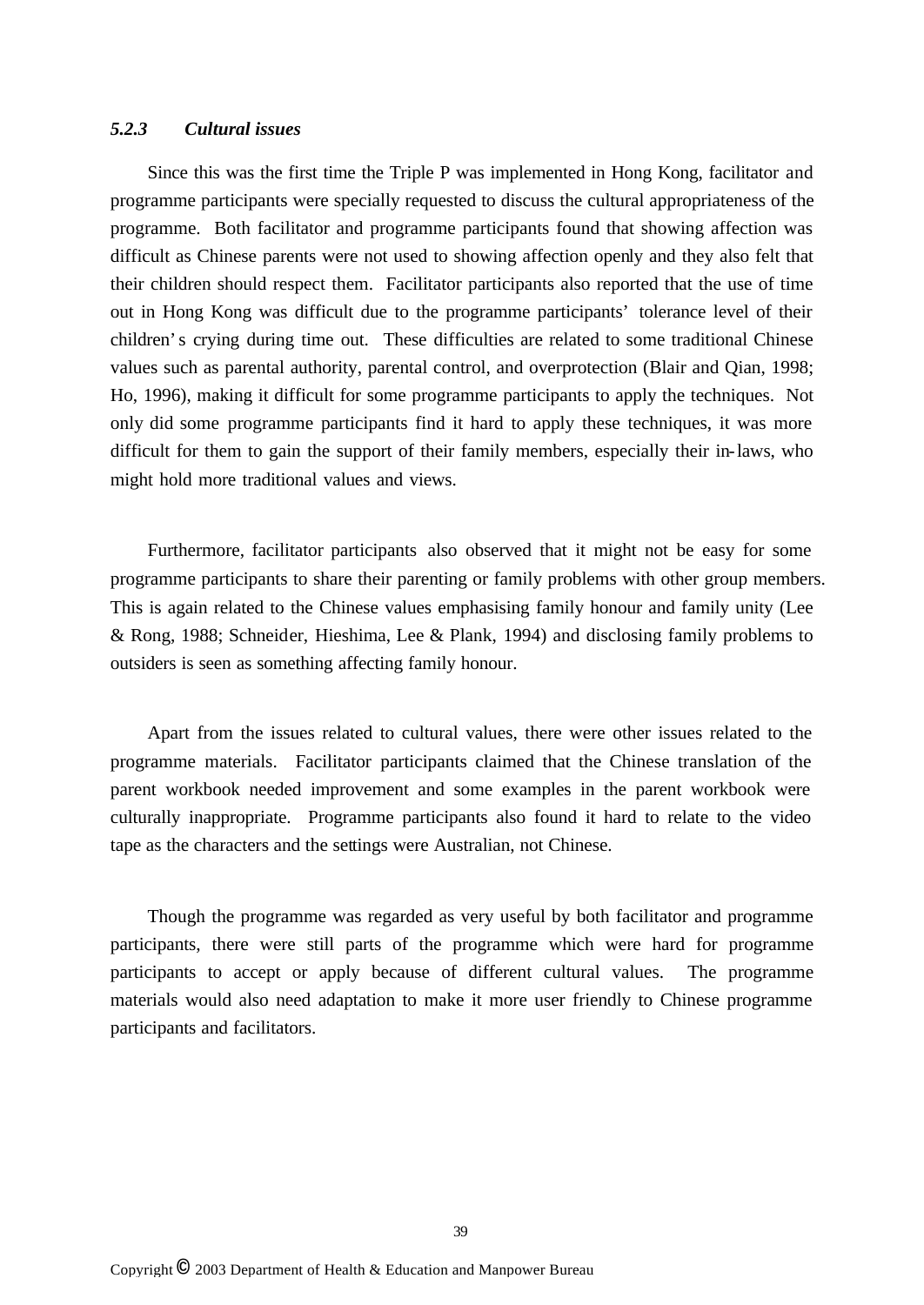## *5.2.4 Suggested changes*

When facilitator and programme participants were asked about suggested changes, their suggestions were consistent with the difficulties they identified. Both parties suggested that there should be more time to cover the content in detail and to allow for more discussion and practice. Both parties also pointed out that the role of family members, especially husbands, should be strengthened and they should be encouraged to participate in the programme.

Furthermore, both facilitator and programme participants suggested that the video should be re-shot, featuring Chinese parents and the ir children. Facilitator participants also maintained that the Chinese translation should be improved.

### *5.3 Limitations*

The data analysis was limited to participants with complete data and all of them had attended at least six out of the total eight sessions of the programme. Many of the participants without complete data attended only a few sessions of the programme. It is possible that the participants included in the present data analysis are the more motivated ones, though there was no significant difference in the pre-intervention scores and post-intervention scores between participants with complete or incomplete data.

Though the researchers have taken care in assigning participants to the intervention and control group randomly, there were still differences in the intervention and control groups in that there were more male target children in the control group than in the intervention group. However, analysis of the pre and post-intervention scores of participants with male and female target children separately suggested that there were more significant pre and post intervention differences for participants with male target children. There was only a significant difference in pre-intervention SDQ prosocial scores by sex of target children and there was no significant difference between the intervention and control group in post-intervention SDQ prosocial scores. In addition, the mother's level of education was higher in the intervention group. However, post hoc test results did not reveal any significant differences due to mother's level of education.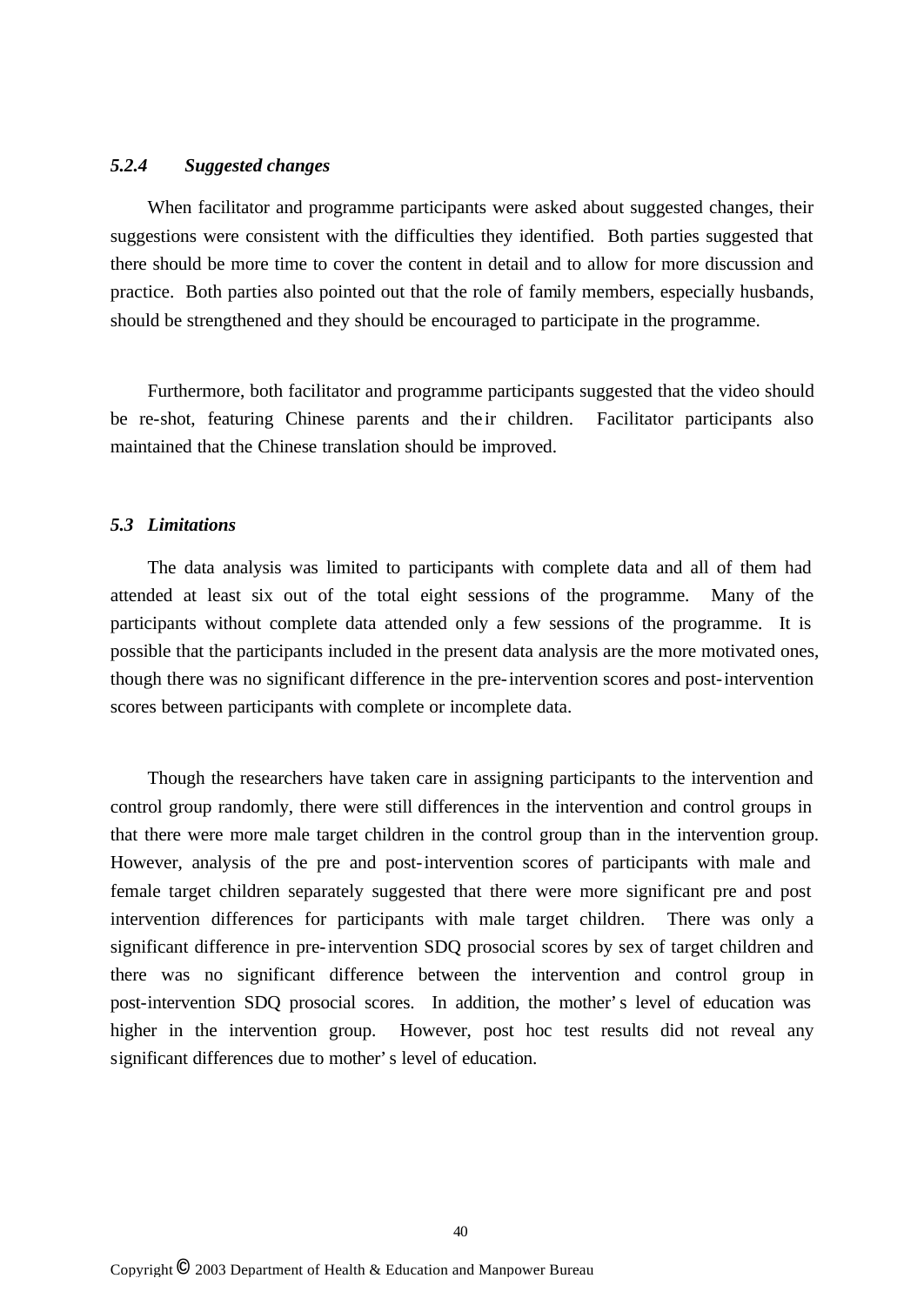The questionnaires used in the present study were originally written in English. Though back translation method was used in the translation of the questionnaires, the validity of the Chinese versions of these questionnaires has not been established. The reliability of some of the questionnaires or sub-scales was below .7. The results should be interpreted with these limitations in mind.

The target children in the present study were mainly kindergarten students, with some from lower primary school grades. The effectiveness of the programme with target children from the middle and upper primary grades would need to be further investigated.

Programme participants in the qualitative part of the study were those who consented to participate in the focus group discussions. It might be possible that they were participants who were more vocal and they could not be regarded as a representative sample of the intervention group. However, the rationale for sampling in qualitative research is to sample information rich participants who could provide rich information about their insights and experiences (Patton, 1990). The purpose is to understand the perceptions of the participants, rather than making generalizations.

Finally, there was no placebo group included in the present study. Whether the change in outcome measures was due to the effectiveness of the programme or simply, programme attendance, would need to be established. However, in the qualitative data, participants did talk about specific aspects of the programme that they found useful, or even specific techniques that they had learnt and found useful.

#### *5.4 Conclusion*

Both quantitative and qualitative results indicate that the Triple P is effective in reducing child behaviour problems, dysfunctional discipline styles, as well as increasing programme participants' sense of competence and marital relationship among a group of Chinese participants. The results suggest that Triple P is not only effective in improving child mental health, but is also effective in improving parent mental health.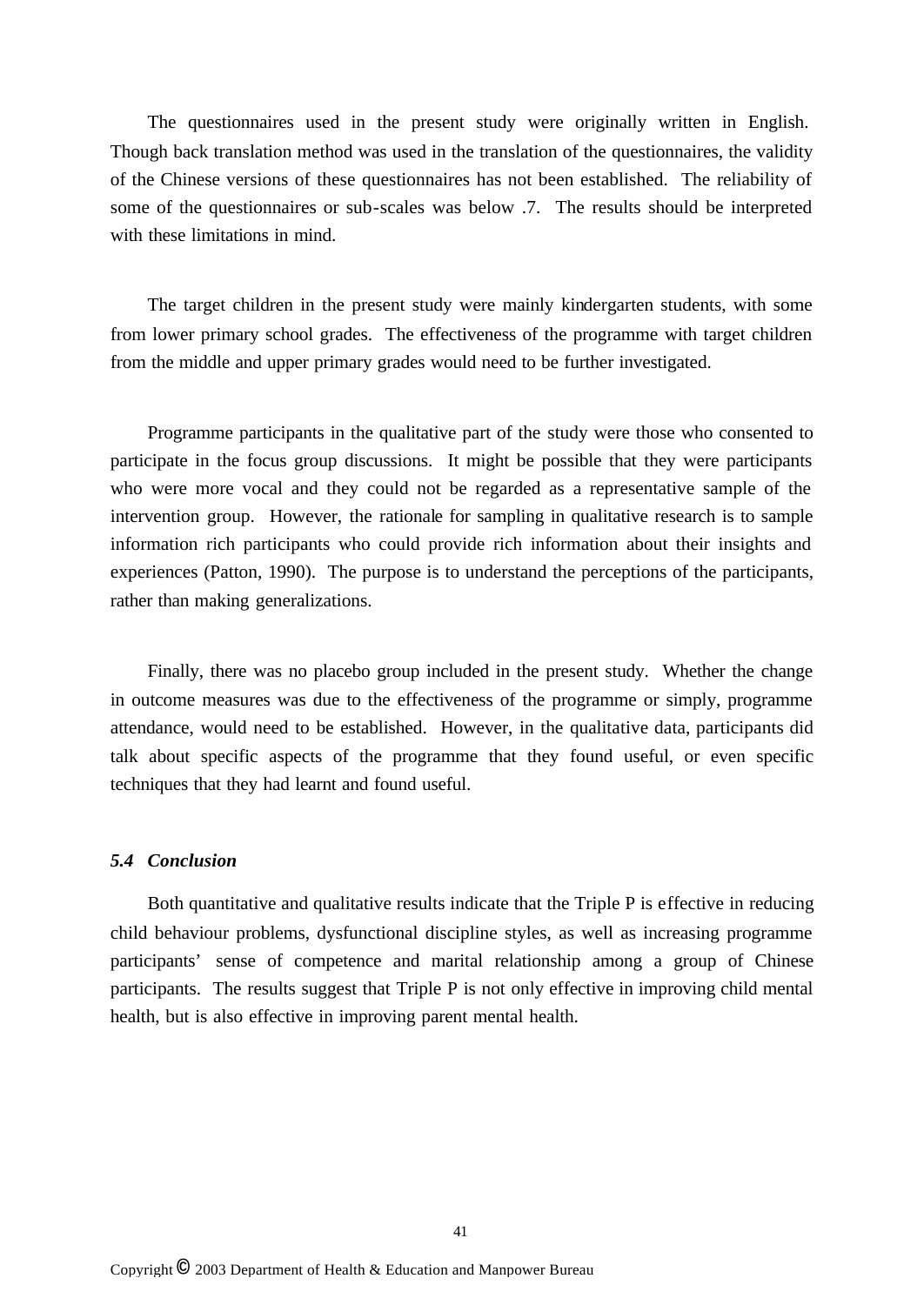Qualitative results also indicate that the effectiveness is not only related to the techniques themselves, but also related to process and interpersonal issues such as discussion with other parents and individual consultations with facilitators, as well as the practical work involved. However, the cultural and language aspects of the programme content would need to be further considered and the support of family members is an important issue to be addressed as well.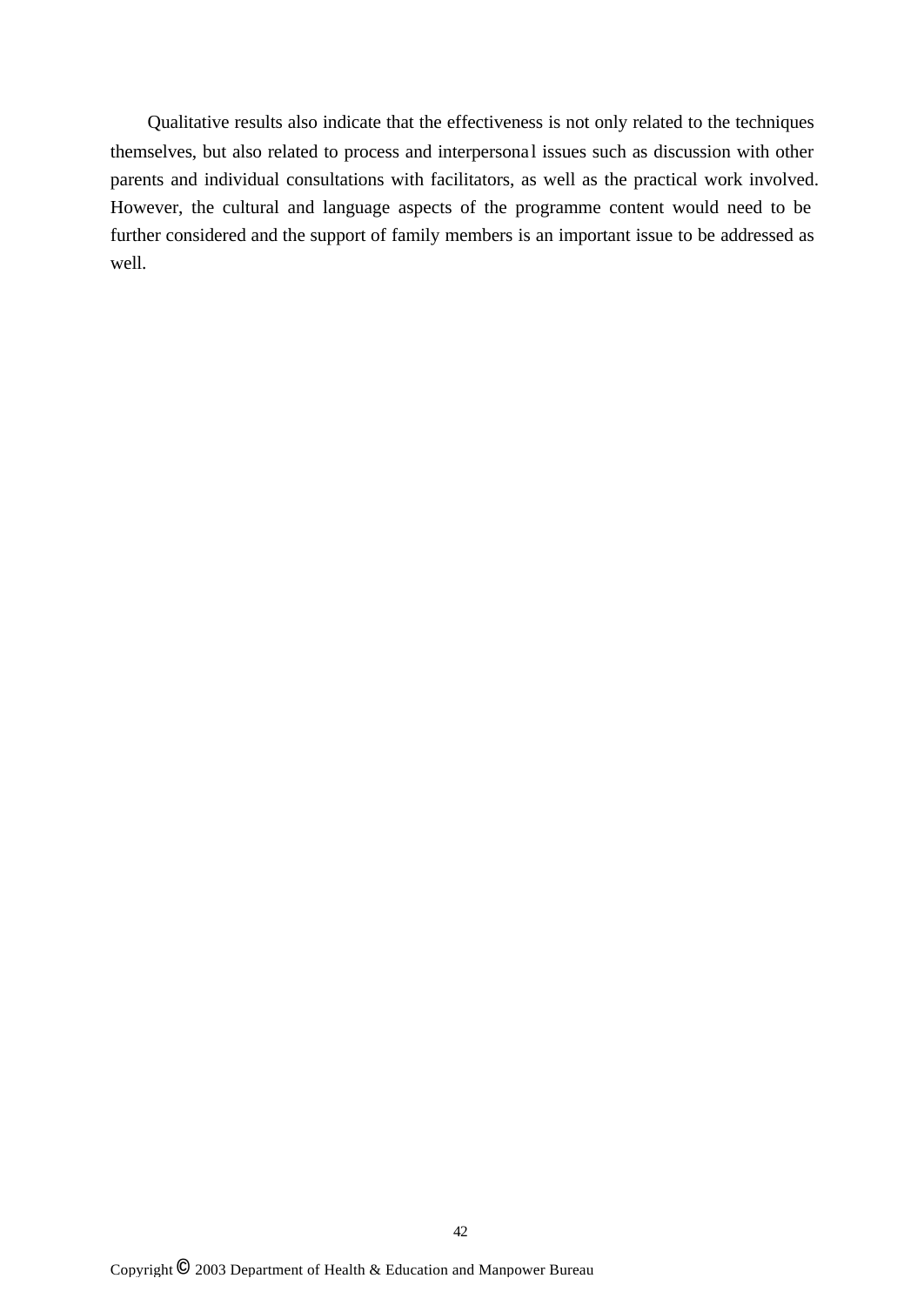## **Chapter 6: Recommendations**

Based on findings from the outcome and process evaluation, the following recommendations on the implementation of the Triple P are put forward:

#### *6.1 Session number and length*

It is recommended that there should be some flexibility in terms of session number and session length, though the minimum should be four two-hour group sessions plus four telephone consultations. Sessions could be more than two hours, and there can be more than four sessions, depending on the needs and the circumstances of the clients and facilitators. This could allow for more sharing and elaboration on content details.

#### *6.2 Provision for the setting up of support groups upon completion of the programme*

Since support and sharing with other parents are valued by clients, it is recommended that there should be some provision for the setting up of support groups upon completion of the programme. Facilitators can identify potential group leaders, encourage and facilitate the formation of self-help support groups, where appropriate.

#### *6.3 Grouping of clients*

Where possible, clients from similar education backgrounds, with children from similar age groups should be grouped together. In this case, there could be more focused discussion of age specific issues and facilitators can elaborate on various parts of the programme according to the needs of the clients.

#### *6.4 Support to facilitators*

It is recommended that there should be professional support for facilitators. There can be periodical sharing sessions for facilitators where they can share their experiences and problems with their colleagues, being led by an experienced clinical psychologist. The clinical psychologist could also provide further training on specific issues identified by the facilitators. Urgent questions could also be referred to the clinical psychologist.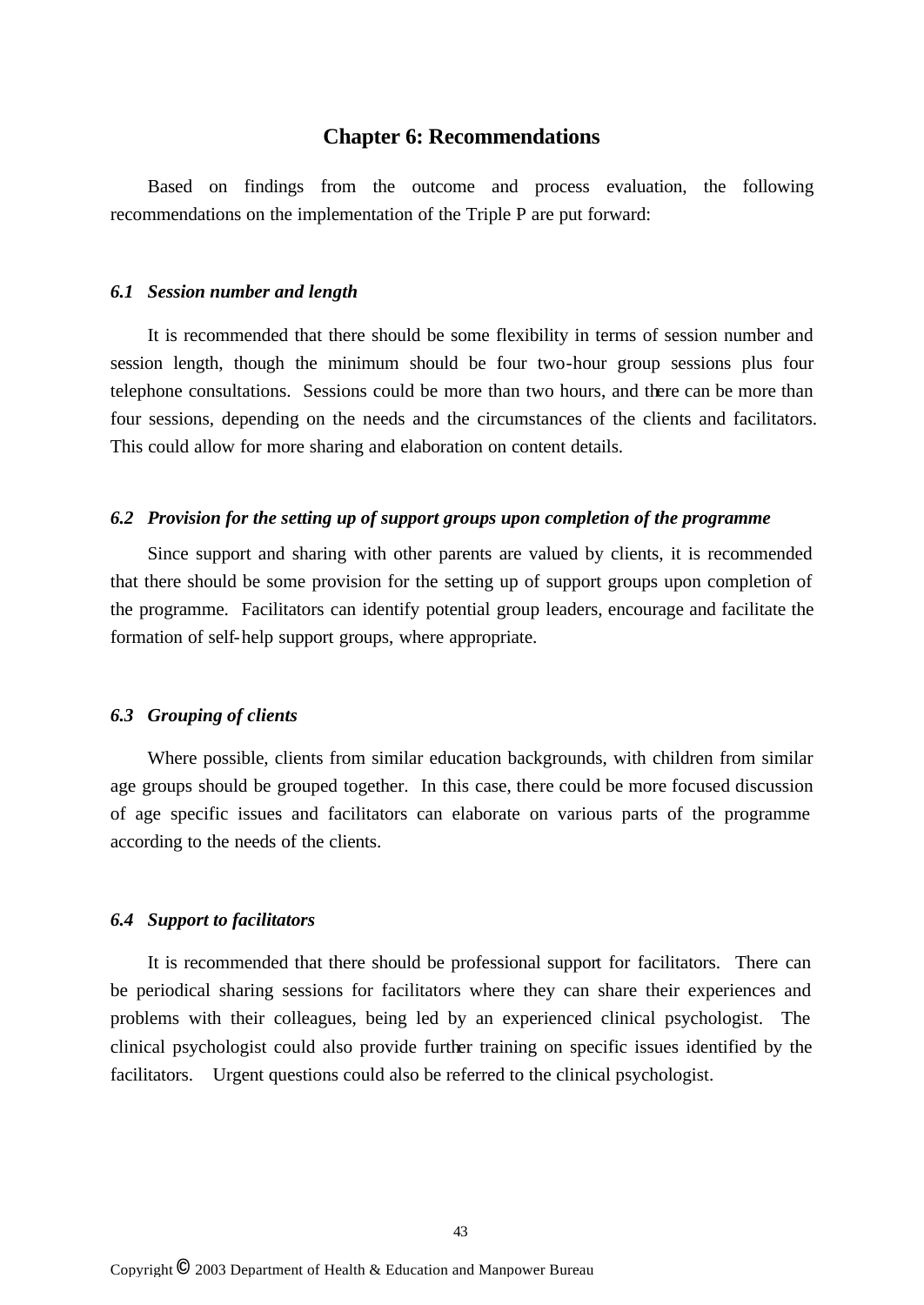### *6.5 Support of spouses and other family members*

It is recognized that the support of the spouse and other family members are important for the successful implementation of the parenting techniques. The need for both parents to participate in parenting can be emphasized more in ante-natal classes where both parents are likely to participate. This message could also be disseminated to the community through public education campaigns using various media.

#### *6.6 Culturally appropriate applications of the techniques to suit the local culture*

It is recommended that in the delivery of the programme, facilitators should be aware of cultural issues and values, and to facilitate clients to work out culturally appropriate applications of the various techniques. For instance, facilitators should not insist that clients should use hugging and kissing to express affection. Rather, they can encourage clients to think of ways of showing affection that they feel comfortable with. Where possible, culturally appropriate examples should be used in the workbooks and other programme materials.

#### *6.7 Translation of materials and video tapes*

It is recommended that the video tape should be re-produced in Cantonese, using local actors/actresses and settings, and culturally appropriate examples. "Stop here" signs should be inserted at the end of each segment. The translation of the parents' handbook should also be improved to allow for easy reading and comprehension.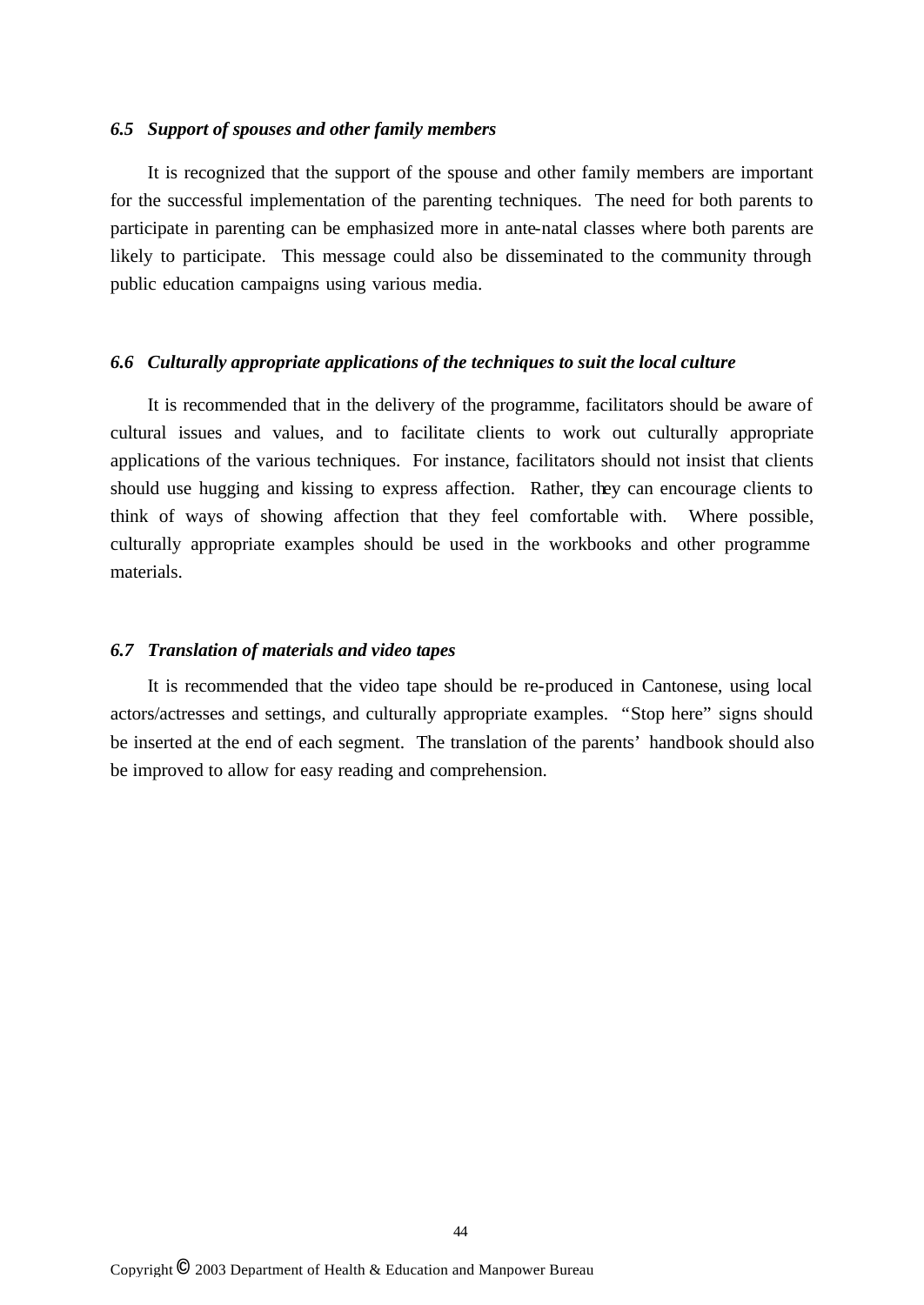## **References**

Arnold, D.S., O'Learn, S.G., Wolff, L.S., & Acker, M.M. (1993). The parenting scale: a measure of dysfunctional parenting in discipline situations. *Psychological Assessment, 5*, 137-144.

Barlow, J. & Stewart-Brown, S. (2000). Behaviour problems and group-based parent education programmes. *Developmental and Behavioural Pediatrics, 21*, 356-370.

Blair, S.L. & Qian, Z. (1998). Family and Asian students' educational performance: a consideration of diversity. *Journal of Family Issues, 19*, 355-374.

Bond, M. (1996). Chinese values. In M.H. Bond (Ed.) *The handbook of Chinese psychology*. Hong Kong: Oxford University Press. (p.208-226)

Chamberlain, P. and Reid, J.B. (1987). Parent observation and report of child symptoms. *Behaviour Assessment, 9*, 97-109.

Chao, R. (1996). Chinese and European American mothers' beliefs about the role of parenting in children's school success. *Journal of Cross-cultural Psychology, 27*, 403-423.

Chao, R. & Sue, S. (1996). Chinese parental influence and their children's school success: a paradox in the literature on parenting styles. In S. Lau (Ed.) *Growing up the Chinese way: Chinese child and adolescent development*. Hong Kong: The Chinese University Press. (p.93-120)

Dadds, M.R. & Powell, M.B. (1991). The relationship of interparental conflict and global marital adjustment to aggression, anxiety, and immaturity in aggressive nonclinic children. *Journal of Abnormal Child Psychology, 19*, 553-567.

Eyberg, S.M. (1993). Consumer satisfaction measures for assessing parent training programmes. In L. Van de Creek, S. Knapp and T.L. Jackson (Eds.), *Innovations in clinical practice: A source book (Vol. 12*). Sarasota, FL: Professional Resource Press.

Eyberg, S.M. & Ross, A.W. (1978). Assessment of child behaviour problems: the validation of a new inventory. *Journal of Clinical Psychology, 16*, 113-116.

Gibaud-Wallston, J. & Wandersman, L.P. (1978). *Development and utility of the parenting sense of competence scale*. Paper presented at the meeting of the American Psychological Association, Toronto.

Herz, L. & Gullone, E. (1999). The relationship between self-esteem and parenting style. *Journal of Cross-cultural Psychology, 30*, 742-761.

Ho, D.Y.F. (1996). Filial piety and its psychological consequences. In M.H. Bond (Ed.) *The handbook of Chinese psychology*. Hong Kong: Oxford University Press.  $(p.155-165)$ .

Hofstede, G. (1979). Value systems in forty countries: interpretation, validation and